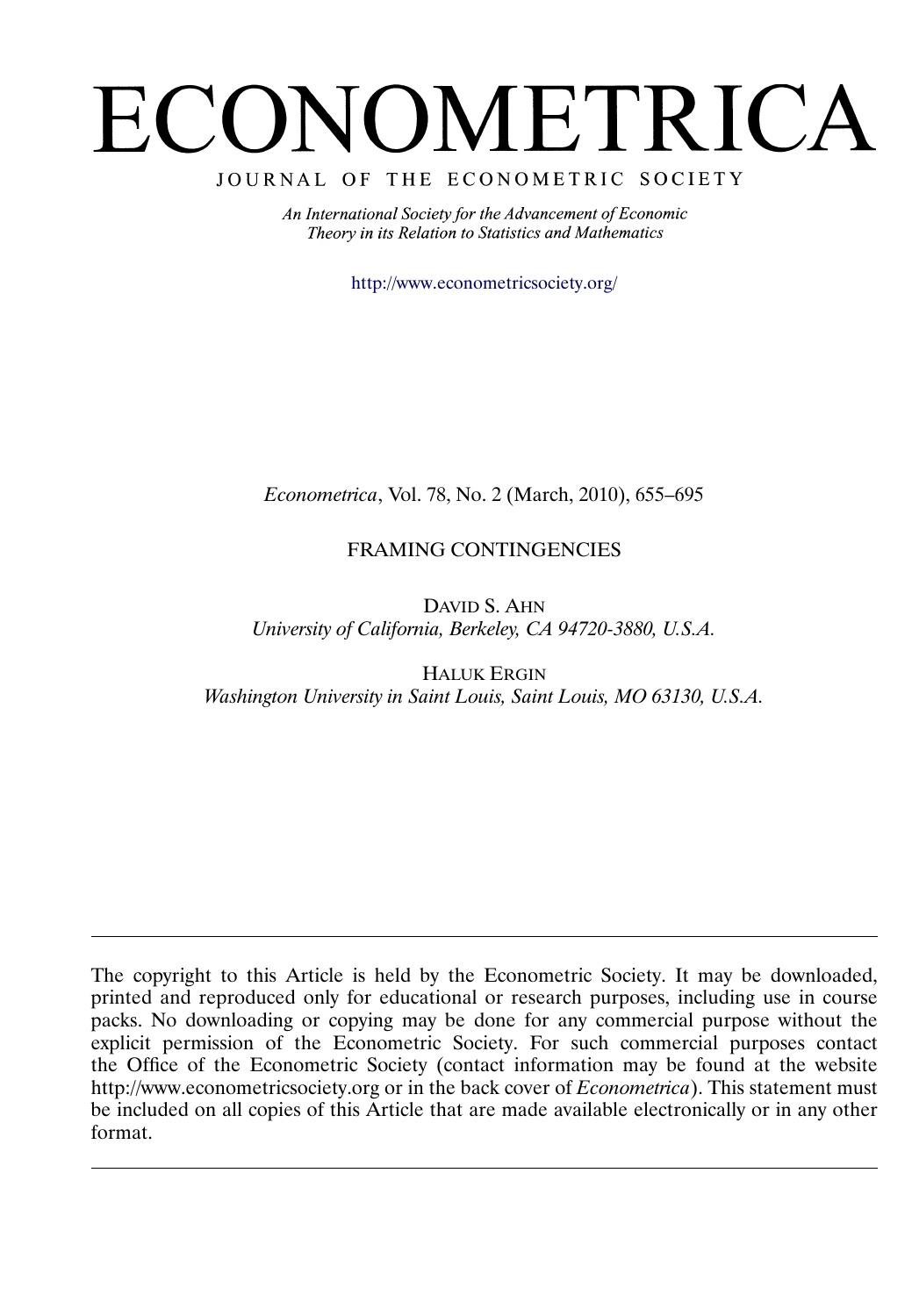# FRAMING CONTINGENCIES

## BY DAVID S. AHN AND HALUK ERGIN<sup>1</sup>

<span id="page-1-0"></span>The subjective likelihood of a contingency often depends on the manner in which it is described to the decision maker. To accommodate this dependence, we introduce a model of decision making under uncertainty that takes as primitive a family of preferences indexed by partitions of the state space. Each partition corresponds to a description of the state space. We characterize the following *partition-dependent expected utility* representation. The decision maker has a nonadditive set function  $\nu$  over events. Given a partition of the state space, she computes expected utility with respect to her partition-dependent belief, which weights each cell in the partition by  $\nu$ . Nonadditivity of  $\nu$  allows the probability of an event to depend on the way in which the state space is described. We propose behavioral definitions for those events that are transparent to the decision maker and those that are completely overlooked, and connect these definitions to conditions on the representation.

KEYWORDS: Partition-dependent expected utility, support theory.

# 1. INTRODUCTION

THIS PAPER FORMALLY INCORPORATES the framing of contingencies into decision making under uncertainty. Its primitives are descriptions of acts, which map contingencies to outcomes. For example, the following health insurance policy associates deductibles on the left with contingencies on the right:

> $\sqrt{2}$  $\mathbf{I}$ \$500 surgery \$100 prenatal care  $\frac{1}{2}$   $\frac{1}{2}$   $\frac{1}{2}$ ⎞  $\cdot$

Compare this to the following policy, which includes some redundancies:

| $\sqrt{\$500}$ | laminotomy      |  |
|----------------|-----------------|--|
| \$500          | other surgeries |  |
| \$100          | prenatal care   |  |
|                |                 |  |

Both policies provide effectively identical levels of coverage. Nonetheless, a consumer might evaluate them differently. The second policy explicitly mentions laminotomies, which she may overlook or fail to fully consider when

1This paper supersedes an earlier draft titled "Unawareness and Framing." Comments from Raphaël Giraud, Todd Sarver, a co-editor, and anonymous referees were very helpful. Klaus Nehring deserves special thanks for discovering and carefully explaining to us the relationship between binary bet acyclicity and the product rule, leading to the material in Section [4.4.](#page-17-0) We thank the National Science Foundation for financial support under Grants SES-0550224, SES-0551243, and SES-0835944.

© 2010 [The Econometric Society](http://www.econometricsociety.org/) DOI: [10.3982/ECTA7019](http://dx.doi.org/10.3982/ECTA7019)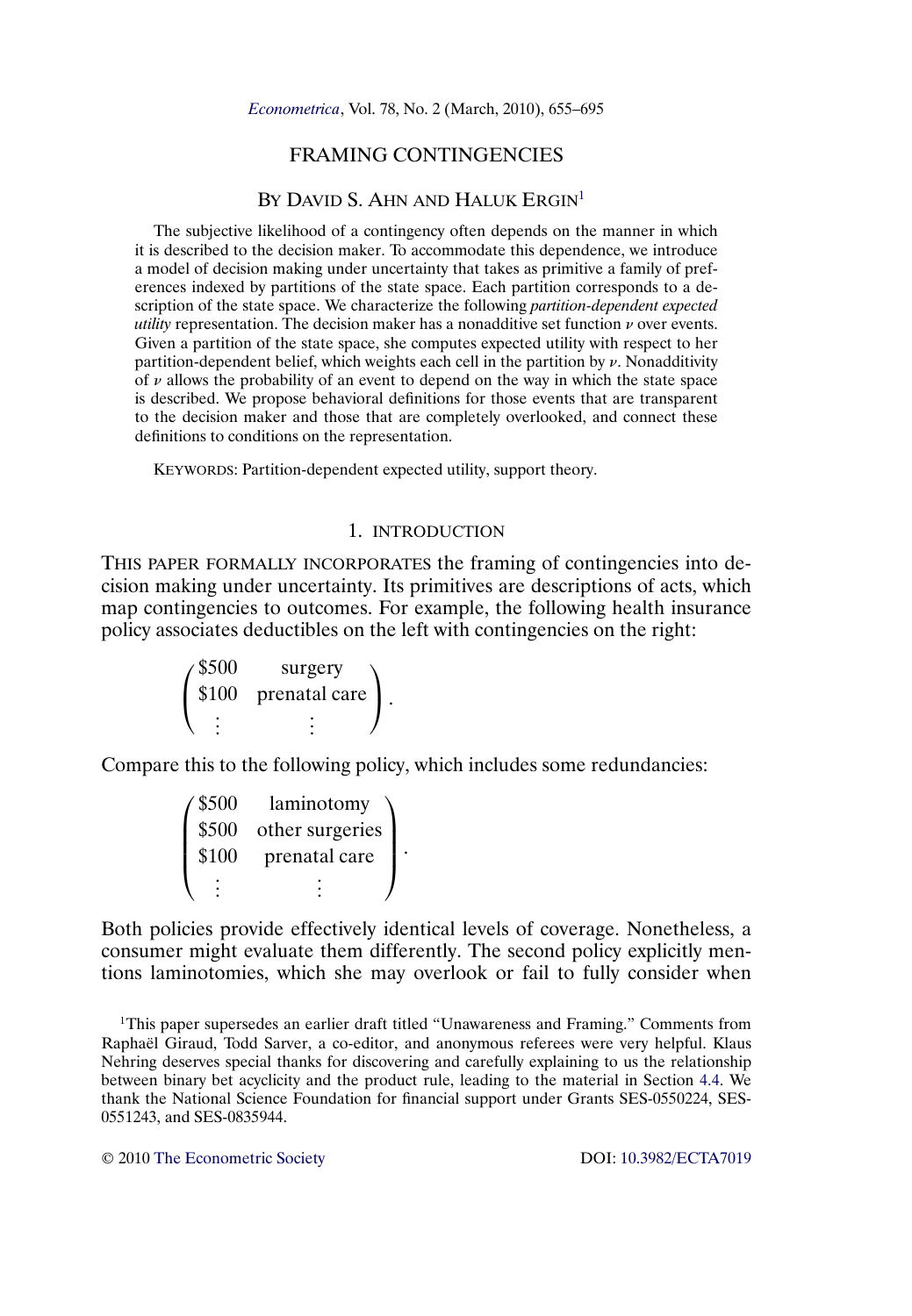<span id="page-2-0"></span>evaluating the first contract. This oversight is behaviorally revealed if the consumer is willing to pay a higher premium for the second contract, reflecting an increased personal belief of the likelihood of surgery after laminotomies are mentioned.

The primary methodological innovation of the paper is its ability to discriminate between different presentations of the same act. Our general model expands the standard subjective model of decision making under uncertainty. We introduce a richer set of primitives that distinguishes the different expressions for an act as distinct choice objects. In particular, lists of contingencies with associated outcomes are the primitive objects of choice. Choices over lists are captured by a family of preferences, where each preference is indexed by a partition of the state space. We interpret the partition as a description of the different events. Equipped with this primitive, we present axioms that characterize the suggested partition-dependent expected utility representation. To our knowledge, this is the first axiomatic attempt to incorporate framing of contingencies as a consideration in decision making.<sup>2</sup>

We characterize the following utility function, which we call *partitiondependent expected utility*. Each event E carries a weight  $\nu(E)$ . Each outcome x delivers a utility  $u(x)$ . When presented a list  $E_1, \ldots, E_n$  of contingencies that partition the state space, the decision maker judges the probability of  $E_i$  to be  $\nu(E_i)/\sum_j \nu(E_j)$ . Suppose  $E = F \cup G$  with F, G disjoint. Since  $\nu$  is not necessarily additive, the judged likelihood of event  $E = F \cup G$  can depend on whether it is coarsely expressed as  $E$  or finely expressed as the union of two subevents  $F \cup G$ . The utility for a list

$$
\begin{pmatrix} x_1 & E_1 \\ \vdots & \vdots \\ x_n & E_n \end{pmatrix}
$$

is obtained by aggregating her utilities  $u(x_i)$  over the consequences  $x_i$  by the normalized weights  $\nu(E_i)/\sum_j \nu(E_j)$  on their corresponding events  $E_i$ . This particular functional form departs modestly and parsimoniously from standard expected utility by relaxing the additivity of  $\nu$ . Indeed, given a fixed list  $E_1, \ldots, E_n$  of events, it maintains the affine aggregation and probabilistic sophistication of standard expected utility.3

Savage [\(1954\)](#page-40-0) and [Anscombe and Aumann](#page-40-0) [\(1963\)](#page-40-0) did not distinguish different presentations of the same act. They implicitly assumed the psychological principle of extensionality, that the framing of an event is inconsequential to its judged likelihood. Despite its normative appeal, extensionality is violated in

<sup>&</sup>lt;sup>2</sup>A recent paper by [Bourgeois-Gironde and Giraud](#page-40-0) [\(2009\)](#page-40-0) considers presentation effects in the Bolker–Jeffrey decision model.

<sup>&</sup>lt;sup>3</sup>In fact, shortly we directly impose the Anscombe-Aumann representation on preferences given a fixed list of contingencies. As will be clear in the sequel, the belief will change between lists.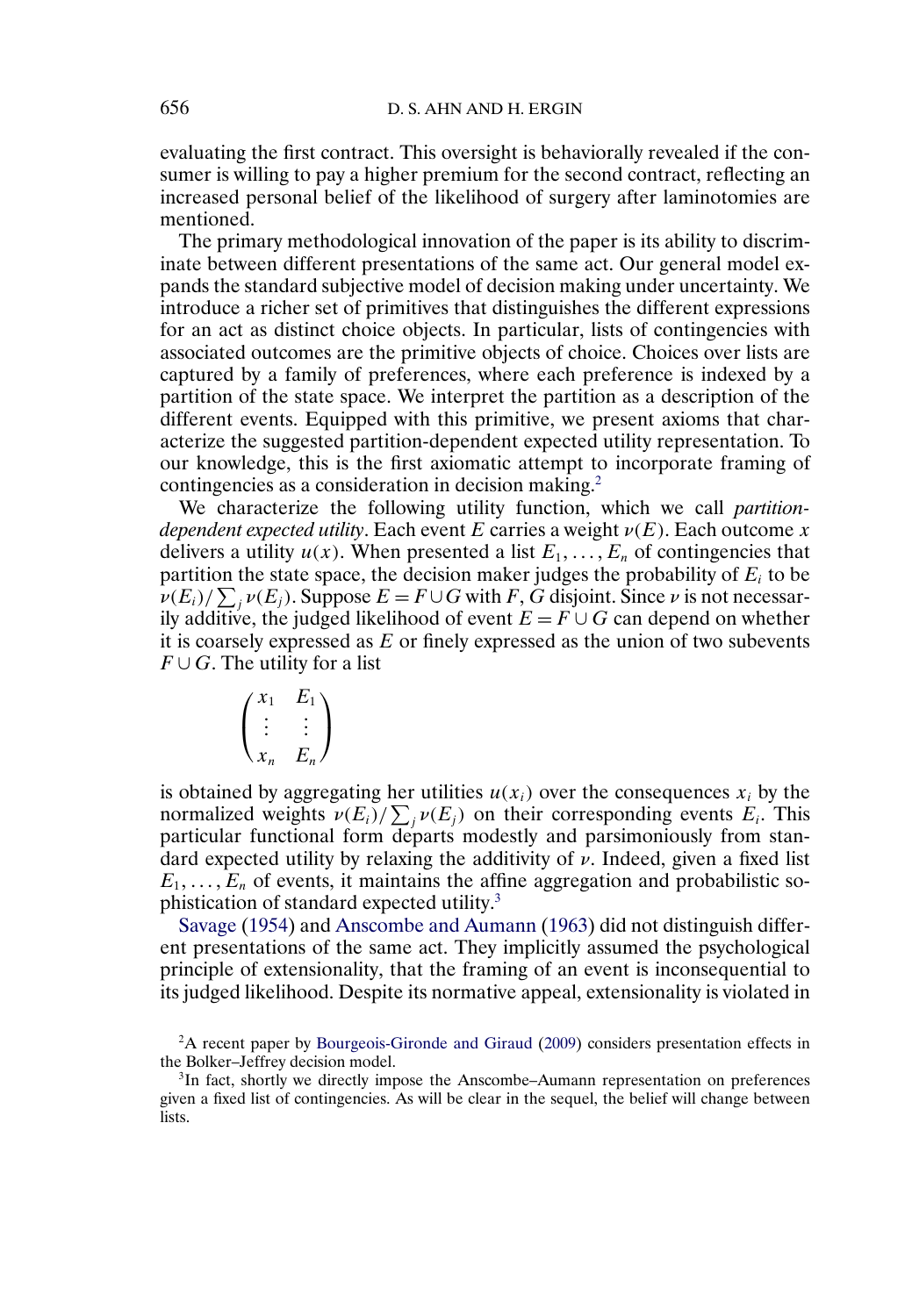<span id="page-3-0"></span>experiments where unpacking a contingency into finer subcontingencies affects its perceived likelihood. In a classic experiment, [Fischoff, Slovic, and Lichten](#page-40-0)[stein](#page-40-0) [\(1978\)](#page-40-0) told car mechanics that a car fails to start and asked for the likelihood that different parts could cause the failure. The mechanics' likelihood assessments depended on whether a part's subcomponents were explicitly listed.

[Tversky and Koehler](#page-41-0) [\(1994\)](#page-41-0) proposed a nonextensional model of judgment, which they called support theory. Support theory begins with a function  $P(A, B)$ , which reflects the likelihood of a hypothesis A given that A or the mutually exclusive hypothesis  $B$  holds. It connects these likelihoods by asserting  $P(A, B) = \frac{s(A)}{s(A) + s(B)}$ , where  $s(\cdot)$  is a nonadditive "support function" over different hypotheses. Support theory enjoys considerable success among psychologists for its ability to "accommodate many mechanisms...that influence subjective probability, but integrate them via the construct of the support" [\(Brenner, Koehler, and Rottenstreich](#page-40-0) [\(2002\)](#page-40-0)). This paper contributes to the development of support theory by, first, providing a decision theoretic model and foundation for support theory, second, studying the uniqueness of the support function under different assumptions on the behavioral data, and third, identifying new classes of events which have special properties in terms of their support.

One interpretation of nonextensionality is through unforeseen contingencies. The general idea of a decision maker with a coarse understanding of the state space appears in papers by [Dekel, Lipman, and Rustichini](#page-40-0) [\(2001\)](#page-40-0), by [Epstein, Marinacci, and Seo](#page-40-0) [\(2007\)](#page-40-0), by [Ghirardato](#page-40-0) [\(2001\)](#page-40-0), and by [Mukerji](#page-40-0) [\(1997\)](#page-40-0). Our contribution is to compare preferences across descriptions to identify which contingencies had been unforeseen. This basic insight of using the explicit expression of unforeseen contingencies as a foundation for their identification was anticipated in psychology and in economics. [Tversky](#page-41-0) [and Koehler](#page-41-0) [\(1994,](#page-41-0) p. 565) connected nonextensional judgment and unforeseen contingencies: "The failures of extensionality ... highlight what is perhaps the fundamental problem of probability assessment, namely the need to consider unavailable possibilities  $\ldots$  People  $\ldots$  cannot be expected  $\ldots$  to generate all relevant future scenarios." [Dekel, Lipman, and Rustichini](#page-40-0) [\(1998a,](#page-40-0) p. 524) distinguished unforeseen contingencies from null events, because "an 'uninformative' statement—such as 'event x might or might not happen'—can change the agent's decision." Our model formally executes their suggested test.

Beyond unforeseen contingencies, there are other psychological sources for nonextensional judgment. A first source is limited memory or recall. For example, the car mechanics surveyed by [Fischoff, Slovic, and Lichtenstein](#page-40-0) [\(1978\)](#page-40-0) had surely heard of the mechanical failures before. To explain nonextensionality, [Tversky and Koehler](#page-41-0) [\(1994,](#page-41-0) p. 549) appealed to "memory and attention ... Unpacking a category ... into its components ... might remind people of possibilities that would not have been considered otherwise."

A second source of nonextensionality is that different descriptions alter the salience of events. For example, [Fox and Rottenstreich](#page-40-0) [\(2003\)](#page-40-0) asked subjects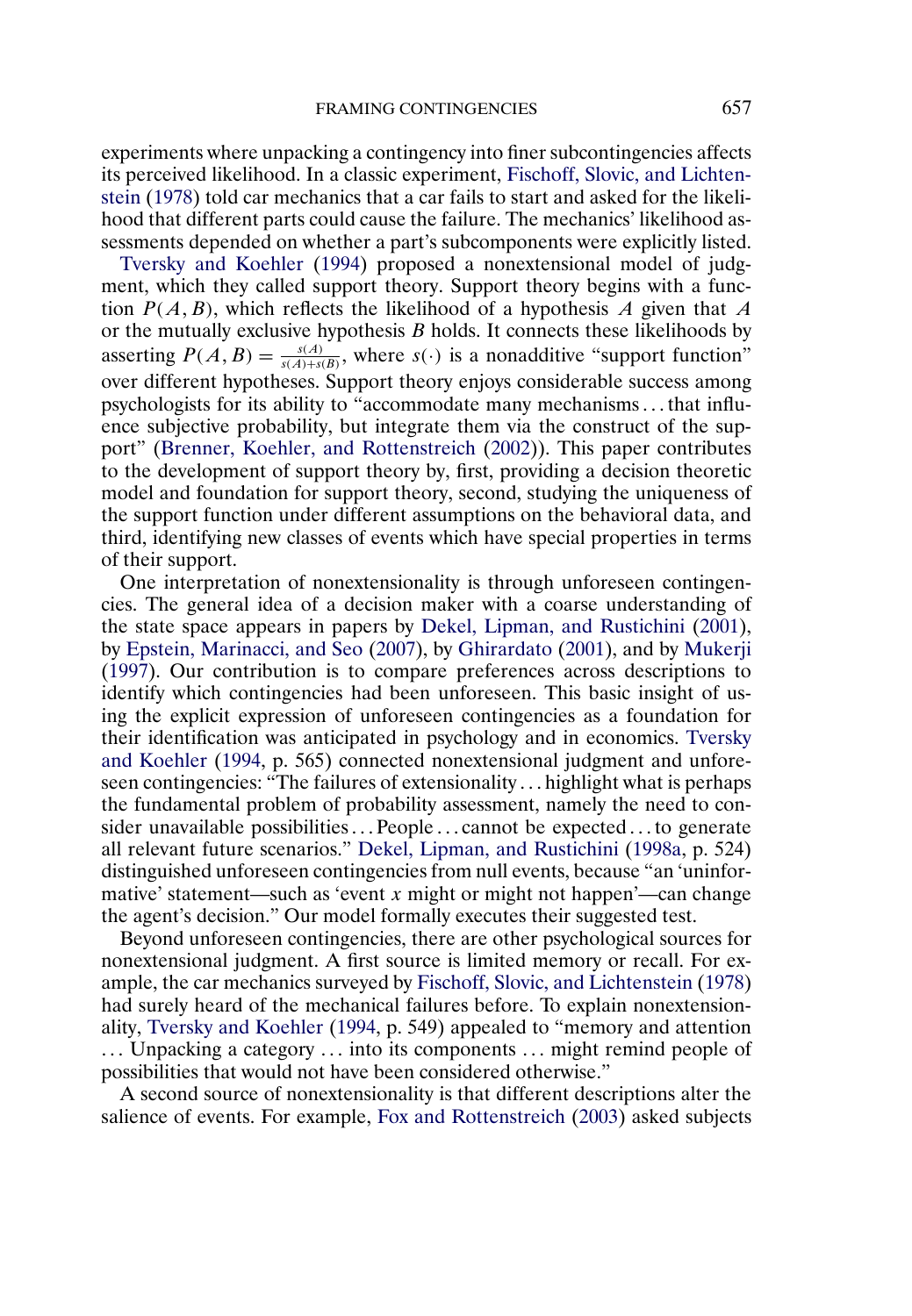to report the probability that Sunday would be the hottest day of the coming week. Subjects' reports depended significantly on whether the rest of the week was described as a single event or separated as Monday, Tuesday, and so on, with a mean of  $\frac{1}{3}$  in the first case and of  $\frac{1}{7}$  in the latter. In such cases, descriptions affect probability judgments without suggesting unforeseen or unrecalled cases.

The next section introduces the primitives of our theory. Section [3](#page-7-0) defines the suggested partition-dependent expected utility representation. Section [4](#page-10-0) axiomatizes the representation and discusses the uniqueness of its components. Finally, Section [5](#page-18-0) defines two families of events—those which are completely understood and those which are completely overlooked—and examines the structure of these families when the representation holds.

#### 2. A NONEXTENSIONAL MODEL OF DECISION MAKING

This section introduces the primitives of the model. The closest formalism of which we are aware is the model of decision making under ignorance by [Cohen and Jaffray](#page-40-0) [\(1980\)](#page-40-0), which also considers different descriptions of the state space.<sup>4</sup> However, they imposed as a normative condition that preference is invariant to the manner in which the states are expressed, while this dependence is exactly our focus.

Let S denote a state space. A finite partition of S is a nonempty and pairwise disjoint collection of subsets  $\pi = \{E_1, \ldots, E_n\}$  such that  $S = \bigcup_{i=1}^n E_n$ . The events  $E_1, \ldots, E_n$  are called the cells of partition  $\pi$ <sup>5</sup>. Let  $\Pi^*$  denote the collection of all finite partitions of S. We interpret each partition  $\pi \in \Pi^*$  as a description of the state space S: it explicitly mentions categories of possible states, where each cell of the partition is a category, and these categories are comprehensive. For any  $\pi \in \Pi^*$ , let  $\sigma(\pi)$  denote the algebra induced by  $\pi$ .<sup>6</sup> Define the binary relation  $\geq$  on  $\Pi^*$  by  $\pi' \geq \pi$  if  $\sigma(\pi') \supset \sigma(\pi)$ , that is, if  $\pi'$  is finer than  $\pi$ . If  $\pi > \pi$ , then  $\pi'$  is a richer description of the state space than  $\pi$ . The meet  $\pi \wedge \pi'$  and join  $\pi \vee \pi'$  respectively denote the finest common coarsening and the coarsest common refinement of  $\pi$  and  $\pi'$ . For any event  $E \subset S$ , let  $\Pi_{E}^{*}$  denote the set of finite partitions of E. If  $E \in \pi \in \Pi_{\rho}^{*}$  and  $\pi_{E} \in \Pi_{E}^{*}$ , we slightly abuse notation and let  $\pi \vee \pi_E$  denote  $\pi \vee [\pi_E \cup \{E^{\complement}\}].$ 

The model considers a set of descriptions  $\Pi \subset \Pi^*$ . We assume that  $\Pi$  includes the vacuous description {S} and is closed under  $\land$  and  $\lor$ . Some definitions in the sequel reference two collections of events. First, let  $C = \bigcup_{\pi \in \Pi} \pi$ denote the collection of cells of partitions in  $\Pi$ . Second, let  $\mathcal{E} = \bigcup_{\pi \in \Pi} \sigma(\pi)$ denote the collection of all unions of cells of some partition in  $\Pi$ . Clearly,  $\mathcal E$  is the algebra generated by C. Most results focus on two cases of  $\Pi$ . In the first

<sup>4</sup>We thank Raphaël Giraud for bringing this work to our attention.

<sup>&</sup>lt;sup>5</sup>For any partition  $\pi \in \Pi^*$ , we adopt the convention where  $\pi \cup \{\emptyset\}$  is identified with  $\pi$ .

<sup>&</sup>lt;sup>6</sup>Since  $\pi$  is finite,  $\sigma(\pi)$  is the family of unions of cells in  $\pi$  and the empty set.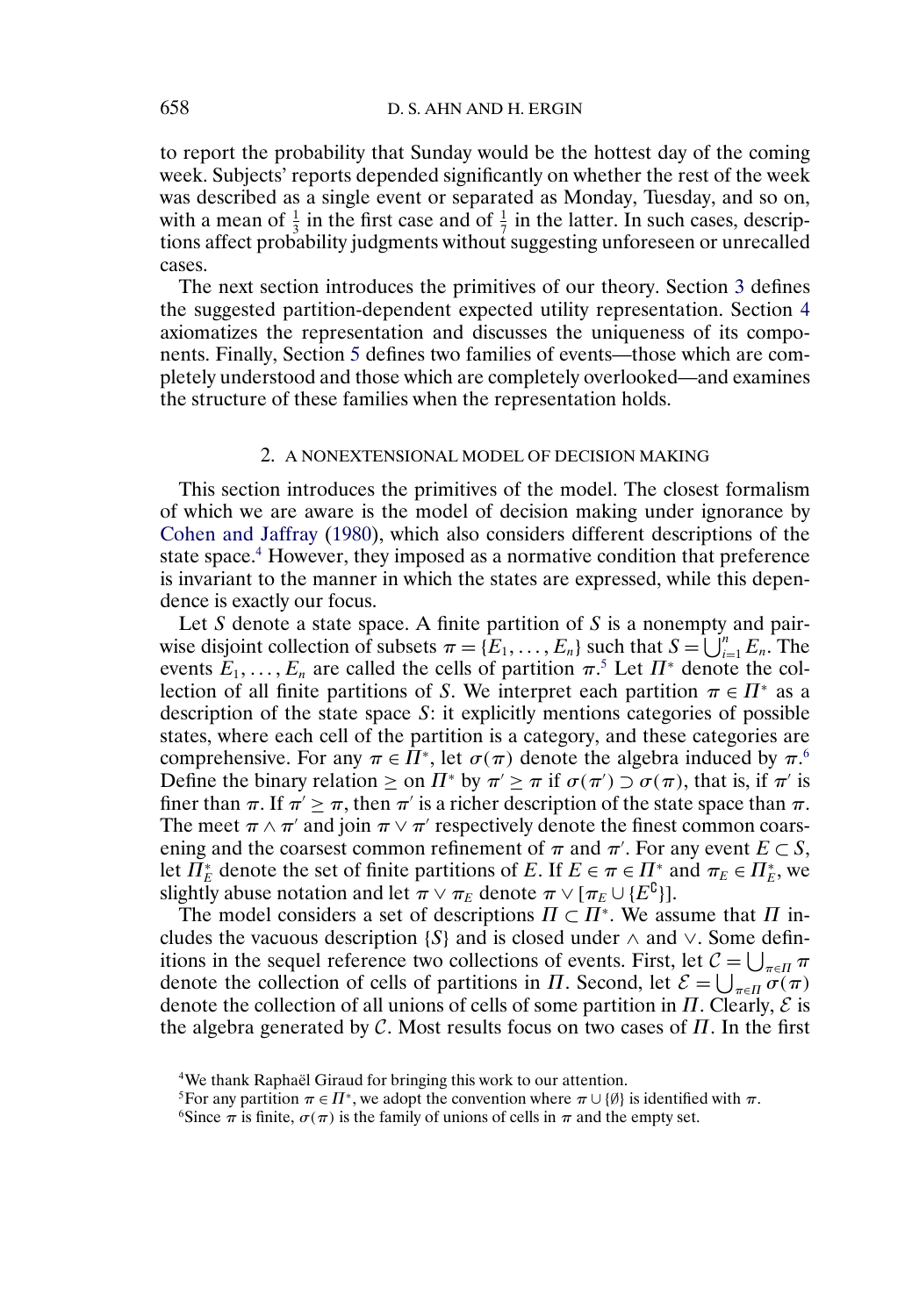<span id="page-5-0"></span>case, descriptions can be indexed so they become progressively finer, in which case  $\Pi$  is a filtration. In the second case, all possible descriptions are included, in which case  $\Pi = \Pi^*$ . We discuss the distinction shortly.

Let  $X$  denote a finite set of consequences or prizes. Invoking the Anscombe-Aumann structure, let  $\Delta X$  denote the set of lotteries on X. An act  $f : S \to \Delta X$ maps states to lotteries. Slightly abusing notation, let  $p \in \Delta X$  also denote the corresponding constant act. Let  $\mathcal{F}_{\pi}$  denote the family of acts that respect the partition  $\pi$ , that is,  $f^{-1}(p) \in \sigma(\pi)$  for all  $p \in \Delta X$ . In words, the act f is  $\sigma(\pi)$ measurable if it assigns a constant lottery to all states in a particular cell of the partition: if  $s, s' \in E \in \pi$ , then  $f(s) = f(s')$ . Informally,  $\mathcal{F}_{\pi}$  is the set of acts of contracts that can be described using the descriptive power of  $\pi$ ; an act  $g \notin \mathcal{F}_{\pi}$ requires a finer categorization than is available in  $\pi$ . Let  $\mathcal{F} = \bigcup_{\pi \in \Pi} \mathcal{F}_{\pi}$  denote the universe of acts under consideration. For any act  $f \in \mathcal{F}$ , let  $\pi(f)$  denote the coarsest available partition  $\pi \in \Pi$  such that  $f \in \mathcal{F}_{\pi}$ .<sup>7</sup> Note that when  $\Pi \neq \Pi^*$ , because  $\pi(f)$  is the coarsest partition within  $\Pi$ , it could be strictly finer than the partition induced by  $f$ , that is, the coarsest partition (among all partitions) that makes f measurable. Similarly for any pair of acts  $f, g \in \mathcal{F}$ , let  $\pi(f, g)$  be the coarsest available partition  $\pi \in \Pi$  such that  $f, g \in \mathcal{F}_{\pi}$ .

Our primitive is a *family* of preferences  $\{\sum_{\pi}\}_{\pi \in \Pi}$  indexed by partitions  $\pi$ , where each  $\succsim_{\pi}$  is defined over the family  $\mathcal{F}_{\pi}$  of  $\pi$ -measurable acts. Our interpretation of  $f \succsim_{\pi} g$  is that f is weakly preferred to g when the state space is described as the partition  $\pi$ . If  $f \notin \mathcal{F}_{\pi}$ , then the description  $\pi$  is too coarse to express the structure of f. If either f or g is not  $\pi$ -measurable, then the statement  $f \succsim_{\pi} g$  is nonsensical. The strict and symmetric components  $\succ_{\pi}$  and  $\sim_{\pi}$ carry their standard meanings.

The restriction to  $\pi$ -measurable acts is not innocuous, particularly when framing effects are interpreted as reflecting unawareness. Consider a health insurance contract that covers eighty percent of the cost of surgery. The exact benefit of the insurance depends on which surgery is required, about which the consumer might have only a vague understanding. Nonetheless, its terms are described without explicitly mentioning every possible surgery. The measurability assumption precludes such contracts, a limitation of our model.

Our original motivation was to study preferences over lists. The family of preferences  $\{\succsim_\pi\}_{\pi\in\Pi}$  provides a parsimonious primitive that loses little descriptive power relative to a model that begins with preferences over lists. Suppose we started with a list

$$
\begin{pmatrix} x_1 & E_1 \\ \vdots & \vdots \\ x_n & E_n \end{pmatrix},
$$

<sup>7</sup>The existence of  $\pi(f)$  is guaranteed by our assumption that  $\Pi$  is closed under the operation  $\wedge$ . To see this, let  $\pi \in \Pi$  be any partition according to which f is measurable. Since  $\pi$  is a finite partition, there are finitely many partitions that are (weakly) coarser than  $\pi$ . Hence the set  $\Pi'$  =  $\{\pi \in \Pi | \pi' \in \Pi, \pi' \leq \pi, \& f \in \mathcal{F}_{\pi'}\}\$ is finite and nonempty, and  $\pi(f) = \bigwedge_{\pi' \in \Pi'} \pi'.$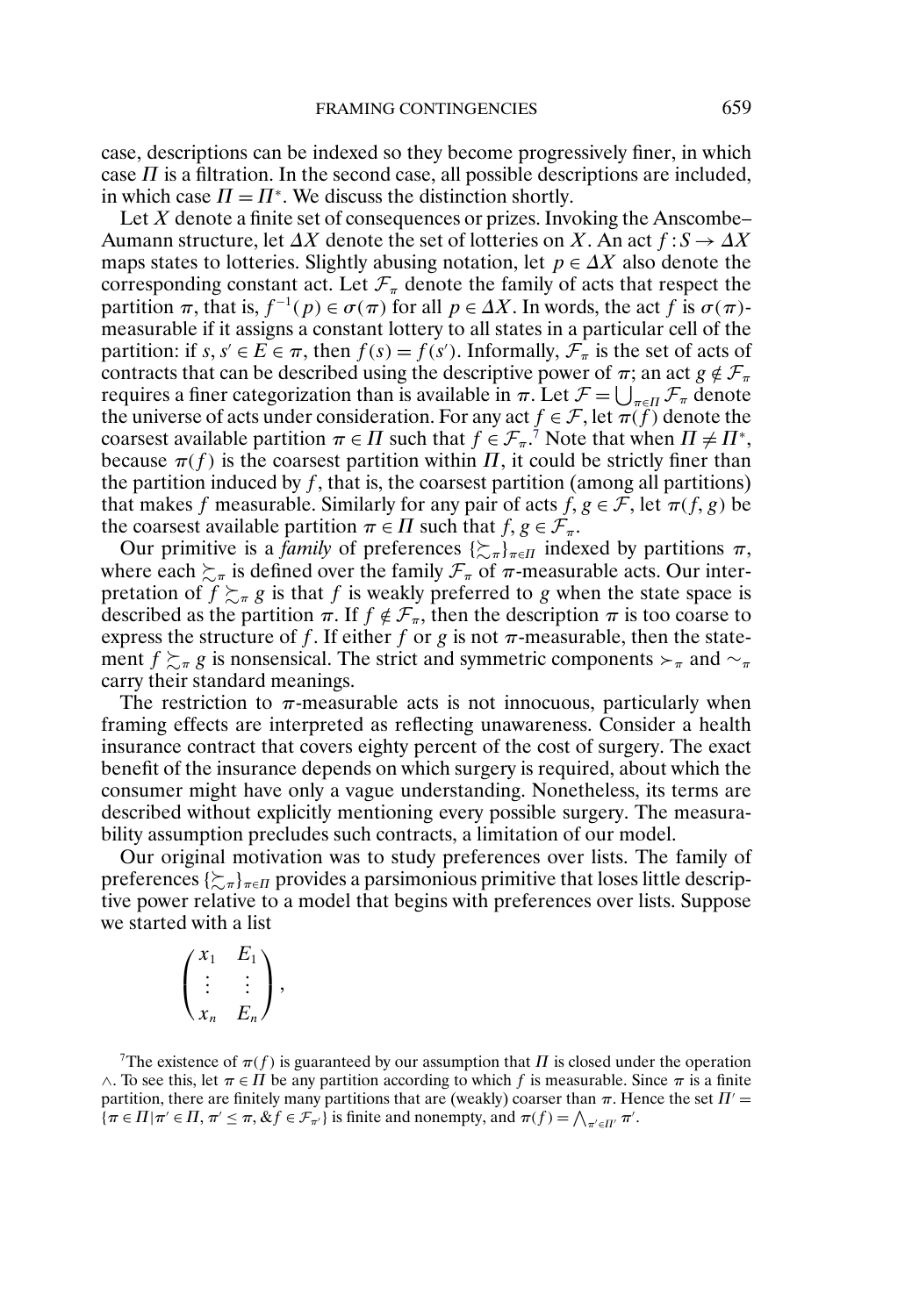<span id="page-6-0"></span>which is a particular expression of the act  $f$ . This list is more compactly represented as a pair  $(f, \pi)$ , where the partition  $\pi = \{E_1, \ldots, E_n\}$  denotes the list of explicit contingencies on the right. This description  $\pi$  is necessarily richer than the coarsest expression of f, so  $f \in \mathcal{F}_{\pi}$ . Now suppose the decision maker is deciding between two lists, which are represented as  $(f, \pi_1)$  and  $(g, \pi_2)$ . Then the events in both  $\pi_1$  and  $\pi_2$  are explicitly mentioned. So the family of described events is the coarsest common refinement of  $\pi_1$  and  $\pi_2$ , their join  $\pi = \pi_1 \vee \pi_2$ . Then  $(f, \pi_1)$  is preferred to  $(g, \pi_2)$  if and only if  $(f, \pi)$  is preferred to  $(g, \pi)$ . We can therefore restrict attention to the preferences over pairs  $(f, \pi)$  and  $(g, \pi)$ , where  $f, g \in \mathcal{F}_{\pi}$ . Moving the partition from being carried by the acts to being carried as an index of the preference relation arrives at exactly the model studied here.

The lists are expressed through indexed preference relations for the resulting economy of notation. The partition  $\pi$  that indexes  $f \succsim_{\pi} g$  is the coarsest refinement of the observable descriptions in the lists  $\pi_1$  and  $\pi_2$  that accompanied f and g. The partition  $\pi$  is not meant to be interpreted as anything more. It is exogenous information that is an observable component of the decision problem and should not be taken as a direct measure of the decision maker's subjective understanding of the state space. In fact, Section [5](#page-18-0) suggests a method for inferring her subjective understanding of the state space from her preferences over lists.

An important consideration is exactly which preferences are available or observable to the analyst. How rich are the preferences that can be sensibly elicited from the decision maker? This question speaks directly to the structure of the collection  $\Pi$ . Consider the interpretation of framing in terms of availability or recall. Once an event is explicitly mentioned to the decision maker, this pronouncement cannot be reversed. In this case, after being presented with prior partitions  $\pi_1, \ldots, \pi_{t-1}$ , the relevant behavior after also being told  $\pi_t$ is with respect to the refinement of the prior presentations  $\pi_1, \ldots, \pi_{t-1}$  and the current  $\pi_t$ . So the appropriate assumption in this case is that  $\Pi$  is a filtration.

On the other hand, under different motivations for framing, it seems more reasonable to consider the family of all descriptions. For example, if framing effects are due to salience, these effects are independent of the decision maker's ability to recall events. A similar argument can be made for the representativeness heuristic.8 Even for motivations where preferences under the full set of descriptions cannot be elicited for a single subject, the analyst could believe there is enough uniformity in the population to elicit preferences across subjects, in which case a particular description could be given to one subject while

<sup>8</sup>Consider the famous "Linda problem," where subjects are told that "Linda is 31 years old, single, outspoken and very bright. She majored in philosophy. As a student, she was deeply concerned with issues of discrimination and social justice, and also participated in antinuclear demonstrations." The subjects believe the event "Linda is a bank teller" is less probable than the event "Linda is a bank teller and is active in the feminist movement" [\(Tversky and Kahneman](#page-40-0) [\(1983,](#page-40-0) p. 297)).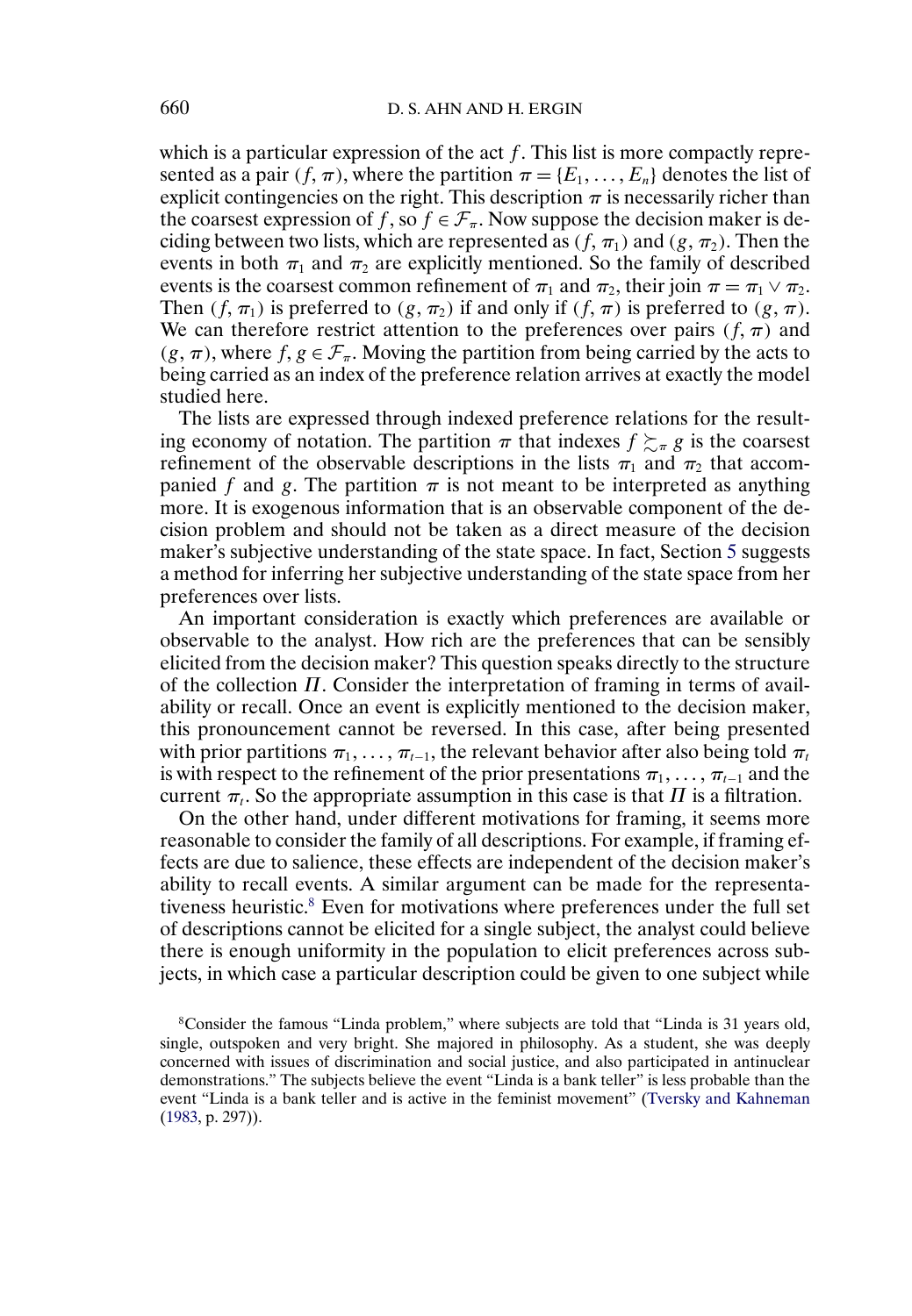<span id="page-7-0"></span>alternative descriptions are given to others. Similarly, it might be useful to consider counterfactual assessments about what a particular decision maker would have done if she had been presented alternative sequences of descriptions.

We therefore consider two canonical cases: in the first,  $\Pi$  is a filtration; in the second,  $\Pi$  is the family of all finite partitions. The appropriateness of either case depends on the application. Neither case is obviously more technically challenging. When  $\Pi$  is larger, the theory leverages more information about the decision maker, but also must rationalize more of her choices.

Given a partition  $\pi = \{E_1, \ldots, E_n\} \subset \mathcal{E}$  and acts  $f_1, \ldots, f_n \in \mathcal{F}$ , define a new act by

$$
\begin{pmatrix} f_1 & E_1 \\ \vdots & \vdots \\ f_n & E_n \end{pmatrix} (s) = \begin{cases} f_1(s), & \text{if } s \in E_1, \\ \vdots & \vdots \\ f_n(s), & \text{if } s \in E_n. \end{cases}
$$

Null events for our setting with a family of preferences are defined as follows:

DEFINITION 1: Given  $\pi \in \Pi$ , an event  $E \in \sigma(\pi)$  is  $\pi$ -null if

$$
\begin{pmatrix} p & E \\ f & E^{\complement} \end{pmatrix} \sim_{\pi} \begin{pmatrix} q & E \\ f & E^{\complement} \end{pmatrix}
$$

for all  $f \in \mathcal{F}_{\pi}$  and  $p, q \in \Delta X$ ;  $E \in \sigma(\pi)$  is  $\pi$ -nonnull if it is not  $\pi$ -null. The event E is *null* if E is  $\pi$ -null for any  $\pi$  such that  $E \in \pi$ ; E is *nonnull* if it is not  $null<sup>10</sup>$ 

#### 3. PARTITION-DEPENDENT EXPECTED UTILITY

We study the following utility representation. The decision maker has a nonadditive set function  $v : \mathcal{C} \to \mathbb{R}_+$  over relevant contingencies. Presented with a description  $\pi = \{E_1, E_2, \ldots, E_n\}$  of the state space, she places a weight  $\nu(E_k)$ on each described event. Following [Tversky and Koehler](#page-41-0) [\(1994\)](#page-41-0), we refer to  $\nu(E)$  as the support of E. Normalizing by the sum,  $\mu_{\pi}(E_k) = \nu(E_k) / \sum_i \nu(E_i)$ 

including  $E$ , but not necessarily for all partitions whose algebras include  $E$ .

<sup>&</sup>lt;sup>9</sup>Note that the partition  $\pi$  does not necessarily belong to  $\Pi$ . However, the assumption that  $\pi \subset \mathcal{E}$  guarantees that  $\pi$  is coarser than some partition  $\pi' \in \Pi$ . To see this, let  $\pi_i \in \Pi$  be such that  $E_i \in \sigma(\pi_i)$  for each  $i = 1, ..., n$  and let  $\pi' = \pi_1 \vee \pi_2 \vee \cdots \vee \pi_n \in \Pi$ . Then  $\pi \leq \pi'$  and the new act defined above belongs to  $\mathcal{F}_{\pi' \vee \pi(f_1) \vee \dots \vee \pi(f_n)} \subset \mathcal{F}$ .<br><sup>10</sup>Note that for an event E to be nonnull, E only needs to be nonnull for some partition  $\pi$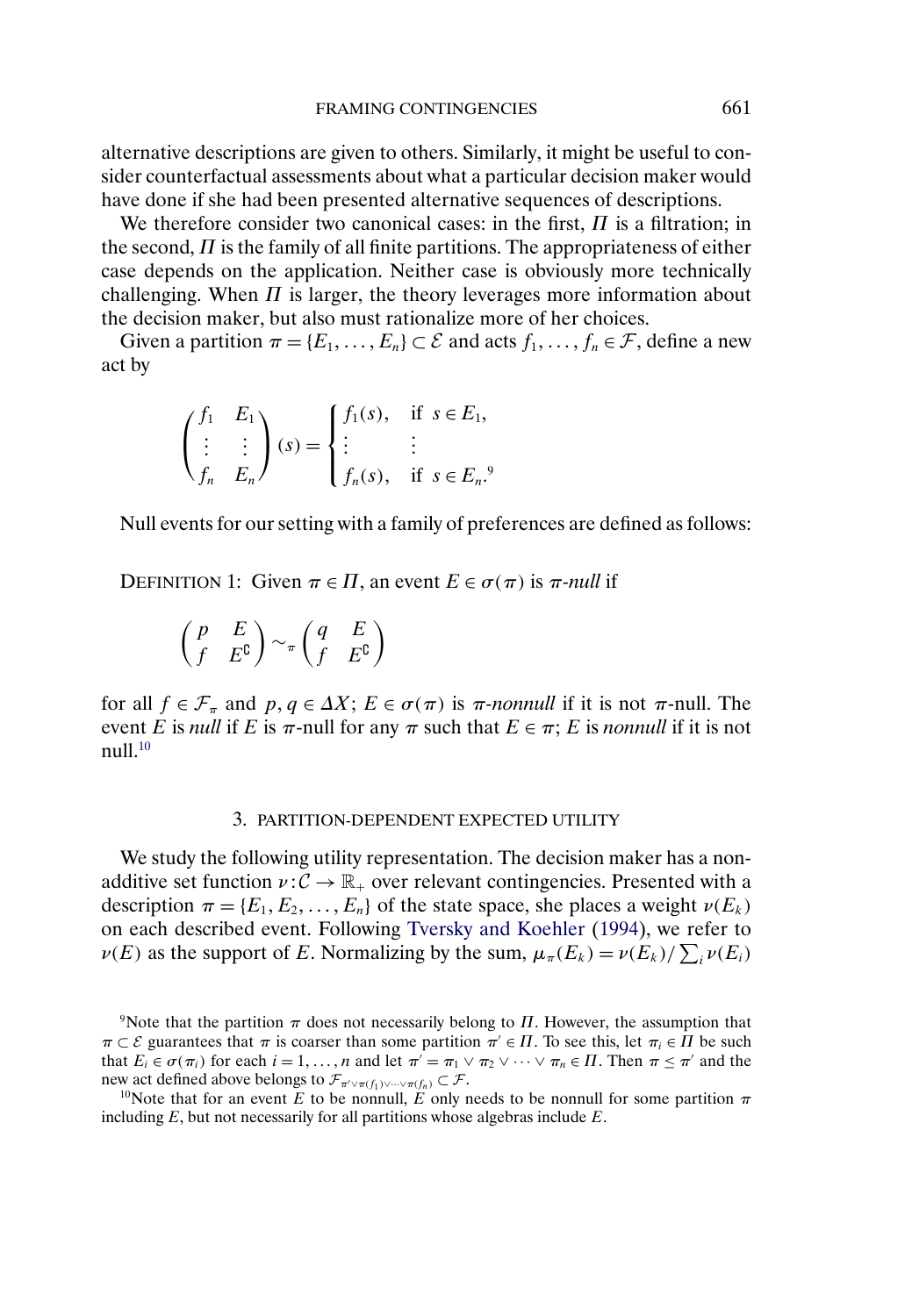defines a probability measure  $\mu_{\pi}$  over  $\sigma(\pi)$ . Then her utility for the act f expressed as

$$
f = \begin{pmatrix} p_1 & E_1 \\ p_2 & E_2 \\ \vdots & \vdots \\ p_n & E_n \end{pmatrix}
$$

is  $\sum_{i=1}^n u(p_i) \mu_\pi(E_i)$ , where  $u: \Delta X \to \mathbb{R}$  is an affine utility function over objective lotteries.

The following definition avoids division by zero during the normalization.

DEFINITION 2: A *support function* is a weakly positive set function  $\nu : \mathcal{C} \to \mathbb{R}_+$ such that  $\sum_{E \in \pi} \nu(E) > 0$  for all  $\pi \in \Pi$ .

Although  $\emptyset$  is not in C, since it is not an element of any partition, we adhere to the convention that  $v(\emptyset) = 0$ . We can now formally define the utility representation.

DEFINITION 3:  $\{\gtrsim_{\pi}\}_{{\pi}\in \Pi}$  admits a *partition-dependent expected utility* (PDEU) representation if there exist a nonconstant affine von Neumann–Morgenstern (vNM) utility function  $u: \Delta X \to \mathbb{R}$  and a support function  $v: \mathcal{C} \to \mathbb{R}_+$  such that for all  $\pi \in \Pi$  and  $f, g \in \mathcal{F}_{\pi}$ ,

$$
f \gtrsim_{\pi} g \iff \int_{S} u \circ f d\mu_{\pi} \ge \int_{S} u \circ g d\mu_{\pi},
$$

where  $\mu_{\pi}$  is the unique probability measure on  $(S, \sigma(\pi))$  such that for all  $E \in \pi$ ,

$$
(1) \qquad \mu_{\pi}(E) = \frac{\nu(E)}{\sum_{F \in \pi} \nu(F)}.
$$

When such a pair  $(u, v)$  exists, we call it a PDEU representation.

The support  $\nu(E)$  corresponds to the relative weight of E in lists where E, but not its subevents, are explicitly mentioned. The nonadditivity of  $\nu$  allows for framing effects: E and F can be disjoint yet  $\nu(E) + \nu(F) \neq \nu(E \cup F)$ . The normalization of dividing by  $\sum_{E \in \pi} \nu(E)$  is also significant. If the complement of  $E$  is unpacked into finer subsets, then the assessed likelihood of  $E$  will be indirectly affected in the denominator. So the probability of E depends directly on its description  $\pi_E$  and indirectly on the description  $\pi_E$  of its complement.

PDEU is closely related to support theory, which was introduced by [Tversky](#page-41-0) [and Koehler](#page-41-0) [\(1994\)](#page-41-0) and extended by [Rottenstreich and Tversky](#page-40-0) [\(1997\)](#page-40-0). Support theory begins with descriptions of events, called hypotheses. [Tversky and](#page-41-0)

<span id="page-8-0"></span>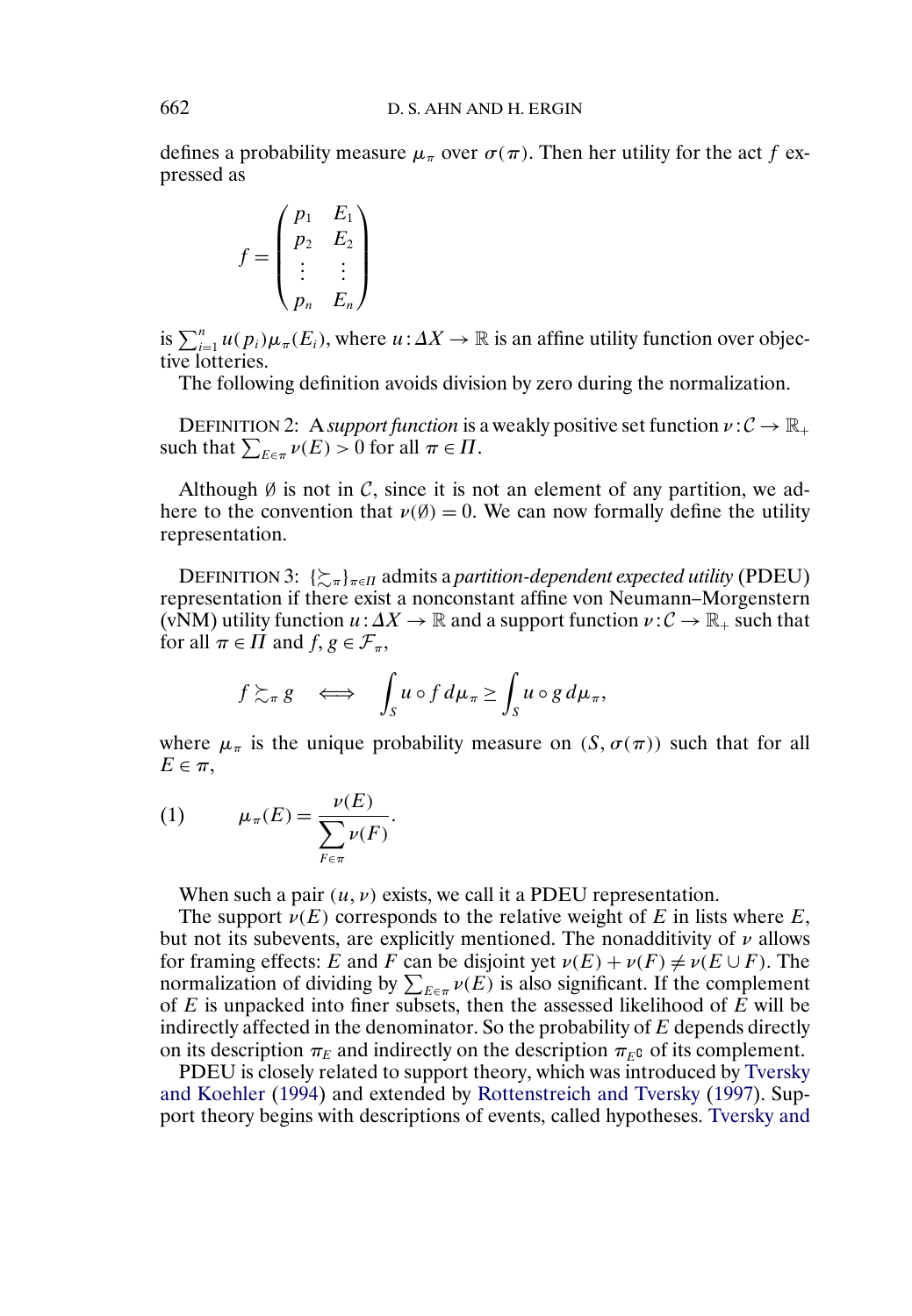[Koehler](#page-41-0) [\(1994\)](#page-41-0) analyzed comparisons of likelihood between pairs  $(A, B)$  of mutually exclusive hypotheses that they call evaluation frames, which consist of a focal hypothesis  $A$  and an alternative hypothesis  $B$ . The probability judgment of A relative to B is  $P(A, B) = s(A)/[s(A) + s(B)]$ , where  $s(A)$  is the support assigned to hypothesis A based on the strength of its evidence. They focused on the case of nonadditive support for the same motivations as we do. They also characterized the formula for  $P(A, B)$ . However, they directly treated P, rather than preference, as primitive [\(Tversky and Koehler](#page-41-0) [\(1994,](#page-41-0) Theorem 1)). Our theory translates support theory from judgment to decision making and extends its scope beyond binary evaluation frames. Our results provide behavioral axiomatic foundations for the model and precise requirements for identifying a unique support function from behavioral data.

Alongside its psychological pedigree, there are sound methodological arguments for PDEU. These points will develop in the sequel, but we summarize a few here. First, while the beliefs  $\mu_{\pi}$  could be left unconnected across partitions, the consequent lack of basic structure would not be amenable to applications or comparative statics. Second, PDEU has an attractively compact form. As in the standard case, preference is summarized by two mathematical objects: one function for utility and another for likelihood. Third, an inherited virtue of the standard model is that a large number of implied preferences can be determined from a small number of choice observations. Under PDEU, once the weights of specific events are fixed, the weights of many other events can be computed by comparing likelihood ratios. This tractably generates counterfactual predictions about behavior under alternative descriptions of the state space, an exercise that would be difficult without any structure across partitions.

Finally, PDEU associates interesting classes of behavior with features of  $\nu$ . For example, specific kinds of framing effects are characterized by subadditivity. The availability heuristic associates the probability of events with the number of cases that the decision maker can recall; if more precise description aid recall, then the support function is subadditive. These sorts of characterizations are provided in the online supplement [\(Ahn and Ergin](#page-40-0) [\(2010\)](#page-40-0)). PDEU also guarantees natural structure on special collections of events, in particular, those that are immune to framing and those that are completely overlooked without explicit mention. These results are presented in Section [5.](#page-18-0)

We sometimes refer to the following prominent example of PDEU.

EXAMPLE 1—Principle of Insufficient Reason: Suppose  $\nu$  is a constant function, for example,  $\nu(E) = 1$  for every nonempty E. Then the decision maker puts equal probability on all described contingencies. Such a criterion for cases of extreme ignorance or unawareness was advocated by Laplace and Leibnitz as the principle of insufficient reason, but is sensitive to the framing of the states.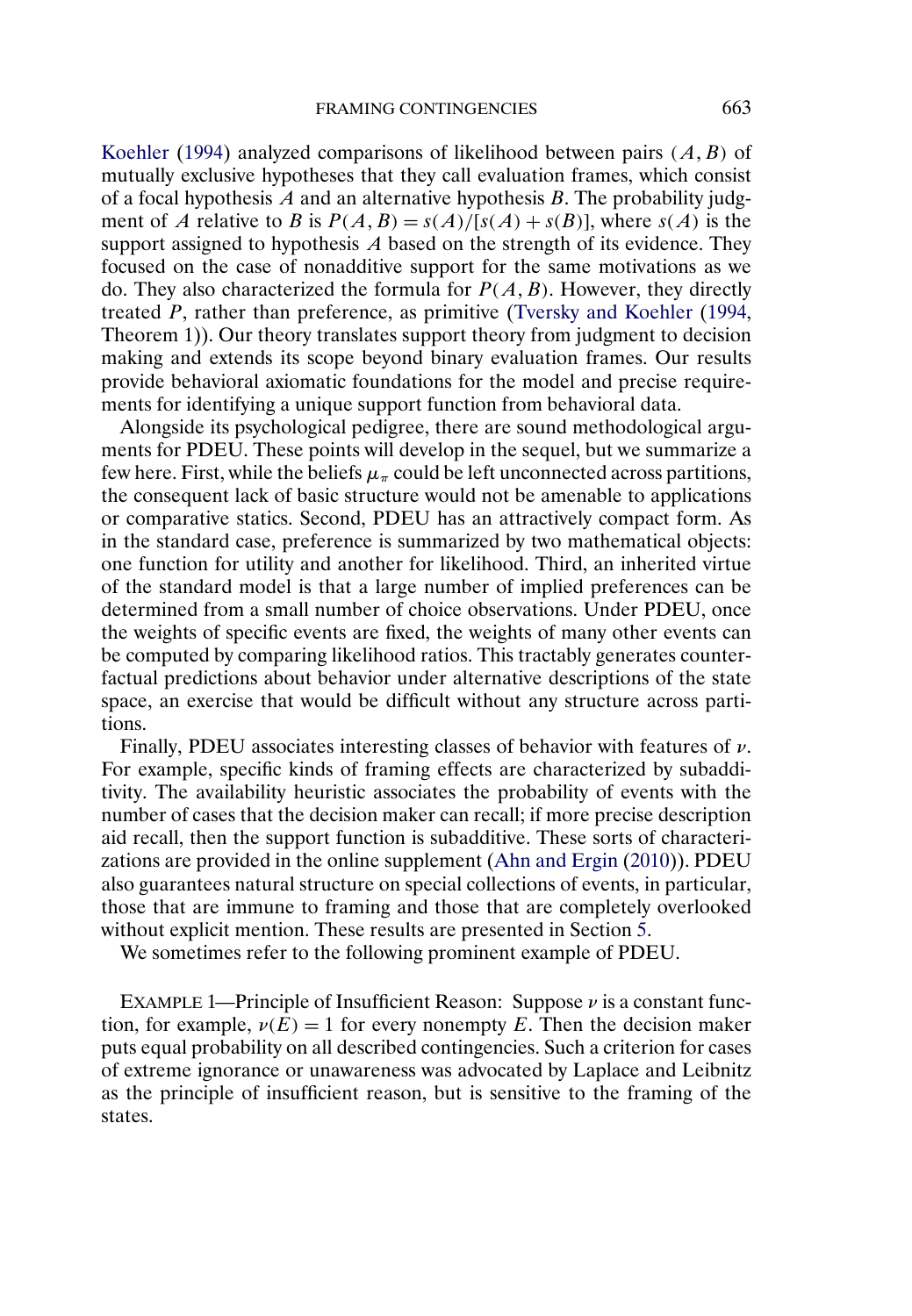When the set function  $\nu$  is additive, the probabilities of events do not depend on their expressions and the model reduces to standard subjective expected utility.

DEFINITION 4:  $\{\gtrsim_{\pi}\}_{{\pi}\in \Pi}$  admits a *partition-independent expected utility* representation if it admits a PDEU representation  $(u, v)$  with finitely additive  $v$ .

# 4. AXIOMS AND REPRESENTATION THEOREMS

This section provides axiomatic characterizations of PDEU in two settings: when  $\Pi$  is a filtration and when  $\Pi$  includes all finite partitions.

## 4.1. *Basic Axioms*

We first present axioms that will be required in both settings. The first five are standard and are collectively denoted as the Anscombe–Aumann axioms.

AXIOM 1—Weak Order:  $\sum_{\pi}$  is complete and transitive for all  $\pi \in \Pi$ .

AXIOM 2—Independence: *For all*  $\pi \in \Pi$ ,  $f, g, h \in \mathcal{F}_{\pi}$  *and*  $\alpha \in (0, 1)$ , *if*  $f \succ_{\pi}$ g, then  $\alpha f + (1 - \alpha)h >_{\pi} \alpha g + (1 - \alpha)h$ .

AXIOM 3—Archimedean Continuity: *For all*  $\pi \in \Pi$  *and*  $f, g, h \in \mathcal{F}_{\pi}$ , *if*  $f \succ_{\pi}$  $g \succ_\pi h$ , then there exist  $\alpha, \beta \in (0, 1)$  such that  $\alpha f + (1 - \alpha)h \succ_\pi g \succ_\pi \beta f + (1 \beta$ ) $h$ .

AXIOM 4—Nondegeneracy: *For all*  $\pi \in \Pi$ , *there exist*  $f, g \in \mathcal{F}_{\pi}$  *such that*  $f \succ_{\pi} g$ .

AXIOM 5—State Independence: *For all*  $\pi \in \Pi$ ,  $\pi$ -nonnull  $E \in \sigma(\pi)$ ,  $p, q \in$  $\Delta X$ , and  $f \in \mathcal{F}_{\pi}$ ,

$$
p \succsim_{(S)} q \iff \begin{pmatrix} p & E \\ f & E^{\complement} \end{pmatrix} \succsim_{\pi} \begin{pmatrix} q & E \\ f & E^{\complement} \end{pmatrix}.
$$

State independence has some additional content here: not only is the utility for a consequence invariant to the event in which it obtains, it also is invariant to the description of the state space.

These axioms guarantee a collection of probability measures  $\mu_{\pi} : \sigma(\pi) \rightarrow$ [0, 1] and an affine function  $u: \Delta X \to \mathbb{R}$  such that  $\int_S u \circ f d\mu_\pi$  represents  $\succsim_\pi$ . That is, fixing a partition  $\pi,$  the preference  $\succsim_\pi$  is standard expected utility given the subjective belief  $\mu_{\pi}$ . The model's interest derives from the relationship between preferences across descriptions.

Any expression of a contract  $f$  must mention at least the different events in which it delivers the various payments. At a minimum, the events in  $\pi(f)$ 

<span id="page-10-0"></span>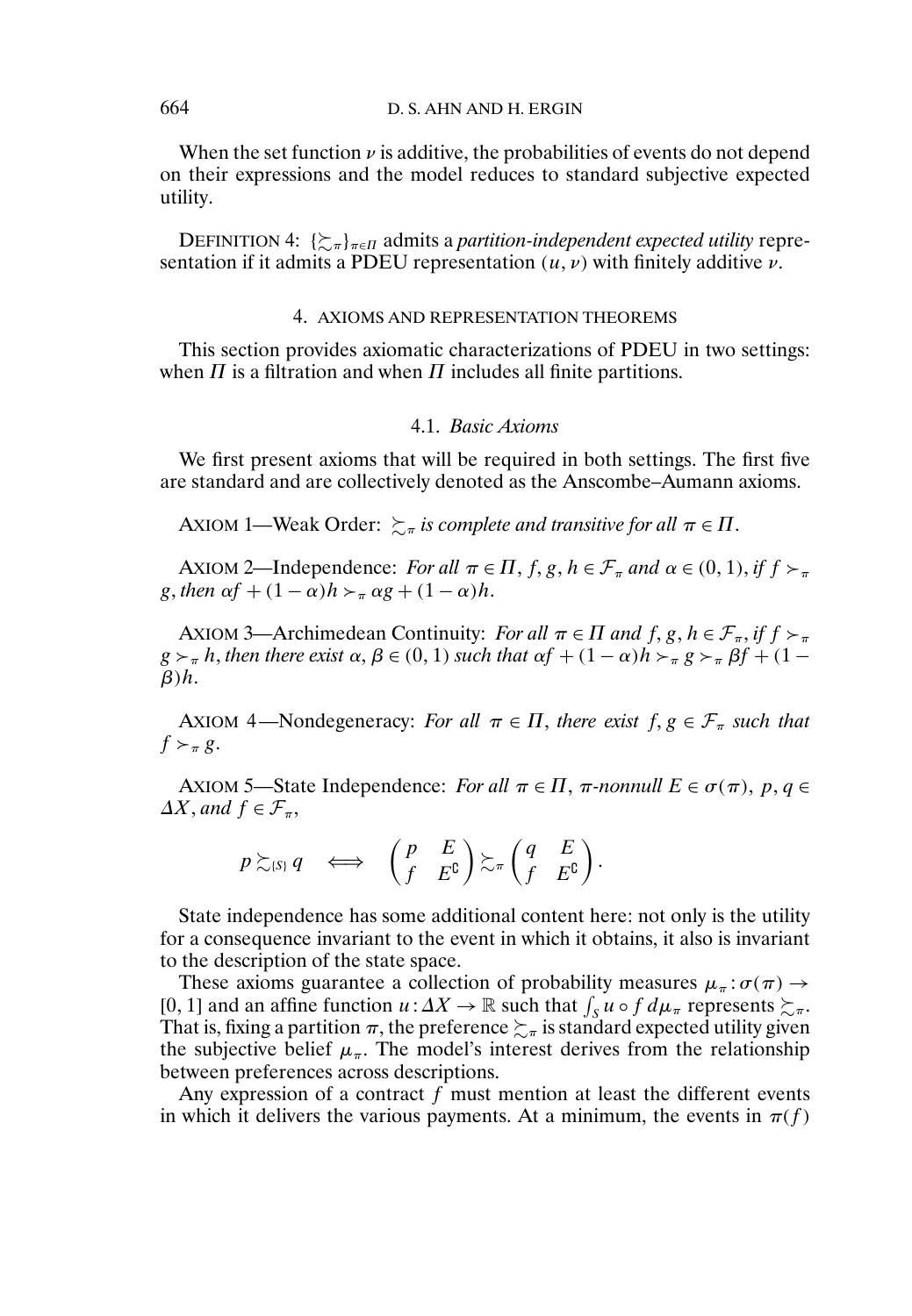must be explicitly mentioned, recalling that  $\pi(f)$  is the coarsest available partition  $\pi \in \Pi$  such that  $f \in \mathcal{F}_{\pi}$ . Similarly, when comparing two acts f and g, the coarsest description available to express both f and g is  $\pi(f, g) =$  $\pi(f) \vee \pi(g)$ , where none of the payoff-relevant contingencies is unpacked into finer subevents. This motivates the following binary relation  $\succsim$  on  $\mathcal{F}.$ 

DEFINITION 5: For all  $f, g \in \mathcal{F}$ , define  $f \succsim g$  if  $f \succsim_{\pi(f,g)} g$ , where  $\pi(f, g) =$  $\pi(f) \vee \pi(g)$ .

Under the Anscombe–Aumann axioms, the single relation  $\succsim$  compactly summarizes the entire family of relations  $\{\gtrsim_{\pi}\}_{\pi \in \Pi}$ . For example, consider the preference between two acts f and g given a description  $\pi$  that is strictly finer than  $\pi(f, g)$ . Does the preference  $f \succsim_{\pi} g$  hold? To answer this question equipped only with  $\gtrsim$ , take any act h such that  $\pi = \pi(h)$ . Then  $f \succ_{\pi} g$  if and only if  $\alpha f + (1 - \alpha)h$   $\succ_{\pi} g$  for  $\alpha \in (0, 1)$  close to 1, since the mixture act  $\alpha f + (1 - \alpha)h$ is close to f in terms of payoffs but requires the minimal description  $\pi$ .

We use  $\succsim$  in the sequel for its notational convenience. However, where  $\succsim$  is invoked, much of the force is implicit in its construction. These assumptions should, therefore, be delicately interpreted.

The following principle is a verbatim application of the classic axiom of [Savage](#page-40-0) [\(1954\)](#page-40-0) to the defined relation  $\succsim$ .

AXIOM 6—Sure-Thing Principle: *For all events*  $E \in \mathcal{E}$  and acts  $f, g, h, h' \in \mathcal{F}$ ,

$$
\begin{pmatrix} f & E \\ h & E^{\complement} \end{pmatrix} \gtrsim \begin{pmatrix} g & E \\ h & E^{\complement} \end{pmatrix} \iff \begin{pmatrix} f & E \\ h' & E^{\complement} \end{pmatrix} \gtrsim \begin{pmatrix} g & E \\ h' & E^{\complement} \end{pmatrix}.
$$

The sure-thing principle is usually invoked to establish coherent conditional preferences: the relative likelihood of subevents of  $E$  is independent of the prizes associated with  $E^{\mathsf{U}}$ . In our context, this coherence is already guaranteed by the Anscombe–Aumann axioms. Here, the marginal power of the axiom is to require that the preference conditional on  $E$  is independent of the description of  $E^0$  induced by h or h'. To see this, assume for simplicity that the images of h and h' are disjoint from the images of f and g. Then the implied descriptions to make the comparison in the left hand side can be divided into two parts: the description of E implied by f and g, and the description of  $E^{\text{U}}$  implied by  $h$ . The descriptions in the right hand side can be similarly divided: the *same* description of  $E$  generated by  $\hat{f}$  and  $g$ , and the possibly different description of  $E^{\complement}$  generated by h'. The sure-thing principle requires that the relative likelihoods of subevents of E are independent of how the complement  $E^{\mathfrak{c}}$  is expressed.<sup>11</sup>

 $11$  Given the Anscombe–Aumann axioms, this feature of the sure-thing principle is perhaps more transparently expressed by the following equivalent condition: Fix an event  $E \in \mathcal{E}$ . Let  $\pi|_E = \{A \cap E : A \in \pi\}$ . For any  $\pi, \pi' \in \Pi$  such that  $E \in \sigma(\pi), \sigma(\pi'),$  if  $\pi|_E = \pi'|_E$  and  $f, g \in \Pi$  $\mathcal{F}_{\pi} \cap \mathcal{F}_{\pi'}$  with  $f|_{E} = g|_{E}$ c, then  $f \succsim_{\pi} g \Longleftrightarrow f \succsim_{\pi'} g$ .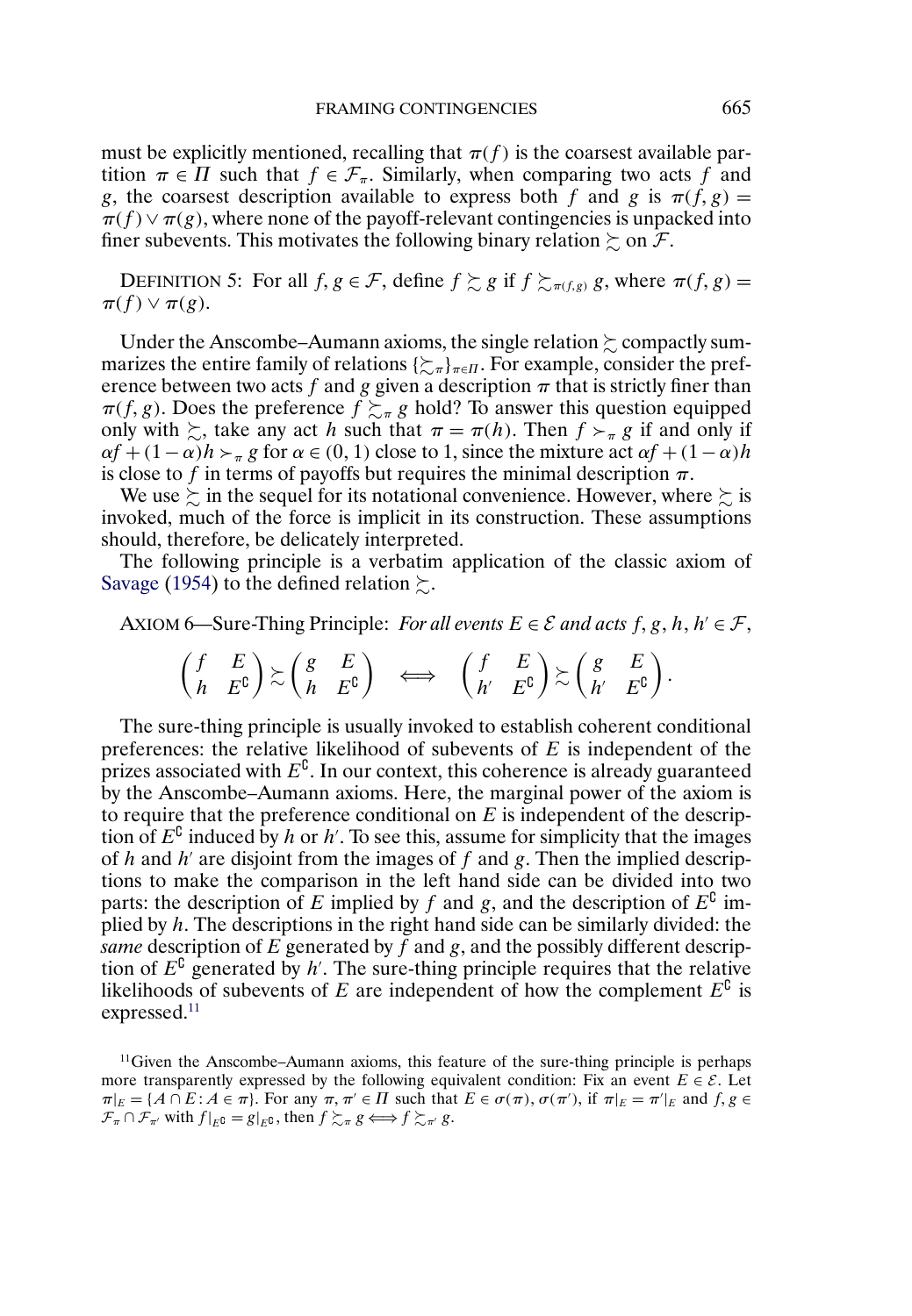There are situations where such separability might be restrictive. For example, the judged relative likelihood of a failure of an automobile's alarm system to a failure of its transmission might depend on how finely its audio system is described. This is because alarm and audio systems are electronic components, while the transmission is mechanical. Nonetheless, such separability is required in classic support theory, where the relative likelihood in an evaluation frame  $(A, B)$  of hypothesis A to hypothesis B is independent of how any third hypothesis is described. This separability is a consequence of summarizing likelihood with a single function  $\nu$  and, therefore, is necessary for PDEU representation.

We occasionally reference the following standard condition, which excludes any nonempty null events:

AXIOM 7—Strict Admissibility: *If*  $f(s) \succsim g(s)$  *for all*  $s \in S$  *and*  $f(s') > g(s')$ *for some*  $s' \in S$ *, then*  $f > g$ *.* 

#### 4.2. Π *Is a Filtration*

We write  $\Pi$  is a filtration if the refinement relation  $\geq$  is complete on  $\Pi$ . Given the restriction to finite partitions,  $\Pi$  can then be indexed by a finite or countably infinite sequence as  $\Pi = {\lbrace \pi_t \rbrace}_{t=0}^T$  with  $\pi_0 = {\lbrace S \rbrace}$  and  $\pi_{t+1} > \pi_t$  for  $0 \le t < T$ . When T is finite,  $\pi_T$  is the finest partition in  $\Pi$ ; therefore,  $\mathcal{F} =$  $\bigcup_{\pi \in \Pi} \mathcal{F}_{\pi} = \mathcal{F}_{\pi_T}$  and  $\mathcal{E} = \bigcup_{\pi \in \Pi} \sigma(\pi) = \sigma(\pi_T)$ . For any expressible act  $f \in \mathcal{F}$ , here  $\pi(f)$  refers to the first partition in  ${\lbrace \pi_t \rbrace}_{t=0}^T$  for which f is measurable, but  $\pi(f)$  could be strictly finer than the algebra induced by f. Similarly,  $\pi(f, g)$ refers to the first partition in the filtration where  $f$  and  $g$  become describable.

**THEOREM 1:** *Given a filtration*  ${\lbrace \pi_t \rbrace}_{t=0}^T$ ,  ${\lbrace \sum_{\pi_t} \rbrace}_{t=0}^T$  *admits a PDEU representation if and only if it satisfies the Anscombe–Aumann axioms and the sure-thing principle*.

#### See Appendix [B](#page-26-0) for the proof.

Some intuition for Theorem 1 is provided after presenting the uniqueness result. A precise statement regarding the uniqueness of  $u$  and  $\nu$  requires an additional definition.

DEFINITION 6: A filtration  $\Pi = {\pi_t}_{t=0}^T$  is *gradual with respect to*  $\{\sum_{\pi_t}\}_{t=0}^T$  if there exists a  $\pi_t$ -nonnull event  $E \in \pi_t \cap \pi_{t+1}$  for all  $t = 1, \ldots, T-1$ .

In words,  $\Pi$  is gradual if it never splits all of the  $\pi_t$ -nonnull events into finer descriptions. For example, suppose  $\pi_1 = \{\{a, b\}, \{c, d\}\}\$ and  $\pi_2 =$  $\{\{a\}, \{b\}, \{c\}, \{d\}\}\$ . This filtration is not gradual because  $\pi_2$  splits every event in  $\pi_1$ . An alternative elicitation could describe the state space as  $\pi_2' =$  $\{\{a\}, \{b\}, \{c, d\}\}\$  and then as  $\pi'_{3} = \{\{a\}, \{b\}, \{c\}, \{d\}\}\$ . This filtration collects a

<span id="page-12-0"></span>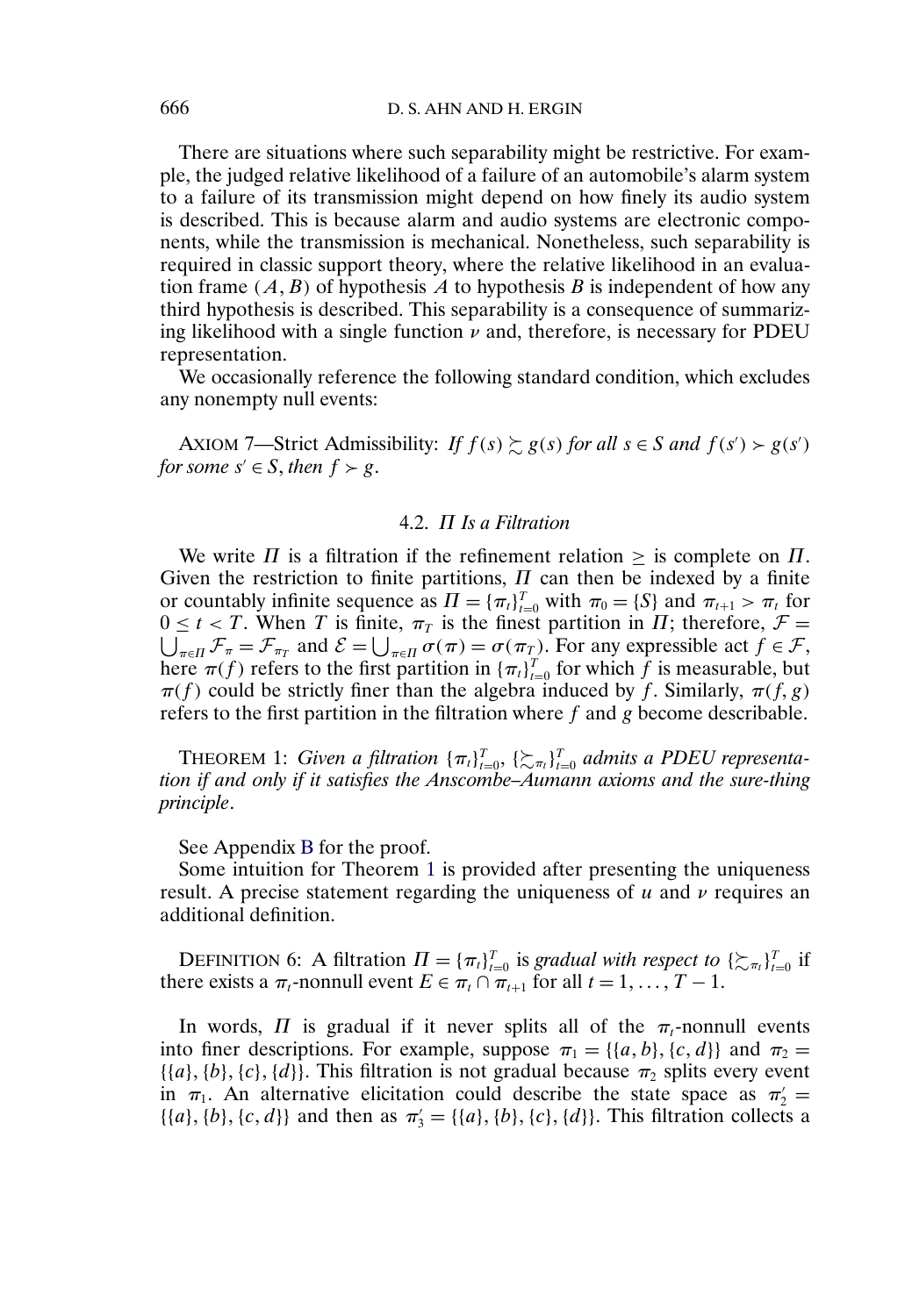<span id="page-13-0"></span>strictly richer set of preferences. In the alternative elicitation,  $\nu$  is uniquely identified up to a constant scalar.<sup>12</sup>

THEOREM 2: Suppose  ${\{\pi_t\}}_{t=0}^T$  is a filtration and  $\{\succsim \pi_t\}_{t=0}^T$  admits a PDEU rep*resentation*  $(u, v)$ *. Then the following statements are equivalent:* 

(i)  $\{\pi_t\}_{t=0}^T$  is gradual with respect to  $\{\sum_{\pi_t}\}_{t=0}^T$ .

(ii) If  $(u', v')$  also represents  $\{\sum_{\pi_i}\}_{i=0}^T$ , then there exist numbers  $a, c > 0$  and  $b \in \mathbb{R}$  *such that*  $u'(p) = au(p) + b$  *for all*  $p \in \Delta X$  *and*  $v'(E) = cv(E)$  *for all*  $E \in \mathcal{C} \setminus \{S\}.$ 

See Appendix [B](#page-26-0) for the proof.

The identification of the support function  $\nu$  is surprisingly delicate. This delicacy provides some intuition for how the support function is elicited. When two cells are in the same partition, identifying  $\nu$  is simple. For example, if  $E, F \in \pi$ , then the likelihood ratio  $\nu(E)/\nu(F)$  is identified by  $\mu_{\pi}(E)/\mu_{\pi}(F)$ , where  $\mu_{\pi}$ is the probability measure on  $\pi$  implied by the Anscombe–Aumann axioms on  $\succsim_{\pi}$ . When E and F are not part of the same partition, an appropriate chain of available partitions and betting preferences calibrates the likelihood ratio  $\nu(E)/\nu(F)$ . For example, suppose  $S = \{a, b, c, d\}, T = 2, \pi_1 = \{\{a, b\}, \{c, d\}\},\$ and  $\pi_2 = \{\{a\}, \{b\}, \{c, d\}\}\$ . Consider the ratio  $\nu(\{a, b\})/\nu(\{a\})$ . First, consider preferences when the states are described as the partition  $\pi_1$  to identify the likelihood ratio  $\frac{\nu({a,b})}{\nu({c,d})}$  of  ${a,b}$  to  ${c,d}$ . Next, considering the preferences when the states are described as  $\pi_2$  reveals the ratio  $\frac{\nu((c,d))}{\nu((a))}$  of  $\{c,d\}$  to  $\{a\}$ . Then we can identify  $\frac{\nu({a,b})}{\nu({a})} = \frac{\nu({a,b})}{\nu({c,d})} \times \frac{\nu({c,d})}{\nu({a})}$ , that is, "the {c, d}'s cancel" when the revealed likelihood ratios multiply out.

This approach of indirectly linking the cells with intermediate connections might encounter two obstacles. First, if  $\{c, d\}$  is  $\pi_1$ -null, then the ratio is undefined. Second, if the filtration specifies  $\pi_2 = \{ \{a\}, \{b\}, \{c\}, \{d\} \}$ , then it is not gradual and there is no cell common to  $\pi_1$  and  $\pi_2$  with which to execute the indirect comparison of  $\{a, b\}$  to  $\{b\}$ . Instead, the ratios would reflect  $\frac{\nu({a},b)}{\nu({c},d)}$  in the first case and  $\frac{\nu({c})+\nu({d})}{\nu({a})}$  in the second. However, since generally  $\nu({c, d}) \neq \nu({c}) + \nu({d})$ , these ratios are not useful in identifying  $\frac{\nu({a, b})}{\nu({a})}$ .

If two events  $E$  and  $F$  can be connected through such a chain of disjoint nonnull cells across partitions, then the ratio of  $\nu(E)$  to  $\nu(F)$  is pinned down. Otherwise, the ratio cannot be identified. Assuming that the filtration is gradual ensures that all cells can be connected, hence providing unique identification of  $\nu$  up to a scalar multiple.

<sup>12</sup>The exception is that value  $\nu(S)$  at the vacuous description {S}, which is unidentified because this quantity always divides itself to unity.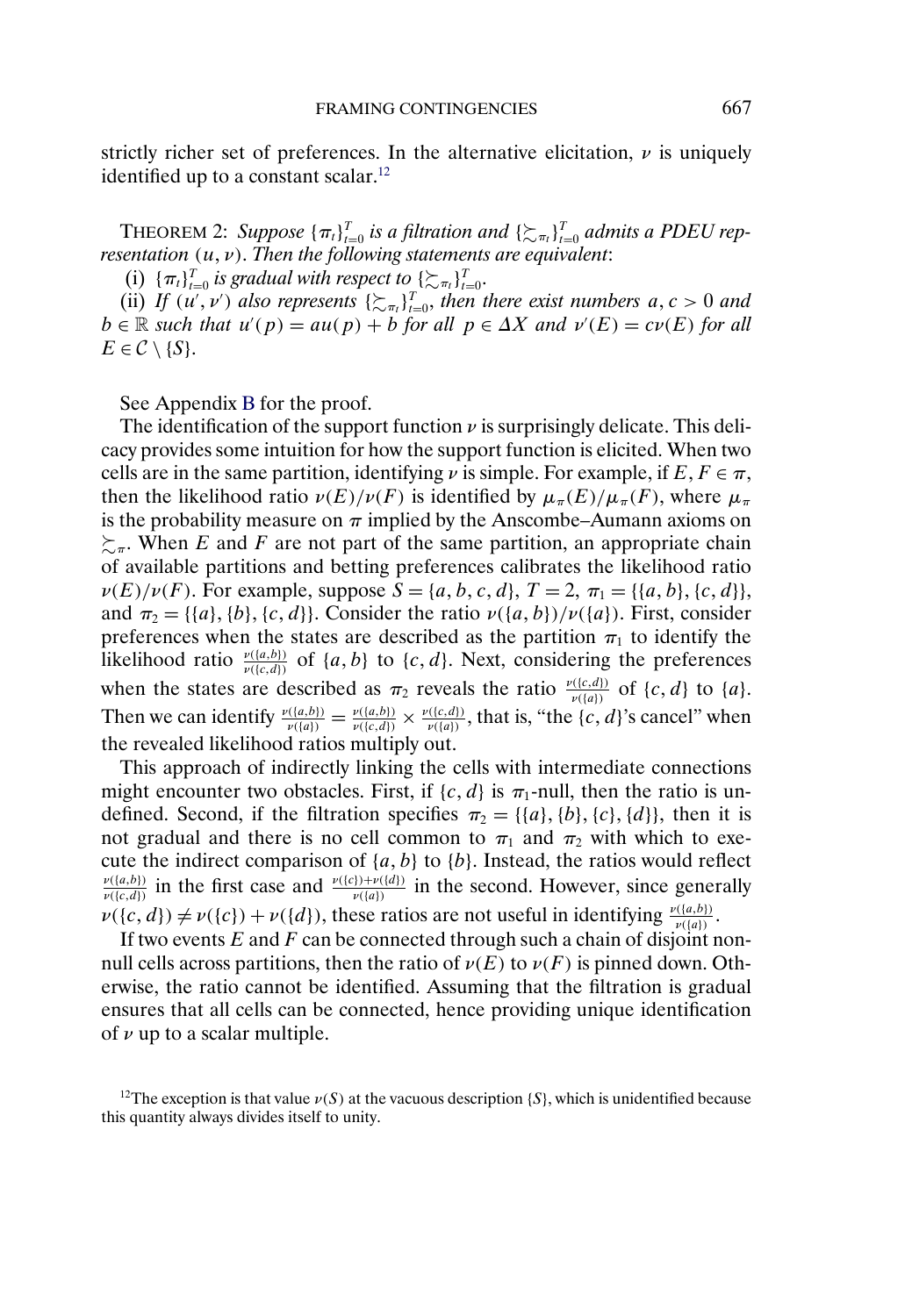# <span id="page-14-0"></span>668 D. S. AHN AND H. ERGIN

#### 4.3. Π *Is the Collection of All Finite Partitions*

We now consider the case where  $\Pi = \Pi^*$ , the collection of all finite partitions of S. Then  $\mathcal{E} = 2^s$  and  $\mathcal{C} = 2^s \setminus \{\emptyset\}$ . Unlike when  $\Pi$  is a filtration, the surething principle is insufficient for PDEU. The problem is that the calibrated likelihood ratio of  $E$  to  $F$  can depend on the particular chain of comparisons used to link them. When  $\Pi$  is a filtration, there is only one such sequence available. The next example illustrates the potential dependence.

EXAMPLE 2: Let  $S = \{a, b, c, d\}$  and  $\Delta X = [0, 1]$ . Let  $\pi^* = \{\{a, b\}, \{c, d\}\}\$ with  $\mu_{\pi^*}(\{a, b\}) = \frac{2}{3}$  and  $\mu_{\pi^*}(\{c, d\}) = \frac{1}{3}$ . For any  $\pi \neq \pi^*$ , let  $\mu_{\pi}(C) = \frac{1}{|\pi|}$  for all cells  $C \in \pi$ . Suppose  $u(p) = p$ , so  $\succsim_{\pi}$  is represented by  $\int_{S} f d\mu_{\pi}$ . These preferences satisfy the Anscombe–Aumann axioms and the sure-thing principle, but admit no PDEU representation. To the contrary, suppose  $(u, v)$  was such a representation. Let  $\pi_1 = \{ \{a, b\}, \{c\}, \{d\} \}, \pi_2 = \{ \{a, d\}, \{b\}, \{c\} \}$ , and  $\pi_3 = \{\{a\}, \{b\}, \{c, d\}\}\$ . Then, multiplying relevant likelihood ratios,

$$
\frac{\nu({a,b})}{\nu({c,d})} = \frac{\nu({a,b})}{\nu({c})} \times \frac{\nu({c})}{\nu({b})} \times \frac{\nu({b})}{\nu({c,d})} \n= \frac{\mu_{\pi_1}({a,b})}{\mu_{\pi_1}({c})} \times \frac{\mu_{\pi_2}({c})}{\mu_{\pi_2}({b})} \times \frac{\mu_{\pi_3}({b})}{\mu_{\pi_3}({c,d})} = 1.
$$

We can directly obtain a contradictory conclusion:

$$
\frac{\nu({a,b})}{\nu({c,d})} = \frac{\mu_{\pi^*}({a,b})}{\mu_{\pi^*}({c,d})} = 2.
$$

The example suggests that an additional assumption on implied likelihood ratios across different sequences of comparisons is required. Preferences across partitions are summarized by the defined relation  $\succsim$ , which compares acts assuming their coarsest available description. This relation is intransitive: the implied partitions  $\pi(f, g)$ ,  $\pi(g, h)$ , and  $\pi(f, h)$  are generally distinct. The following statement is a common generalization of transitivity.

AXIOM 8—Acyclicity: *For all acts*  $f_1, \ldots, f_n \in \mathcal{F}$ ,

 $f_1 > f_2, \ldots, f_{n-1} > f_n \implies f_1 \succsim f_n.$ 

This generalization is still too strong. Given the Anscombe–Aumann axioms, acyclicity guarantees additivity of  $\nu$ .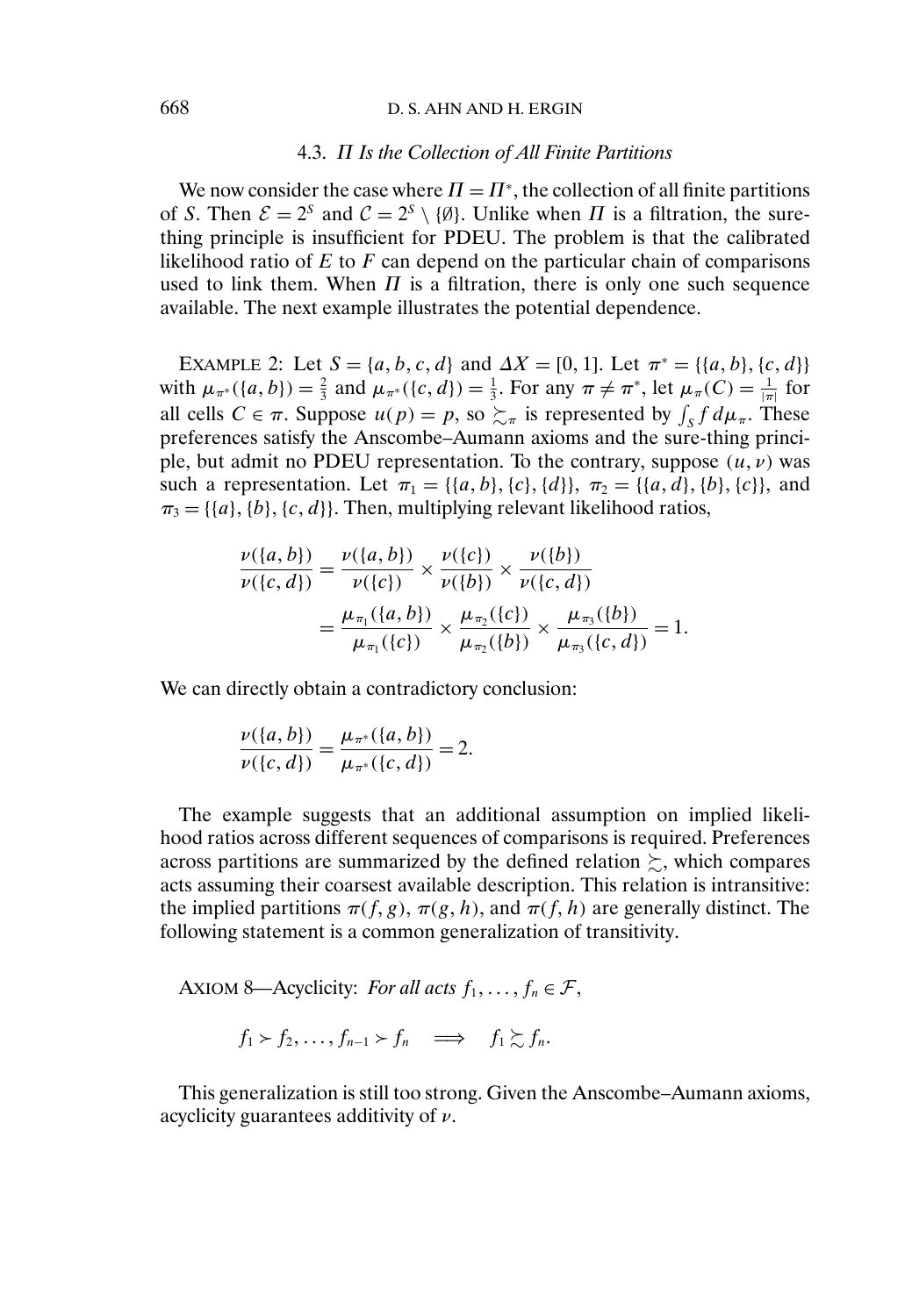<span id="page-15-0"></span>PROPOSITION 1:  $\{\succsim_{\pi}\}_{{\pi \in \Pi^*}}$  admits a partition-independent expected utility rep*resentation if and only if it satisfies the Anscombe–Aumann axioms and acyclicity*. 13

See Appendix [C](#page-28-0) for the proof.

Acyclicity therefore precludes nonadditive support functions. It is behaviorally restrictive because some cycles seem intuitive in the presence of framing effects, such as the following example.

EXAMPLE 3: This example is inspired by [Tversky and Kahneman](#page-40-0) [\(1983\)](#page-40-0), who reported that the predicted frequency across subjects of seven-letter words ending with ing is higher than those with n as the sixth letter. Consider the following events regarding a random seven-letter word:

$$
\begin{array}{cc}\nE_1 & - \, \text{-} \, \text{-} \, \text{-} \, \text{-} \, \text{-} \, \text{-} \, \text{-} \, \text{-} \, \text{-} \, \text{-} \, \text{-} \, \text{-} \, \text{-} \, \text{-} \, \text{-} \, \text{-} \, \text{-} \, \text{-} \, \text{-} \, \text{-} \, \text{-} \, \text{-} \, \text{-} \, \text{-} \end{array}
$$

The decision maker might consider  $E_1$  more likely than  $E_2$  because the letter t is more common than n.

Now consider the following pair of events:

$$
\begin{array}{cc}\nE_2 & ----&1, \\
E_3 & ---&1, \\
\end{array}
$$

The decision maker considers  $E_2$  more likely than  $E_3$ , because it is a strict superset.

But, when presented with  $E_1$  and  $E_3$ ,

$$
\begin{array}{cc}\nE_1 & - & - -\frac{t}{\ln 2}, \\
E_3 & - & -\frac{1}{\ln 2},\n\end{array}
$$

she thinks  $E_3$  is more likely, since she is now reminded of the large number of present participles that end with ing. Letting  $p > q$ , we have a strict cycle:

$$
\begin{pmatrix} p & E_1 \\ q & E_1^{\complement} \end{pmatrix} \succ \begin{pmatrix} p & E_2 \\ q & E_2^{\complement} \end{pmatrix}, \quad \begin{pmatrix} p & E_2 \\ q & E_2^{\complement} \end{pmatrix} \succ \begin{pmatrix} p & E_3 \\ q & E_3^{\complement} \end{pmatrix},
$$

$$
\begin{pmatrix} p & E_3 \\ q & E_3^{\complement} \end{pmatrix} \succ \begin{pmatrix} p & E_1 \\ q & E_1^{\complement} \end{pmatrix}.
$$

The heart of this example is the nonempty intersection shared by  $E_2$  and  $E_3$ . When  $E_2$  and  $E_3$  are mentioned together, this intersection primes the consider-

<sup>&</sup>lt;sup>13</sup>It is clear that Proposition 1 remains true if acyclicity of  $\succsim$  is replaced with transitivity of  $\succsim$ . Define the certainty equivalence relation  $\succsim^*$  on  $\mathcal F$  by:  $f \succsim^* g$  if there exists  $p, q \in \Delta X$  such that  $f \sim p \succsim q \sim g$ . The relation  $\succsim^*$  is monotone (or weakly admissible) if  $f \succsim^* g$  whenever  $f(s) \succsim^* g(s)$  for all  $s \in S$ . Then, Proposition 1 also remains true if acyclicity of  $\succsim$  is replaced with monotonicity of  $\succsim^*$ . Details are available from the authors upon request.

<sup>&</sup>lt;sup>14</sup>We are very grateful to an anonymous referee for suggesting this example.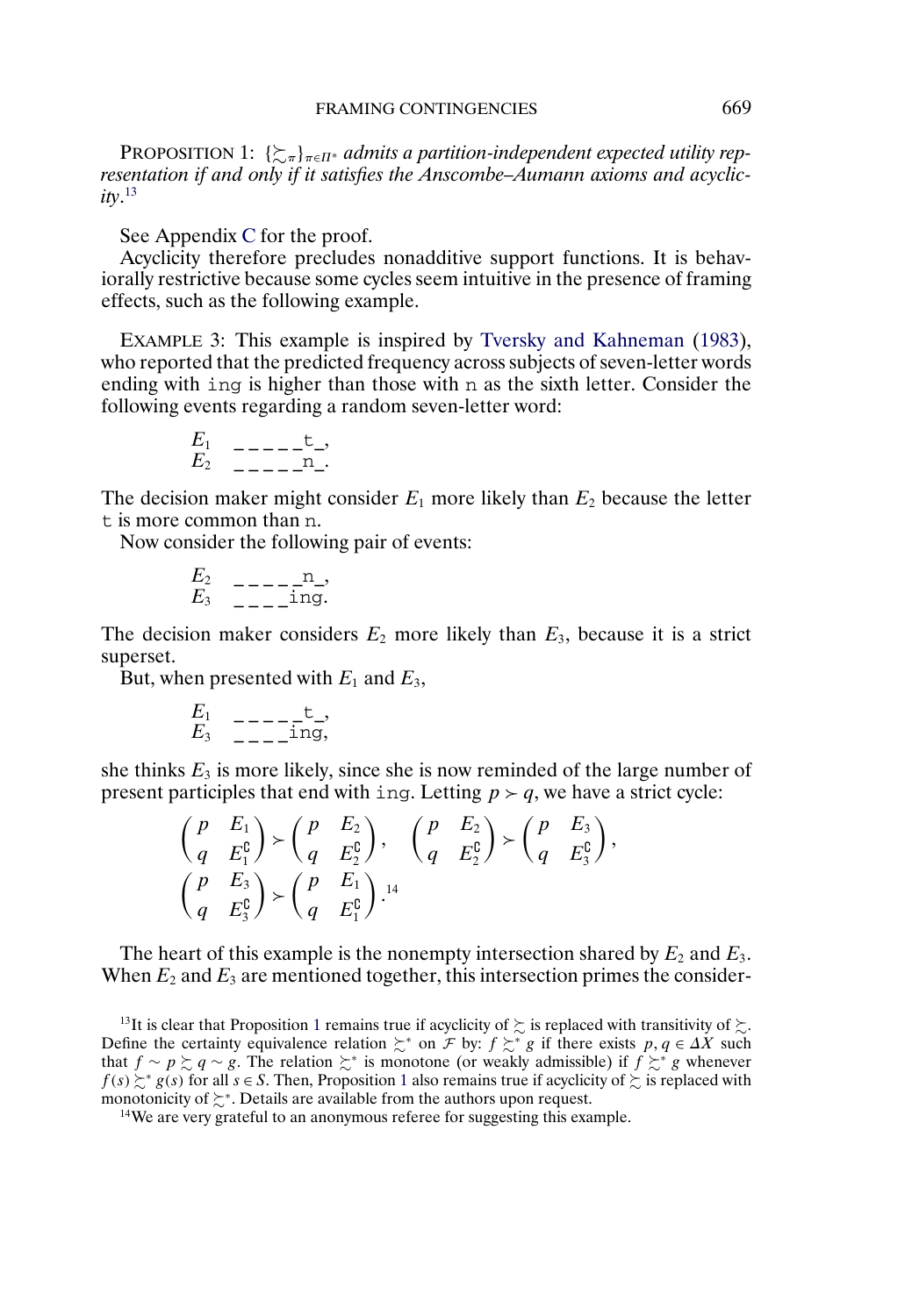<span id="page-16-0"></span>ation of subevents of  $E_3$ , namely words ending with ing. The decision maker is not comparing the likelihood of "seven-letter words ending with ing" against "seven-letter words with n in the sixth place," but against "seven-letter words with n in the sixth place that may or may not end with ing." On the other hand, when comparing  $E_1$  to  $E_2$ , she is directly comparing the two events, without explicit mention of  $E_2 \cap E_3$ .

Finally, suppose  $E_3$  had been  $\Big|_{z=-\infty}$   $\Big|_{z=-\infty}$ . This event is disjoint from  $E_1$ and  $E_2$ , and a cycle now seems less plausible. This suggests that cycles where subsequent events are disjoint should be excluded, since these have meaningful likelihood interpretations even in the presence of framing. This motivates the following definition.

DEFINITION 7: A cycle of events  $E_1, E_2, \ldots, E_n, E_1$  is *sequentially disjoint* if  $E_1 \cap E_2 = E_2 \cap E_3 = \cdots = E_{n-1} \cap E_n = E_n \cap E_1 = \emptyset.$ 

AXIOM 9—Binary Bet Acyclicity: *For any sequentially disjoint cycle of sets*  $E_1, \ldots, E_n, E_1$  and lotteries  $p_1, \ldots, p_n; q \in \Delta X$ ,

$$
\begin{aligned}\n\begin{pmatrix}\np_1 & E_1 \\
q & E_1^c\n\end{pmatrix} > \begin{pmatrix}\np_2 & E_2 \\
q & E_2^c\n\end{pmatrix}, \quad \dots, \\
\begin{pmatrix}\np_{n-1} & E_{n-1} \\
q & E_{n-1}^c\n\end{pmatrix} > \begin{pmatrix}\np_n & E_n \\
q & E_n^c\n\end{pmatrix} \implies \begin{pmatrix}\np_1 & E_1 \\
q & E_1^c\n\end{pmatrix} \succsim \begin{pmatrix}\np_n & E_n \\
q & E_n^c\n\end{pmatrix}.\n\end{aligned}
$$

This consistency on likelihoods is only applicable across comparisons of disjoint events, a sensible restriction given our model of framing. If  $A$  and  $B$  intersect, then eliciting whether  $A$  is judged more likely than  $B$  is delicate. The delicacy is that we cannot directly measure the likelihood of the coarsest expression of  $A$  versus the coarsest expression of  $B$ , because no partition allows a comparison of  $A$  to  $B$ . The best we can do is assess the subjective likelihood of " $A \setminus B$  or  $A \cap B$ " versus " $B \setminus A$  or  $A \cap B$ ." Once framing effects are allowed, this is a conceptually distinct question.

We can now characterize PDEU preferences when  $\Pi$  is rich.

THEOREM 3:  $\{\succsim_\pi\}_{\pi\in \Pi^*}$  admits a PDEU representation if and only if it satisfies *the Anscombe–Aumann axioms*, *the sure-thing principle*, *and binary bet acyclicity*.

See Appendix [C](#page-28-0) for the proof.

Turning to uniqueness, the following definition translates Definition [6](#page-12-0) of a gradual filtration to the current setting with all partitions.

DEFINITION 8: A sequence of events  $E_1, E_2, \ldots, E_n$  is *sequentially disjoint* if  $E_1 \cap E_2 = E_2 \cap E_3 = \cdots = E_{n-1} \cap E_n = \emptyset.$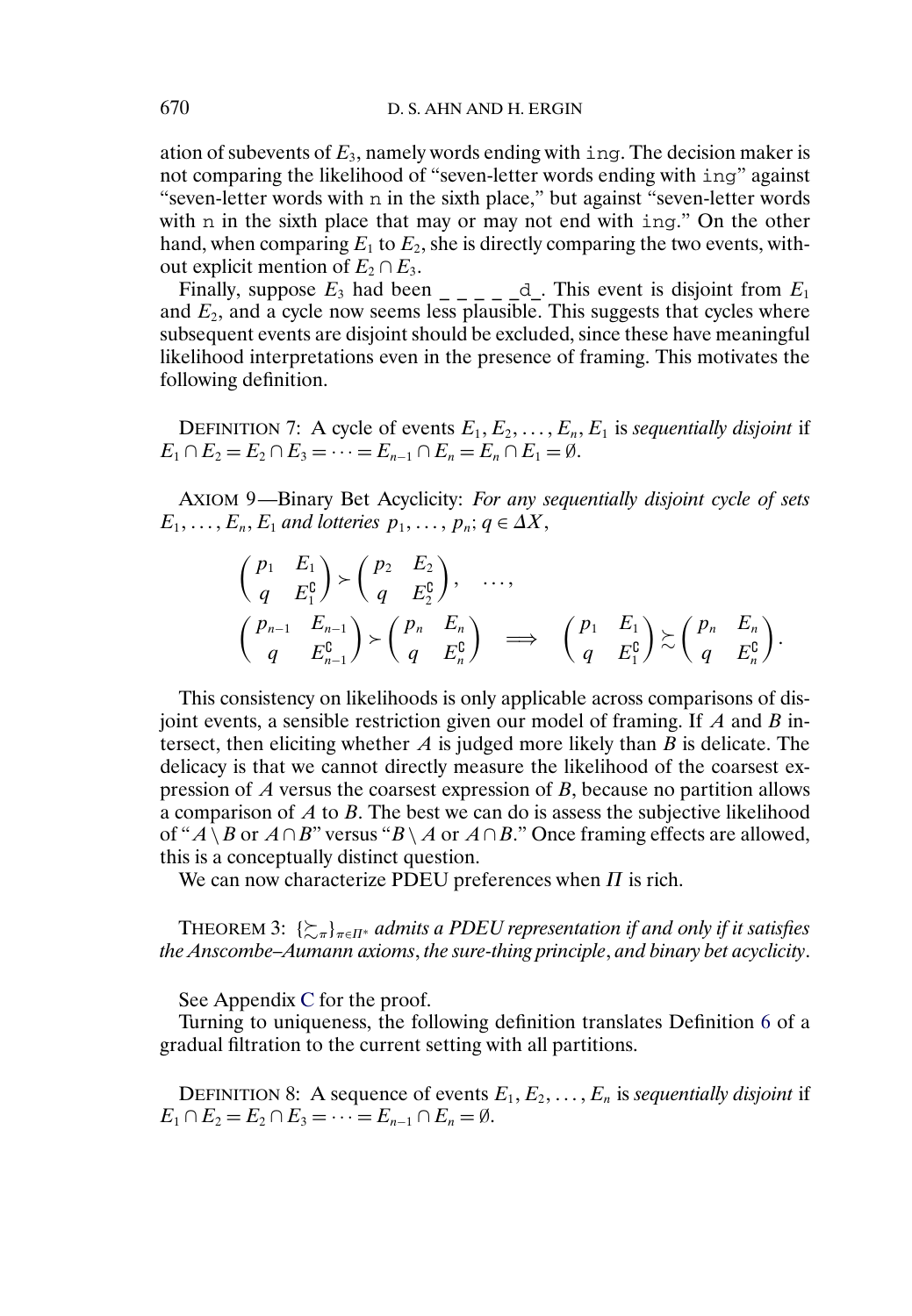<span id="page-17-0"></span>AXIOM 10—Event Reachability: *For any distinct nonnull events*  $E, F \subsetneq S$ , *there exists a sequentially disjoint sequence of nonnull events*  $E_1, \ldots, E_n$  *such that*  $E_1 = E$  and  $E_n = F$ .

THEOREM 4: Assume that  $\{\succsim_{\pi}\}_{\pi \in \Pi^*}$  admits a PDEU representation  $(u, v)$ . The *following statements are equivalent*:

(i)  $\{\sum_{\pi}\}_{{\pi}\in \Pi^*}$  satisfies event reachability.

(ii) If  $(u', v')$  also represents  $\{\sum_{\pi}\}_{\pi \in \Pi^*}$ , then there exist numbers  $a, c > 0$  and  $b \in \mathbb{R}$  *such that*  $u'(p) = au(p) + b$  *for all*  $p \in \Delta X$  *and*  $v'(E) = cv(E)$  *for all*  $E\subsetneq S.$ 

The proof follows from Lemma [4](#page-25-0) in Appendix [A.](#page-22-0)

Strict admissibility implies event reachability, but the converse is false: event reachability is strictly weaker than strict admissibility.

#### 4.4. *Binary Bet Acyclicity and the Product Rule*

Binary bet acyclicity is reminiscent of an implication of support theory called the product rule, which is well known in the psychological literature. Roughly speaking, if  $R(A, B)$  denotes the relative likelihood of hypothesis A to a mutually exclusive hypothesis B, the product rule requires  $R(A, C)R(C, B) =$  $R(A, D)R(D, B)$ . Rewritten as  $R(A, C)R(C, B)R(B, D) = R(A, D)$ , this is a special case of the consistency across likelihood ratios implied by binary bet acyclicity. The product rule and binary bet acyclicity have similar intuition: the particular comparison event,  $C$  or  $D$ , used to calibrate the quantitative likelihood ratio of  $A$  to  $B$  is irrelevant. One way to think of the product rule is as a limited version of binary bet acyclicity that only precludes cycles of size four, but allows for larger cycles. Given strict admissibility, if there are no cycles of size four, then there are no cycles of any size. Therefore, binary bet acyclicity is equivalent to the product rule. The product rule also enjoys some empirical support. $15$ 

The next result formally states this equivalence. As Appendix [D](#page-33-0) argues in more detail, Theorem 1 of [Tversky and Koehler](#page-41-0) [\(1994\)](#page-41-0) can be restated as a representation result for the relative likelihoods ratios  $R(A, B)$ . Theorem [5\(](#page-18-0)ii) directly follows from [Tversky and Koehler](#page-41-0) [\(1994\)](#page-41-0) and from [Nehring](#page-40-0) [\(2008\)](#page-40-0), who independently provided a proof of the same result.<sup>16</sup>

<sup>15</sup>In an experiment involving judging the likelihoods that professional basketball teams would defeat others, [Fox](#page-40-0) [\(1999\)](#page-40-0) elicited ratios of support values and found an "excellent fit of the product rule for these data" at both the aggregate and individual subject level.

<sup>16</sup>To clarify the relationship of the result to [Tversky and Koehler](#page-41-0) [\(1994\)](#page-41-0), we provide a proof of Theorem [5\(](#page-18-0)ii) based on the proof of Theorem 1 in [Tversky and Koehler](#page-41-0) [\(1994\)](#page-41-0) (see Lemma [7](#page-33-0) in Appendix [D\)](#page-33-0). As suggested above, Theorem [5\(](#page-18-0)ii) can also be proven by showing that, under the hypotheses of the theorem, if there are no binary bet cycles of size four, then there are no binary bet cycles of any size. Details are available from the authors upon request.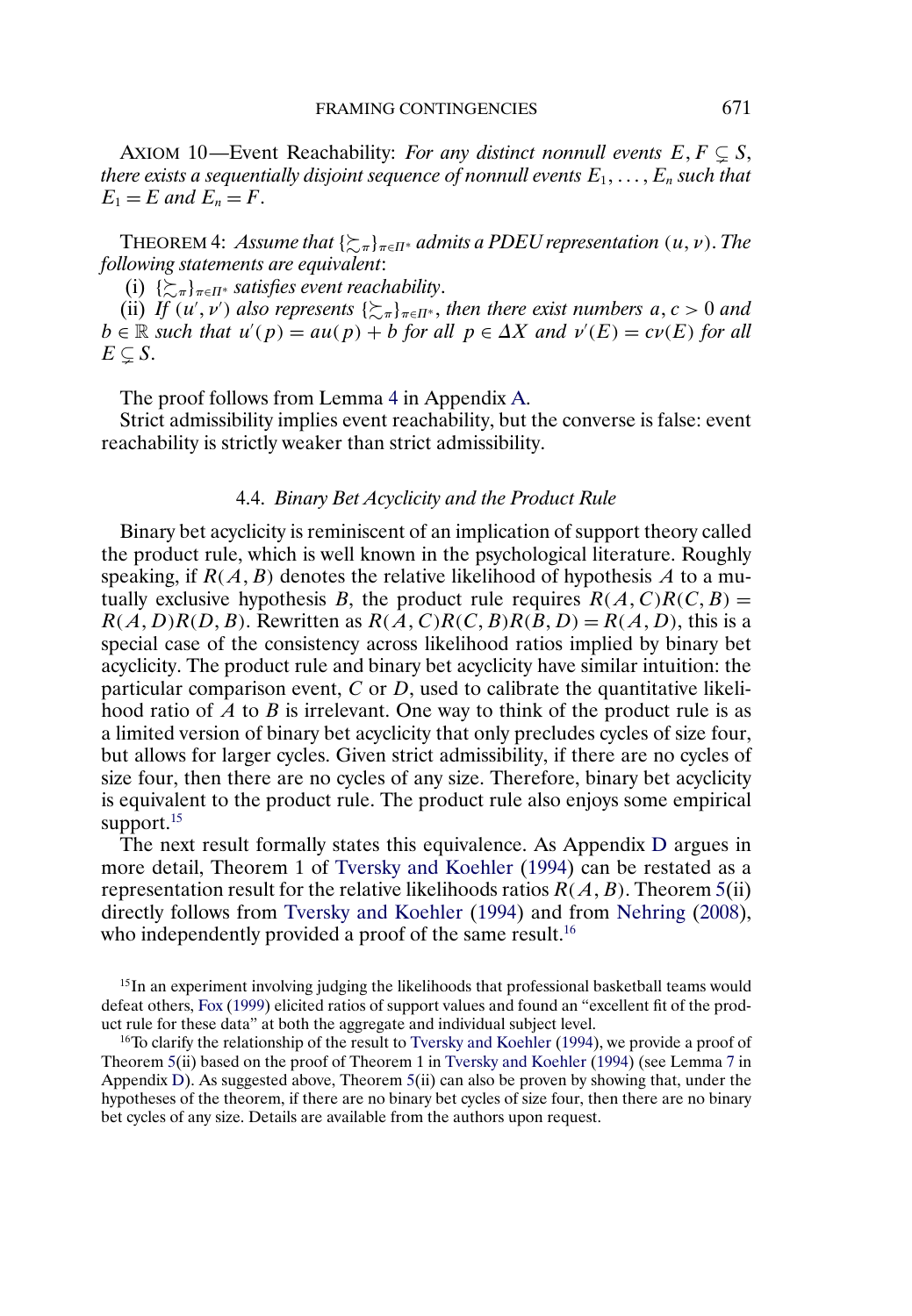<span id="page-18-0"></span>THEOREM 5—Tversky and Koehler [\(1994\)](#page-41-0), Nehring [\(2008\)](#page-40-0): *Suppose that* {-<sup>π</sup>}π∈Π<sup>∗</sup> *satisfies the Anscombe–Aumann axioms*, *the sure-thing principle*, *and strict admissibility*. *Then the following statements hold*:

(i) *There exists an affine vNM utility function*  $u: \Delta X \to \mathbb{R}$  *and a unique family of probabilities*  $\{\mu_{\pi}\}_{{\pi}\in\Pi^*}$  *with*  $\mu_{\pi}$ :  $\sigma(\pi) \to [0, 1]$ *, such that two conditions hold*:

(a) *For any*  $\pi \in \Pi^*$  *and*  $f, g \in \mathcal{F}_{\pi}, f \succsim_{\pi} g \iff \int_S u \circ f d\mu_{\pi} \ge \int_S u \circ g d\mu_{\pi}$ , *and for any*  $E \in \pi$ ,  $\mu_{\pi}(E) > 0$ .

(b) *For any nonempty disjoint events A, B, the ratio defined by* 

$$
R(A, B) \equiv \frac{\mu_{\pi}(A)}{\mu_{\pi}(B)}
$$

*is independent of*  $\pi \in \Pi^*$  *such that*  $A, B \in \pi$ .<sup>17</sup>

(ii)  $\succsim$  *satisfies binary bet acyclicity if and only if* R *satisfies the* product rule (*Tversky and Koehler* [\(1994\)](#page-41-0))

$$
R(A, B)R(B, C) = R(A, D)R(D, C)
$$

*for all nonempty events*  $A, B, C, D$  *such that*  $[A \cup C] \cap [B \cup D] = \emptyset$ .

See Appendix [D](#page-33-0) for the proof.

Theorem 5 can be leveraged to connect the cases where  $\Pi$  is a filtration with the case where  $\Pi$  includes all partitions. Specifically, binary bet acyclicity is equivalent to assuming that the likelihood ratio of  $E$  to  $F$  would not have changed if another filtration had been used for elicitation. Details can be found in the online supplement.

#### 5. TRANSPARENT EVENTS AND COMPLETELY OVERLOOKED EVENTS

Throughout this section, let  $\Pi = \Pi^*$ . We now define two interesting families of events. The first family consists of those events that are completely transparent to the decision maker prior to any further description of the state space. The second family is the opposite: those events that are completely overlooked until they are explicitly described. These definitions are imposed on the preferences directly. When preferences admit a PDEU representation, the families

 $17$ Under the assumptions of the theorem, these ratios can also be directly defined through preference. Fix any  $p > q$ . For all disjoint nonempty A, B, define  $R(A, B)$  as follows. Without loss of generality, suppose

$$
\begin{pmatrix} p & A \\ q & A^{\complement} \end{pmatrix} \gtrsim \begin{pmatrix} p & B \\ q & B^{\complement} \end{pmatrix}.
$$

Then there exists a unique  $\alpha \in (0, 1]$  such that

$$
\begin{pmatrix} \alpha p + (1 - \alpha)q & A \\ q & A^c \end{pmatrix} \sim \begin{pmatrix} p & B \\ q & B^c \end{pmatrix}.
$$

Define  $R(A, B) = 1/\alpha$  and  $R(B, A) = \alpha$ .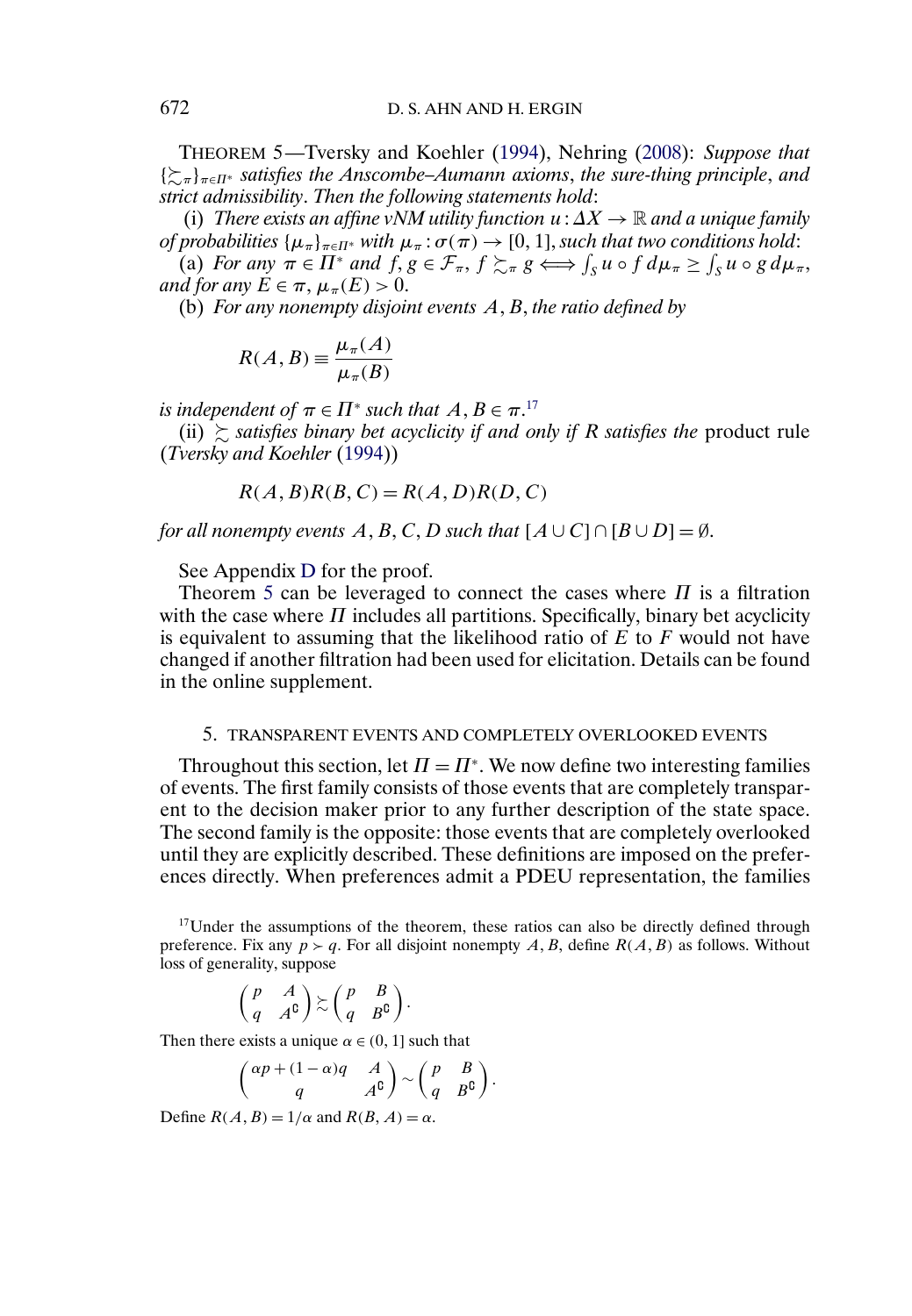<span id="page-19-0"></span>of transparent and of overlooked events are closed under union and intersection, which is potentially useful for applications. Moreover, these events can be readily identified from the support function  $\nu$ , which is another useful consequence of PDEU for applications.

#### 5.1. *Transparent Events*

We now consider those events whose explicit descriptions have no effect on choice. If event A was already in mind when deciding between acts  $f$  and  $g$ , then mentioning it explicitly should have no bearing on preference. Conversely, if its explicit description reverses preference, then A must not have been completely considered.

DEFINITION 9: Fix  $\{\gtrsim_{\pi}\}_{{\pi} \in \Pi^*}$ . An event A is *transparent* if for any  $\pi \in \Pi^*$  and for any  $f, g \in \mathcal{F}_{\pi}$ ,

$$
f \gtrsim_{\pi} g \iff f \gtrsim_{\pi \vee \{A, A^{\complement}\}} g.
$$

Let A denote the family of all transparent events.

The events in  $A$  are those that are immune to manipulation by framing or description. Someone designing a contract and deciding which contingencies to explicitly mention cannot change the decision maker's willingness to pay for the contract by mentioning an event in  $A$ . The family  $A$  has some nice features when preferences admit a strictly admissible PDEU representation.

**PROPOSITION 2:** Suppose  $\{\sum_{\pi}\}_{\pi \in \Pi^*}$  admits a PDEU representation  $(u, v)$  and *satisfies strict admissibility*. *Then the following statements hold*:

(i)  $A \in \mathcal{A}$  *if and only if*  $\nu(E) = \nu(E \cap A) + \nu(E \cap A^{\complement})$  *for all events*  $E \neq S$ .

(ii) A *is an algebra*. 18

(iii) v *is additive on*  $A \setminus \{S\}$ , *that is, for all disjoint*  $A, B \in \mathcal{A}$  *such that*  $A \cup B \neq S$ ,

$$
\nu(A\cup B) = \nu(A) + \nu(B).
$$

*Moreover*,  $\nu(A) + \nu(A^{\complement}) = \nu(B) + \nu(B^{\complement})$  *for any*  $A, B \in \mathcal{A} \setminus \{\emptyset, S\}.$ (iv)  $A = 2^s$  *if and only if v is additive on*  $2^s \setminus \{S\}$ .

See Appendix [E](#page-36-0) for the proof.

Given a strictly admissible PDEU representation, an event  $A$  is transparent if every other event is additive with respect to its intersection and relative

<sup>18</sup>The algebraic structure of  $\mathcal A$  is similar to the structure of unambiguous events under some definitions [\(Nehring](#page-40-0) [\(1999\)](#page-40-0)). This structure is arguably restrictive for unambiguous events, but does not carry these shortcomings for our interpretation. Moreover, the behavioral definitions that induce algebras in that literature are logically independent of our definition of transparent events.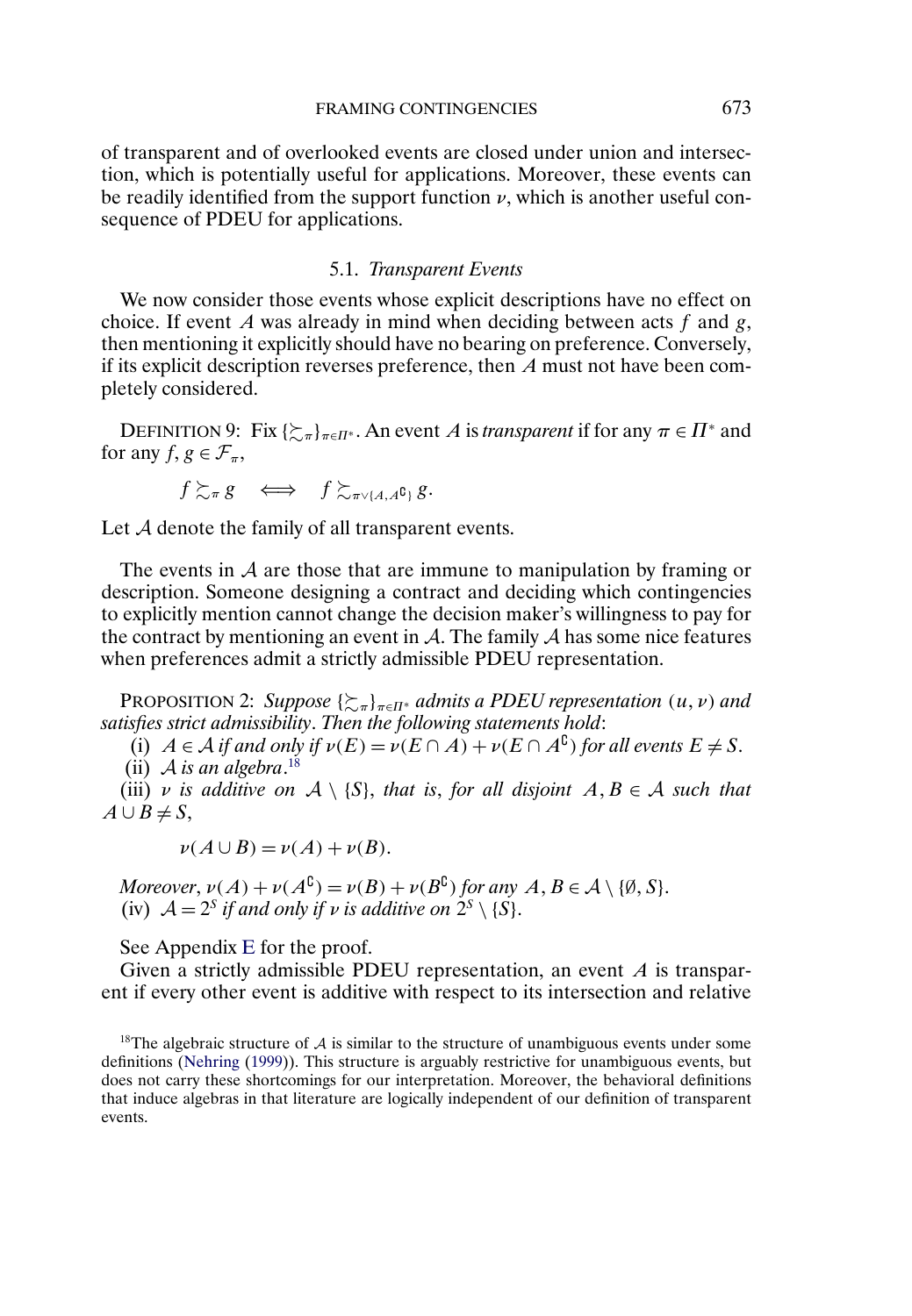complement with  $A$ . This is natural, since if  $A$  was already understood, mentioning it should have no effect on the judged likelihood of any other event. Moreover, the family A is an algebra. Thus  $(S, \mathcal{A})$  can be sensibly interpreted as the prior understanding of the state space before any descriptions. This understanding might vary across agents, that is, one decision maker might understand more events than another, but A can be elicited from preferences. Finally, the support function is additive over the transparent events. Since complementary weights sum to a constant number, if we redefine the value  $\nu(S) \equiv \nu(A) + \nu(A^{\complement})$  for an arbitrary  $A \in \mathcal{A} \setminus \{\emptyset, S\}$ , then  $(S, \mathcal{A}, \nu|_{\mathcal{A}})$  defines a probability space after appropriate normalization.

EXAMPLE 4: Let  $\pi^* = \{A_1, \ldots, A_n\}$  be a partition of the state space. Interpret  $\pi^*$  as the decision maker's a priori understanding of the state space before any additional details are provided in the description. Suppose that when the state space is described as the partition  $\pi$ , the decision maker understands both the explicitly described events in  $\pi$  and those events in  $\pi^*$  which she understood a priori. She then adapts the principle of insufficient reason over the refinement  $\pi \vee \pi^*$ . In terms of the representation, this is captured by setting  $\nu(E) = |\{i : E \cap A_i \neq \emptyset\}|$ . For example, a consumer might understand that chemotherapy, surgery, drugs, and behavioral counseling are possible treatments when purchasing health insurance, even if they are not specifically mentioned, but when a specific disease is mentioned, she applies the principle of insufficient reason over its relevant treatments.

In this case, A is the algebra generated by  $\pi^*$ . Even if the prior understanding  $\pi^*$  of the decision maker is unknown to the analyst, the example confirms that Definition [9](#page-19-0) recovers  $\pi^*$  from preferences.

The notion of transparency can also be defined relative to a partition. In other words, one can define the events  $A(\pi)$  that are understood once the partition  $\pi$  is announced to the decision maker. The operator  $A(\pi)$  has appealing properties across partitions. Under strictly admissible PDEU representations,  $A(\pi)$  has the properties of A described in Proposition [2](#page-19-0) for every  $\pi$ . Details are in the online supplement.

### 5.2. *Completely Overlooked Events*

As a counterpoint to the events that are understood perfectly, we now discuss the events that are completely overlooked. In the unforeseen contingencies interpretation of our model, these will correspond to the completely unforeseen events.

DEFINITION 10: Fix  $\{\succsim_{\pi}\}_{{\pi \in \Pi^*}}$ . An event  $E \subset S$  is *completely overlooked* if  $E = \emptyset$  or if, for all three cell partitions {E, F, G} of S and p, q,  $r \in \Delta X$ ,

$$
\begin{pmatrix} p & E \cup F \\ q & G \end{pmatrix} \sim r \quad \Longleftrightarrow \quad \begin{pmatrix} p & F \\ q & E \cup G \end{pmatrix} \sim r.
$$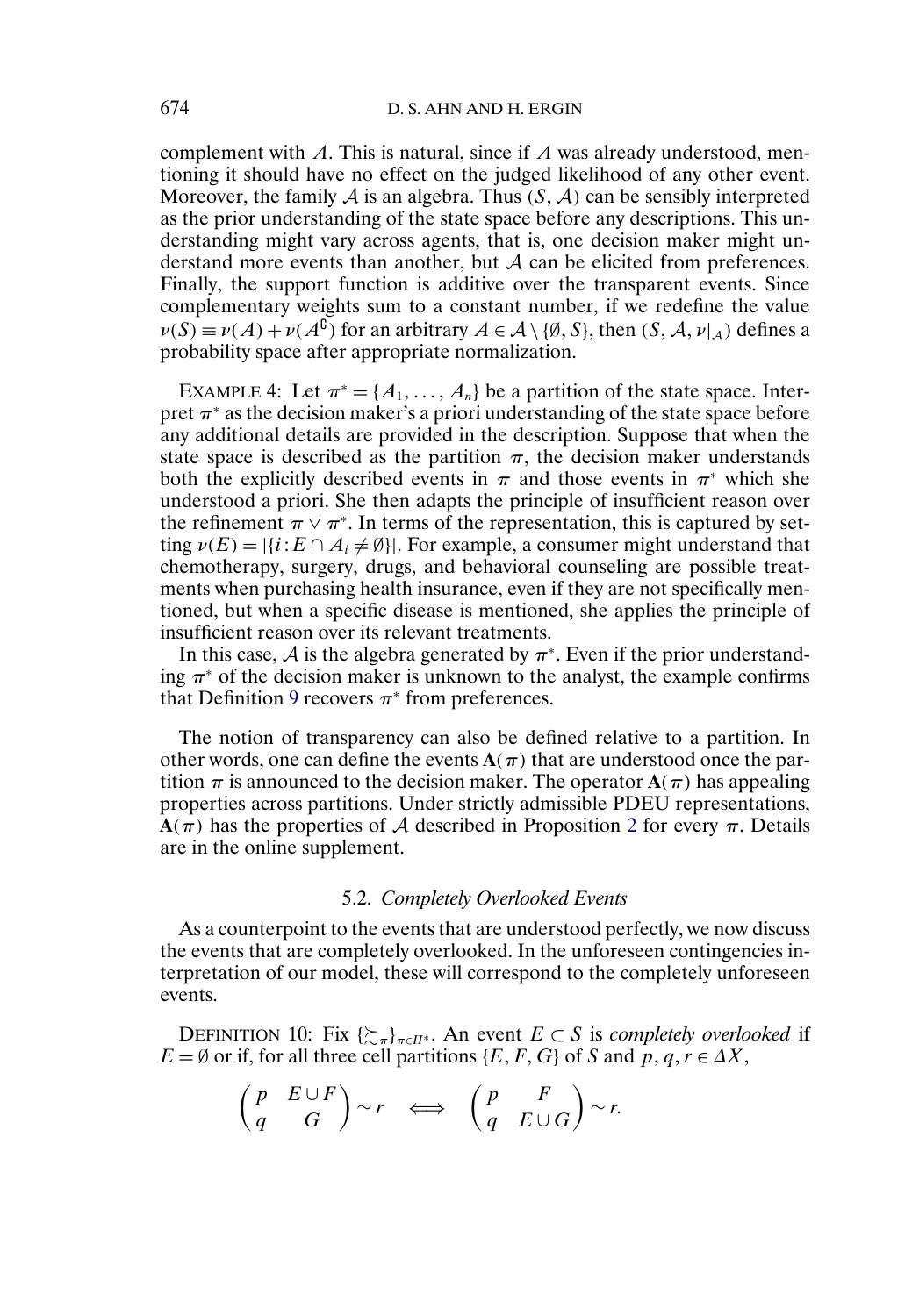<span id="page-21-0"></span>In words,  $E$  is completely overlooked if the decision maker never puts any weight on  $E$  unless it is explicitly described to her. In the first comparison of the definition, she attributes all the likelihood of receiving  $p$  to  $F$ , because  $E$ carries no weight when it is not separately mentioned; in the second comparison, all the likelihood of q is similarly attributed to  $G$ . Due to the framing of both acts, E remains occluded and the certainty equivalents are equal because both appear to be bets on  $F$  or  $G$ .

It is important to notice that an event does not have to be either transparent in the sense of Definition [9](#page-19-0) or completely overlooked. The two definitions represent extreme cases that admit many intermediate possibilities.

A completely overlooked event is distinct from a null event. Whenever  $E \cup$  $F \neq S$ , the preference

$$
\begin{pmatrix} p & E \cup F \\ q & G \end{pmatrix} \succ \begin{pmatrix} p' & E \\ p & F \\ q & G \end{pmatrix}
$$

is consistent with  $E$  being completely overlooked. Here, the presentation of the second act explicitly mentions  $E$ , at which point the decision maker assigns it some positive likelihood. In contrast, this strict preference is precluded whenever  $E$  is null, because then the decision maker would be indifferent to whether  $p'$  or p was assigned to the impossible event E.

On the other hand, all null events are completely overlooked. The event E might contribute no additional likelihood to  $E \cup F$  for two reasons. First, the decision maker may have completely overlooked the event  $E$  when it was grouped as  $E \cup F$ . Second, she may have actually considered its possibility, but concluded that  $E$  was impossible. These cases are behaviorally indistinguishable.

PROPOSITION 3: *Suppose* { $\sum_{π}$ }<sub>π∈Π<sup>∗</sup></sub> *satisfies strict admissibility and admits the PDEU representation* (*u*, *v*) *where v is monotone*. *Then the following statements hold*:

(i) E is completely overlooked if and only if  $\nu(E \cup F) = \nu(F)$  for any non*empty event F* disjoint from *E* such that  $E \cup F \neq S$ .

(ii) If E and F are completely overlooked and  $E \cup F \neq S$ , then  $E \cap F$  and E ∪ F *are also completely overlooked*.

(iii) *If*  $|S| > 3$  *and all nonempty events are completely overlooked, then*  $\nu(E) =$  $\nu(F)$  for all nonempty  $E, F \neq S$ .

The first part of the proposition relates completely overlooked events with their marginal contribution to the weighting function  $\nu$ . The second part shows that the family of completely overlooked events has some desirable properties: closure under set operations is guaranteed when the sets do not cover all of S. The third part characterizes the principle of insufficient reason. This extreme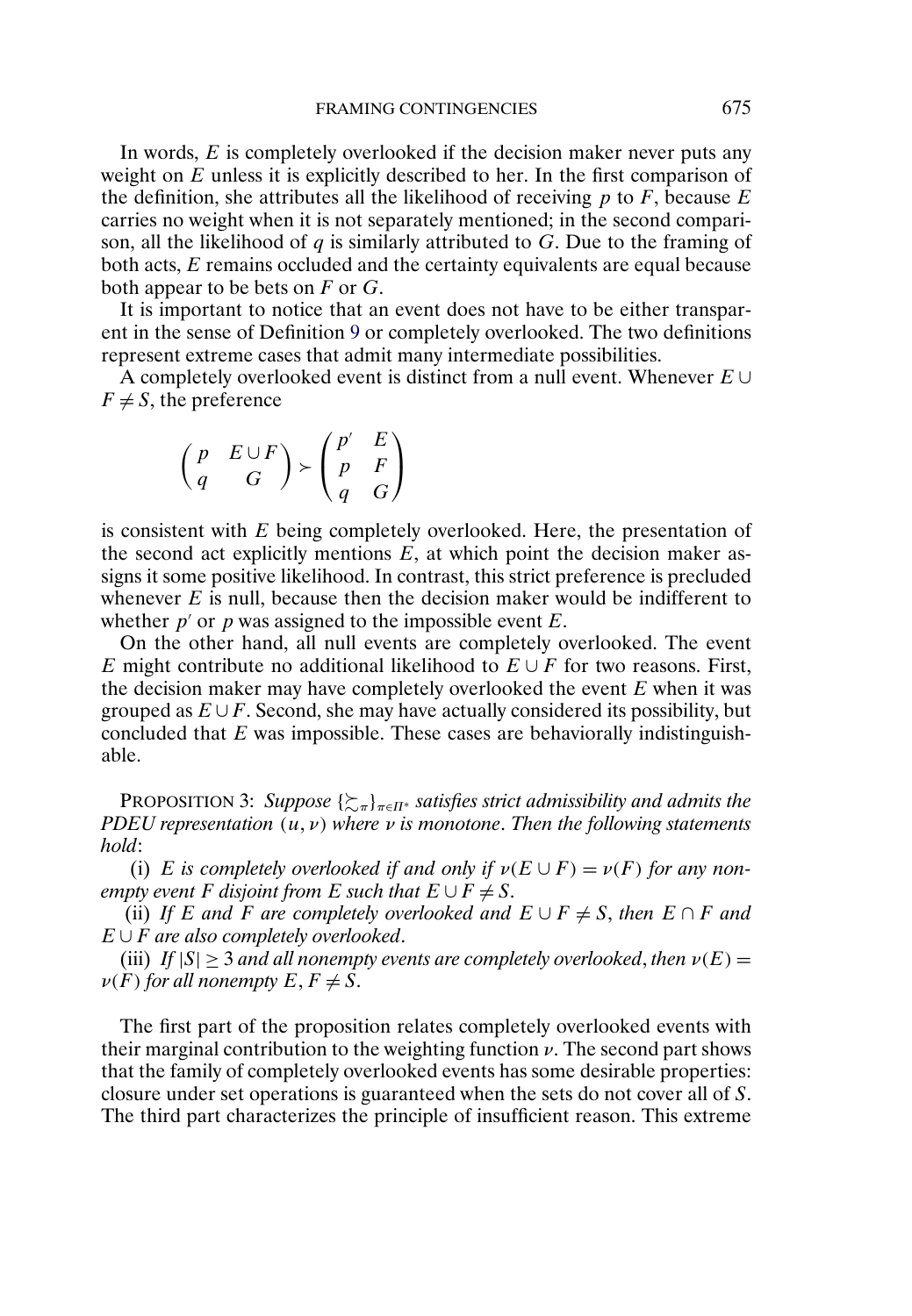<span id="page-22-0"></span>case where all nonempty events are completely overlooked is represented by a constant support function where  $\nu(E) = 1$  for every nonempty E. The decision maker places a uniform distribution over the events that are explicitly mentioned in a description  $\pi$ .<sup>19</sup>

#### APPENDIX A: PRELIMINARY OBSERVATIONS

In this section we state and prove a set of preliminary lemmas and a uniqueness result for general  $\Pi$ . We note that the results in this section apply to both the case where  $\Pi$  is a filtration and the case where  $\Pi$  is the set of all finite partitions. We first state, without proof, the straightforward observation that the first five axioms provide a simple analog of the Anscombe–Aumann expected utility theorem.

LEMMA 1: The collection  $\{\gtrsim_n\}_{n\in\Pi}$  satisfies the Anscombe–Aumann axioms if *and only if there exist an affine utility function*  $u: \Delta X \to \mathbb{R}$  *with*  $[-1, 1] \subset u(\Delta X)$ *and a unique family of probability measures*  $\{\mu_{\pi}\}_{{\pi}\in\Pi}$  *with*  $\mu_{\pi}$ :  $\sigma(\pi) \to [0, 1]$  *such that*

$$
f \gtrsim_{\pi} g \iff \int_{S} u \circ f d\mu_{\pi} \ge \int_{S} u \circ g d\mu_{\pi}
$$

*for any*  $f, g \in \mathcal{F}_{\pi}$ .

The next lemma states that the sure-thing principle is necessary for a PDEU representation.

LEMMA 2: If  $\{\succsim_\pi\}_{\pi\in \Pi}$  admits a partition-dependent expected utility representation, then  $\succsim$  satisfies the sure-thing principle.

PROOF: For any  $f, g \in \mathcal{F}$ , note that  $D(f, g) = \{s \in S : f(s) \neq g(s)\}\in$  $\sigma(\pi(f, g))$ ; hence

$$
f \gtrsim g \iff f \gtrsim_{\pi(f,g)} g
$$
  
\n
$$
\iff \int_{D(f,g)} u \circ f d\mu_{\pi(f,g)} \ge \int_{D(f,g)} u \circ g d\mu_{\pi(f,g)}
$$
  
\n
$$
\iff \sum_{\substack{F \in \pi(f,g): \\ F \subset D(f,g)}} u(f(F)) \nu(F) \ge \sum_{\substack{F \in \pi(f,g): \\ F \subset D(f,g)}} u(g(F)) \nu(F),
$$

<sup>19</sup>In fact, part (iii) of Proposition [3](#page-21-0) can be strengthened to the following statements: if two disjoint sets  $\hat{E}$  and  $\hat{F}$ , with  $\hat{E \cup F \neq S}$ , are completely overlooked, then the principle of insufficient reason is applied to subevents of their union:  $\nu(D) = \nu(D')$  for all  $D, D' \subset E \cup F$ . Then  $E \cup F$  can be considered an area of the state space of which the decision maker has no understanding.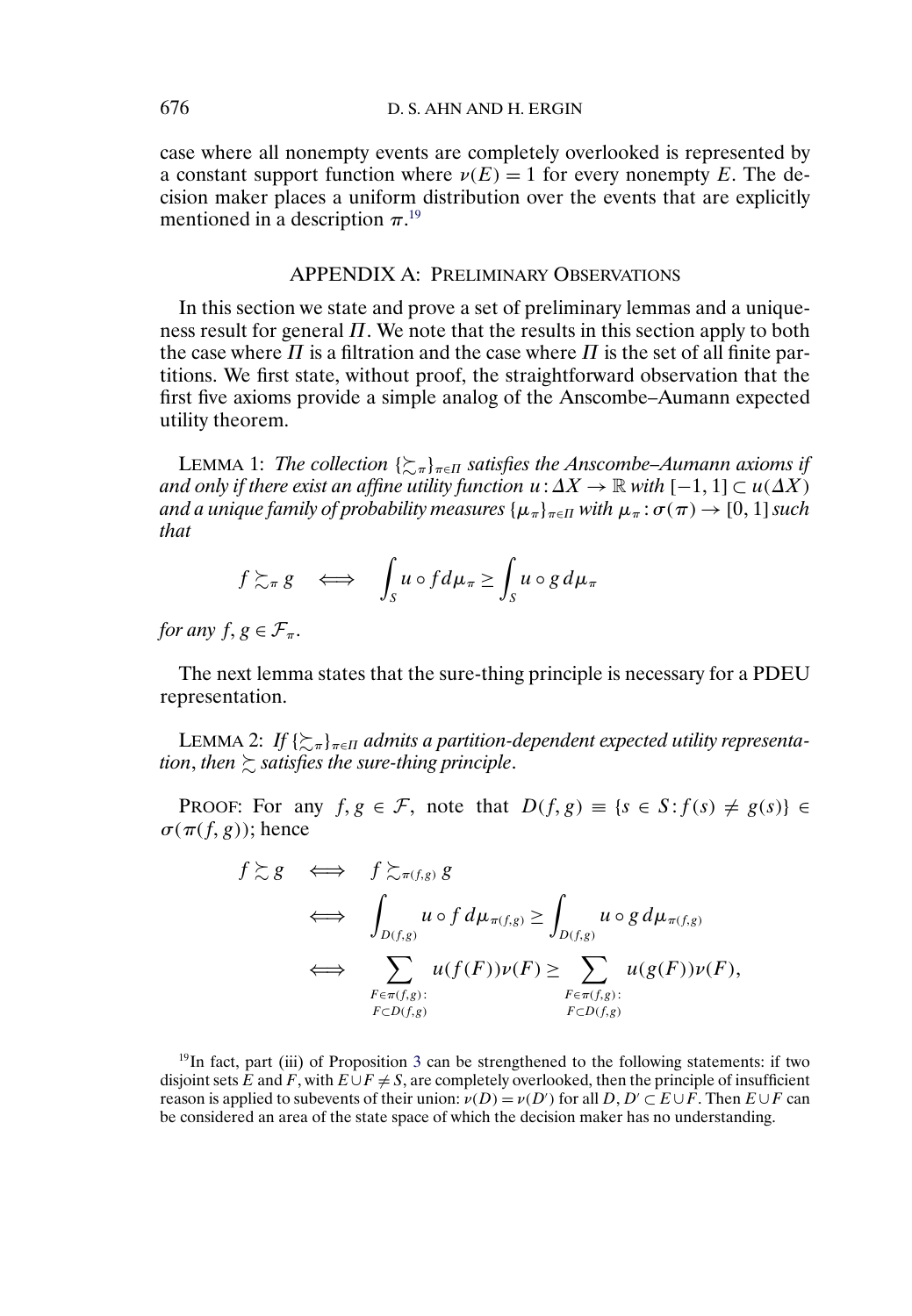<span id="page-23-0"></span>where the second equivalence follows from multiplying both sides by  $\sum_{F' \in \pi(f,g)} \nu(F')$ .

Now to demonstrate the sure-thing principle, let  $E \in \mathcal{E}$  and  $f, g, h, h' \in \mathcal{F}$ . Let

$$
\hat{f} = \begin{pmatrix} f & E \\ h & E^{\mathsf{C}} \end{pmatrix}, \quad \hat{g} = \begin{pmatrix} g & E \\ h & E^{\mathsf{C}} \end{pmatrix},
$$

$$
\hat{f'} = \begin{pmatrix} f & E \\ h' & E^{\mathsf{C}} \end{pmatrix}, \quad \hat{g'} = \begin{pmatrix} g & E \\ h' & E^{\mathsf{C}} \end{pmatrix}.
$$

Note that  $D \equiv D(\hat{f}, \hat{g}) = D(\hat{f}', \hat{g}') \subset E$  and  $\pi_D \equiv \{F \in \pi(\hat{f}, \hat{g}) : F \subset D(\hat{f}, \hat{g}')\}$  $\hat{g}$ )} = { $F \in \pi(\hat{f}', \hat{g}')$  :  $F \subset D(\hat{f}', \hat{g}')$ }. Hence by the observation made in the first paragraph,

$$
\hat{f} \gtrsim \hat{g} \iff \sum_{F \in \pi_D} u(\hat{f}(F))\nu(F) \ge \sum_{F \in \pi_D} u(\hat{g}(F))\nu(F)
$$
\n
$$
\iff \sum_{F \in \pi_D} u(f(F))\nu(F) \ge \sum_{F \in \pi_D} u(g(F))\nu(F)
$$
\n
$$
\iff \sum_{F \in \pi_D} u(\hat{f}'(F))\nu(F) \ge \sum_{F \in \pi_D} u(\hat{g}'(F))\nu(F)
$$
\n
$$
\iff \hat{f}' \gtrsim \hat{g}'.
$$
\nQ.E.D.

The next lemma summarizes the general implications of the Anscombe– Aumann axioms and the sure-thing principle.

LEMMA 3: Assume that { $\succsim_{\pi}$ }<sub>π∈Π</sub> satisfies the Anscombe–Aumann axioms and *the sure-thing principle. Then*  $\{\sum_{\pi}\}_{\pi \in \Pi}$  admits a representation  $(u, {\{\mu_{\pi}\}}_{\pi \in \Pi})$  as *in Lemma* [1.](#page-22-0) *For any events*  $E, F \in \mathcal{C}$  *and partitions*  $\pi, \pi \in \Pi$ , *the following statements hold*:

- (i) If  $E \in \pi$ ,  $\pi'$ , then  $\mu_{\pi}(E) = 0 \Leftrightarrow \mu_{\pi'}(E) = 0$ .
- (ii) *If*  $E, F \in \pi$ ,  $\pi'$  and  $E \cap F = \emptyset$ , then  $\mu_{\pi}(E)\mu_{\pi'}(F) = \mu_{\pi}(F)\mu_{\pi'}(E)$ .

PROOF: To prove part (i), it suffices to show that if  $E \in \pi$ ,  $\pi'$ , then  $\mu_{\pi}(E)$  =  $0 \Rightarrow \mu_{\pi}(E) = 0$ . Suppose that  $\mu_{\pi}(E) = 0$ . Select any two lotteries  $p, q \in \Delta X$ that satisfy  $u(p) > u(q)$ , and select any two acts  $h, h' \in \mathcal{F}$  such that  $\pi(h) = \pi$ and  $\pi(h') = \pi'$ . Then

$$
\begin{pmatrix} p & E \\ h & E^{\complement} \end{pmatrix} \sim \begin{pmatrix} q & E \\ h & E^{\complement} \end{pmatrix}
$$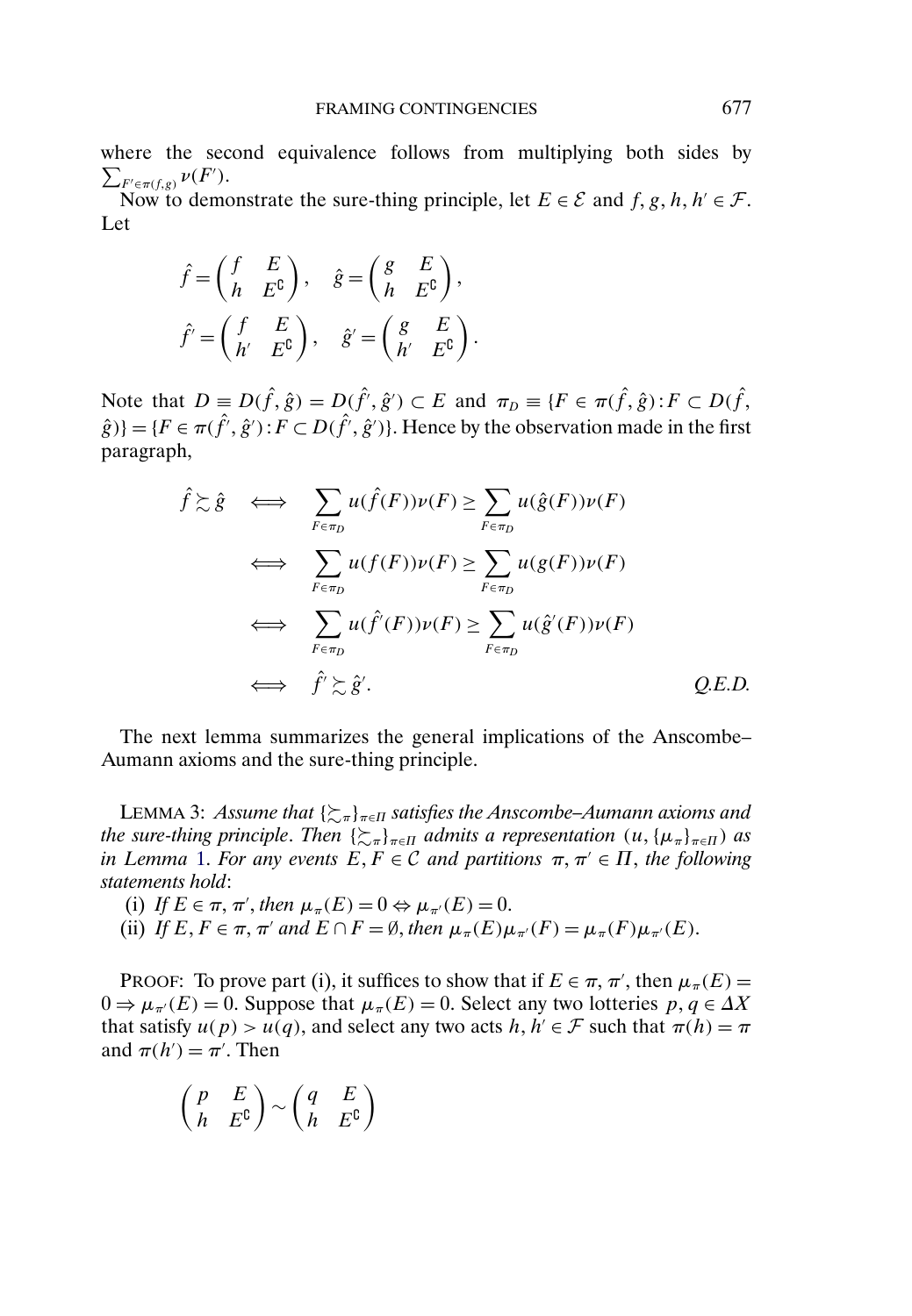by Lemma [1.](#page-22-0) Hence

$$
\begin{pmatrix} p & E \\ h' & E^c \end{pmatrix} \sim \begin{pmatrix} q & E \\ h' & E^c \end{pmatrix}
$$

by the sure-thing principle. Since  $u(p) > u(q)$ , the last indifference can hold only if  $\mu_{\pi}(E) = 0$  by Lemma [1.](#page-22-0)

To prove part (ii), observe that if either side of the desired equality is zero, then part (ii) is immediately implied by part (i). So now assume that both sides are strictly positive. Then all of the terms  $\mu_{\pi}(E)$ ,  $\mu_{\pi}(F)$ ,  $\mu_{\pi}(F)$ , and  $\mu_{\pi}(E)$ are strictly positive. As before, select any two lotteries  $p, q \in \Delta X$  such that  $u(p) > u(q)$  and define a new lottery r by

$$
r = \frac{\mu_{\pi}(E)}{\mu_{\pi}(E) + \mu_{\pi}(F)} p + \frac{\mu_{\pi}(F)}{\mu_{\pi}(E) + \mu_{\pi}(F)} q.
$$

Select any two acts  $h, h' \in \mathcal{F}$  such that  $p, q, r \notin h(S) \cup h'(S), \pi(h) = \pi$ , and  $\pi(h') = \pi'$ . By the choice of r and the expected utility representation of  $\succsim_{\pi}$ , we have

$$
\begin{pmatrix} p & E \\ q & F \\ h & (E \cup F)^{\complement} \end{pmatrix} \sim \begin{pmatrix} r & E \cup F \\ h & (E \cup F)^{\complement} \end{pmatrix}.
$$

Hence by the sure-thing principle,

$$
\begin{pmatrix} p & E \\ q & F \\ h' & (E \cup F)^{\complement} \end{pmatrix} \sim \begin{pmatrix} r & E \cup F \\ h' & (E \cup F)^{\complement} \end{pmatrix}.
$$

This indifference, in conjunction with the expected utility representation of  $\succsim_{\pi'}$ , implies that

$$
u(r) = \frac{\mu_{\pi'}(E)}{\mu_{\pi'}(E) + \mu_{\pi'}(F)} u(p) + \frac{\mu_{\pi'}(F)}{\mu_{\pi'}(E) + \mu_{\pi'}(F)} u(q).
$$

We also have

$$
u(r) = \frac{\mu_{\pi}(E)}{\mu_{\pi}(E) + \mu_{\pi}(F)} u(p) + \frac{\mu_{\pi}(F)}{\mu_{\pi}(E) + \mu_{\pi}(F)} u(q)
$$

by the definition of r. Subtracting  $u(q)$  from each side of the prior two expressions for  $u(r)$  above, we obtain

$$
\frac{\mu_{\pi'}(E)}{\mu_{\pi'}(E) + \mu_{\pi'}(F)} [u(p) - u(q)] = \frac{\mu_{\pi}(E)}{\mu_{\pi}(E) + \mu_{\pi}(F)} [u(p) - u(q)],
$$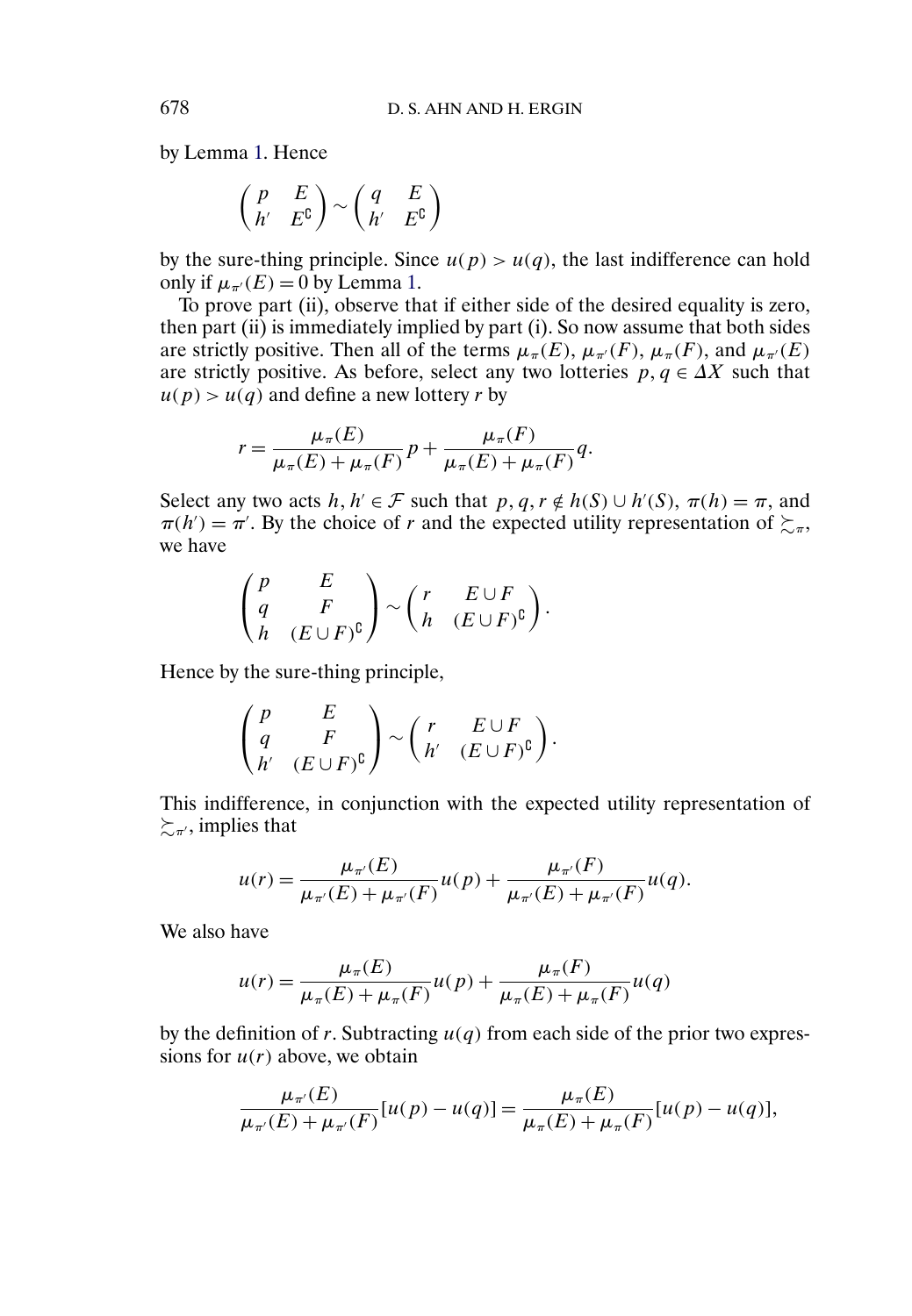<span id="page-25-0"></span>which further simplifies to

$$
\frac{\mu_{\pi'}(F)}{\mu_{\pi'}(E)} = \frac{\mu_{\pi}(F)}{\mu_{\pi}(E)}
$$

since both sides of the previous equality are strictly positive. *Q.E.D.*

By part (i) of Lemma [3,](#page-23-0) for all  $\pi, \pi \in \Pi$ , an event  $E \in \pi, \pi'$  is  $\pi$ -null if and only if it is  $\pi'$ -null. Hence under the Anscombe–Aumann axioms and the sure-thing principle, we can change quantifiers in the definitions of null and nonnull events in C. An event  $E \in \mathcal{C}$  is null if and only if E is  $\pi$ -null for *some* partition  $\pi \in \Pi$  with  $E \in \pi$ . Similarly, an event  $E \in \mathcal{C}$  is nonnull if and only if *E* is  $\pi$ -nonnull for *every* partition  $\pi \in \Pi$  with  $E \in \pi$ .<sup>20</sup>

We will next state and prove a general uniqueness result that will imply the uniqueness Theorems [2](#page-13-0) and [4.](#page-17-0) To do so, we first need to generalize event reachability so that it applies to our general model.

AXIOM 11—Generalized Event Reachability: *For any distinct nonnull events*  $E, F \in \mathcal{C} \setminus \{S\}$ , *there exists a sequence of nonnull events*  $E_1, \ldots, E_n \in \mathcal{C}$  *such that*  $E = E_1, F = E_n$ , and, for each  $i = 1, \ldots, n-1$ , there is  $\pi \in \Pi$  such that  $E_i, E_{i+1} \in$ π.

Note that when  $\Pi$  is the set of all finite partitions, generalized event reachability is equivalent to event reachability.

LEMMA 4: *Assume that*  $\{\gtrsim_{\pi}\}_{\pi \in \Pi}$  admits a PDEU representation  $(u, v)$ . Then *the following statements are equivalent*:

(i)  $\{\sum_{\pi}\}_{{\pi}\in \Pi}$  satisfies generalized event reachability.

(ii) If  $(u', v')$  also represents  $\{\sum_{\pi}\}_{\pi \in \Pi}$ , then there exist numbers  $a, c > 0$  and  $b \in \mathbb{R}$  *such that*  $u'(p) = au(p) + b$  *for all*  $p \in \Delta X$  *and*  $v'(E) = cv(E)$  *for all*  $E \in \mathcal{C} \setminus \{S\}.$ 

PROOF: Assume that  $\{\xi_{\pi}\}_{{\pi}\in \Pi}$  admits the PDEU representation  $(u, v)$ . Let  $\mathcal{C}^*$  denote the set of nonnull events in  $\mathcal{C}$ . The collection  $\mathcal{C}^*$  is nonempty since nondegeneracy ensures that  $S \in \mathcal{C}^*$ . Define the binary relation  $\approx$  on  $\hat{\mathcal{C}}^*$  by  $E \approx$ F if there exists a sequence of events  $E_1, \ldots, E_n \in \mathcal{C}^*$  with  $E = E_1, F = E_n$  and, for each  $i = 1, ..., n - 1$ , there is  $\pi \in \Pi$  such that  $E_i, E_{i+1} \in \pi$ . The relation  $\approx$  is reflexive, symmetric, and transitive, defining an equivalence relation on  $\mathcal{C}^*$ . For any  $E \in \mathcal{C}^*$ , let  $[E] = \{F \in \mathcal{C}^* : E \approx F\}$  denote the equivalence class of

<sup>&</sup>lt;sup>20</sup>Note that  $\emptyset$  is null and S is nonnull by nondegeneracy. Also, there may exist a nonnull event  $E \in \mathcal{C}$ , which is  $\pi$ -null for some  $\pi \in \Pi$  such that  $E \in \sigma(\pi)$ . From the above observation concerning the quantifiers, this can only be possible if E is not a cell in  $\pi$ , but a union of its cells. This would correspond to a representation where, for example,  $E$  is a union of two disjoint subevents  $E = E_1 \cup E_2$  and  $\nu(E) > 0$ , yet  $\nu(E_1) = \nu(E_2) = 0$ .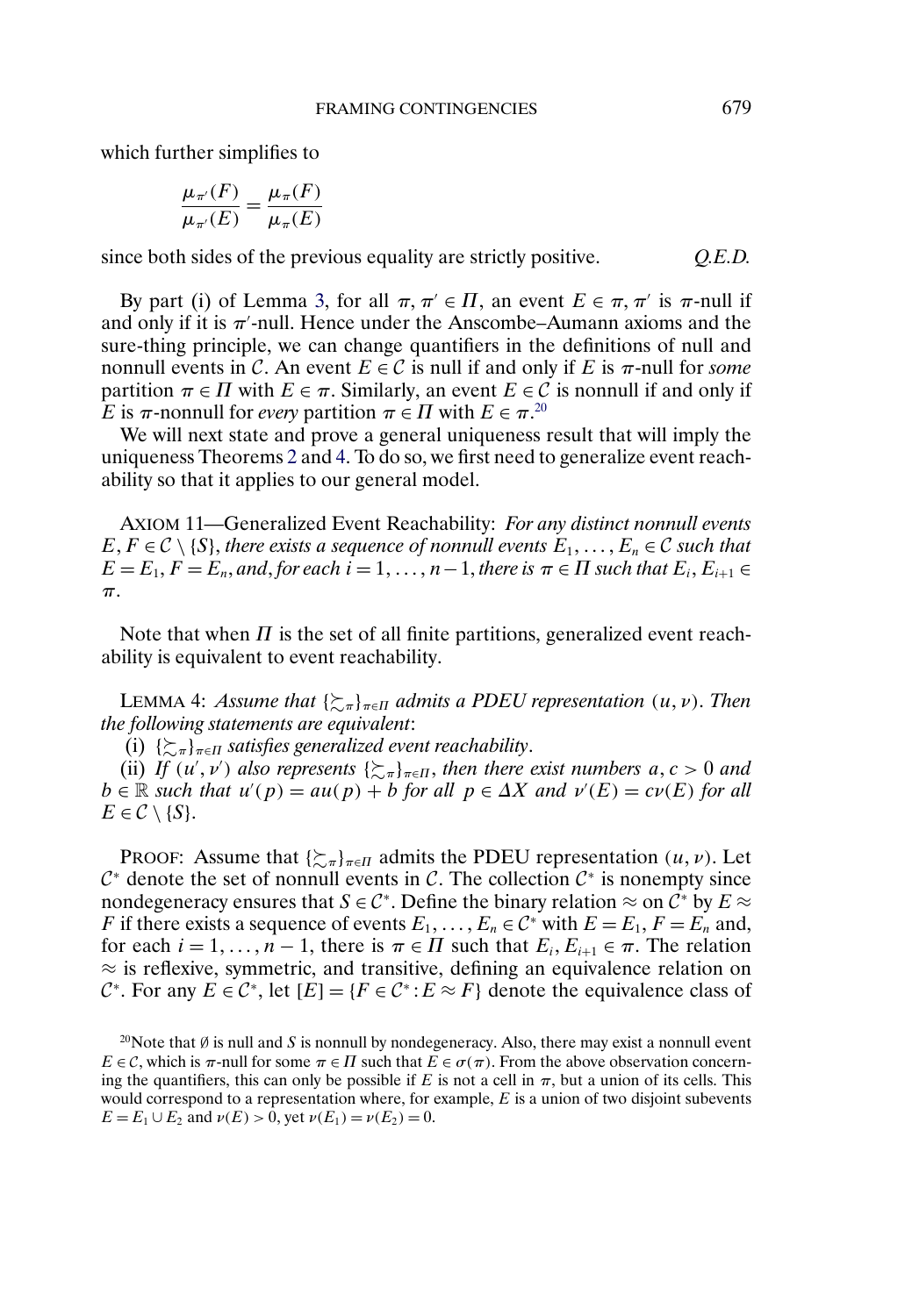<span id="page-26-0"></span>E with respect to  $\approx$ . Let  $\mathcal{C}^*/\approx = \{[E]: E \in \mathcal{C}^*\}$  denote the quotient set of all equivalence classes of  $\mathcal{C}^*$  modulo  $\approx$ , with a generic class  $R \in \mathcal{C}^*/\approx$ . Note that, given the above definitions, event reachability is equivalent to  $C^*/\approx$  consisting of two indifference classes  $\{S\}$  and  $C^* \setminus \{S\}$ .

We first show the (i)  $\Rightarrow$  (ii) part. Suppose that  $(u', v')$  is a PDEU representation of  $\{\gtrsim_{\pi}\}_{\pi \in \Pi}$  and that generalized event reachability is satisfied. For each  $\pi \in \Pi$ , let  $\mu_{\pi}$  and  $\mu'_{\pi}$ , respectively, denote the probability distributions derived from  $\nu$  and  $\nu'$  by Equation [\(1\)](#page-8-0). Applying the uniqueness component of the Anscombe–Aumann expected utility theorem to  $\succsim_{\pi}$ , we have  $\mu_{\pi} = \mu'_{\pi}$  and  $u' = au + b$  for some  $a > 0$  and  $b \in \mathbb{R}$ .

If  $E \in \mathcal{C}$  is null, then  $\nu(E) = \mu_{\pi}(E) = 0 = \mu'_{\pi}(E) = \nu'(E)$  for any  $\pi \in \Pi$ with  $E \in \pi$ . Also note that if  $E, F \in \mathcal{C}^*$  are such that there exists  $\pi \in \Pi$  with  $E, F \in \pi$ , then

$$
\frac{\nu(E)}{\nu(F)} = \frac{\mu_{\pi}(E)}{\mu_{\pi}(F)} = \frac{\mu'_{\pi}(E)}{\mu'_{\pi}(F)} = \frac{\nu'(E)}{\nu'(F)}.
$$

We next extend the equality  $\frac{v(E)}{v(F)} = \frac{v'(E)}{v'(F)}$  to any pair of events  $E, F \in C^* \setminus \{S\}$ , so as to conclude that there exists  $c > 0$  such that  $\nu'(E) = c\nu(E)$  for all  $E \in \mathcal{C} \setminus \{S\}.$ Let  $E, F \in C^* \setminus \{S\}$ . By generalized event reachability, there exist  $E_1, \ldots, E_n \in$  $\mathcal{C}^*$  such that  $E = E_1$ ,  $F = E_n$  and, for each  $i = 1, \ldots, n - 1$ , there is  $\pi \in \Pi$  such that  $E_i, E_{i+1} \in \pi$ . Then

$$
\frac{\nu(E)}{\nu(F)} = \frac{\nu(E_1)}{\nu(E_2)} \times \cdots \times \frac{\nu(E_{n-1})}{\nu(E_n)} = \frac{\nu'(E_1)}{\nu'(E_2)} \times \cdots \times \frac{\nu'(E_{n-1})}{\nu'(E_n)} = \frac{\nu'(E)}{\nu'(F)},
$$

where the middle equality follows from the existence of  $\pi \in \Pi$  such that  $E_i, E_{i+1} \in \pi$  for each  $i = 1, \ldots, n-1$ . Thus  $\nu'$  is a scalar multiple of  $\nu$  on  $\mathcal{C}^* \setminus \{S\},\$ determined by the constant  $c = \nu'(E)/\nu(E)$  for any  $E \in C^* \setminus \{S\}.$ 

To see the (i)  $\Leftarrow$  (ii) part, suppose that generalized event reachability is not satisfied. Then the relation  $\approx$  defined above has at least two distinct equivalence classes R and R' that are different from {S}. Define  $\nu' : C \to \mathbb{R}_+$  by

$$
\nu'(E) = \begin{cases} \nu(E), & \text{if } E \in R, \\ 2\nu(E), & \text{otherwise} \end{cases}
$$

for  $E \in \mathcal{C}$ . Take any  $\pi \in \Pi$ . If  $\pi \cap R \neq \emptyset$ , then  $\nu'(E) = \nu(E)$  for all  $E \in \pi$ . If  $\pi \cap R = \emptyset$ , then  $\nu'(E) = 2\nu(E)$  for all  $E \in \pi$ . Hence  $(u, v)$  and  $(u, v')$  are two partition-dependent expected utility representations of  $\{\gtrsim_{\pi}\}_{{\pi}\in \Pi}$  such that there does not exist a  $c > 0$  with  $\nu'(E) = c\nu(E)$  for all  $E \in C \setminus \{S\}$ . *Q.E.D.* 

#### APPENDIX B: PROOFS FOR SECTION [4.2](#page-12-0)

PROOF OF THEOREM [1:](#page-12-0) Necessity is implied by Lemmas [1](#page-22-0) and [2.](#page-22-0) We now prove sufficiency. Let u and  $\{\mu_{\pi}\}_{\pi \in \Pi}$  be as guaranteed by Lemma [1.](#page-22-0) We de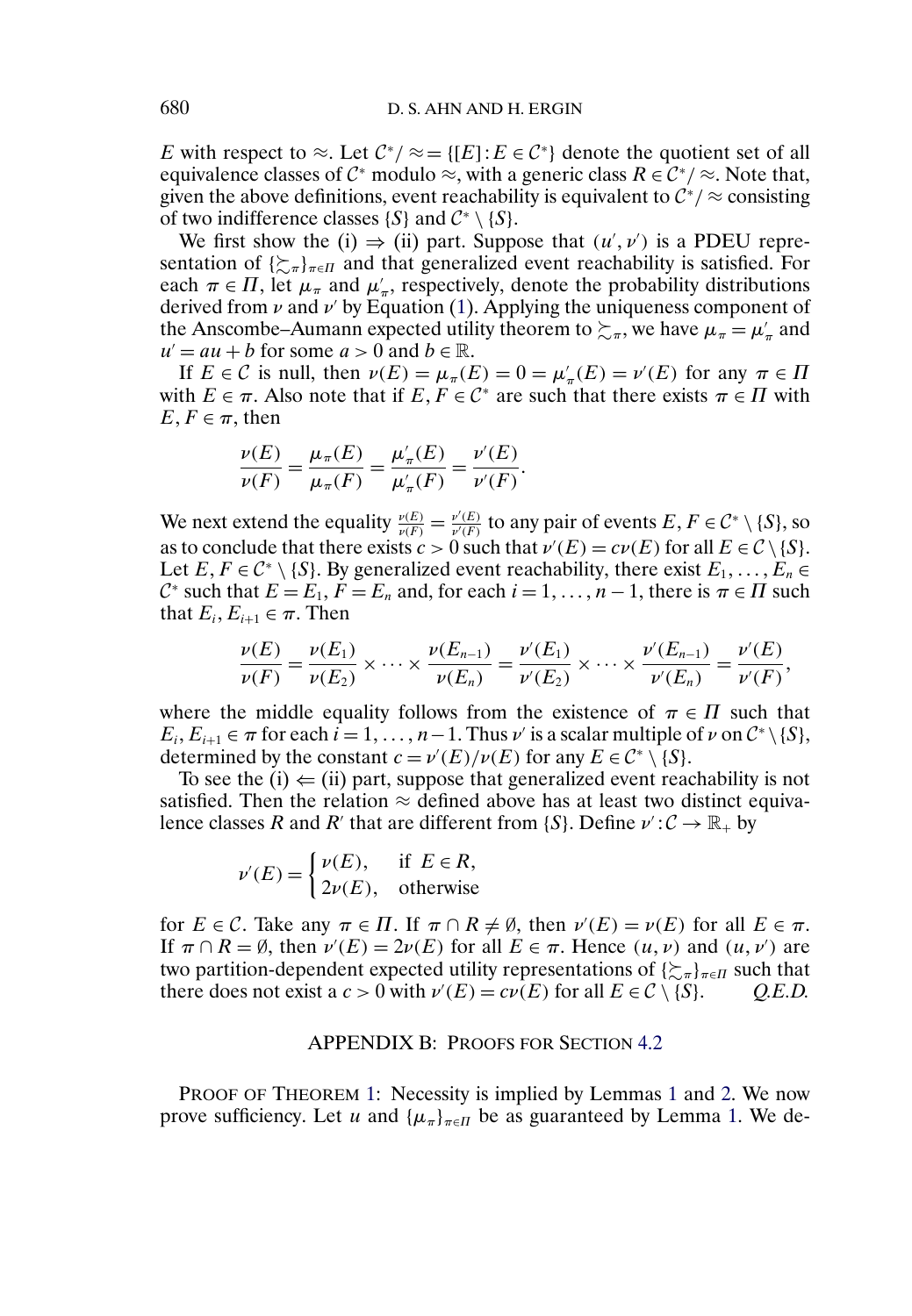fine  $\nu$  on  $\bigcup_{t=0}^{k} \pi_t$  recursively on  $k \geq 0$ , which will define  $\nu$  on the whole  $\mathcal{C} = \bigcup_{t=0}^{T} \pi_t^{21}$ 

*Step* 0: Let  $\nu(S) := c_0$  for an arbitrary constant  $c_0 > 0$ .

*Step* 1: For all  $E \in \pi_1$ , set  $\nu(E) := c_1 \mu_{\pi_1}(E)$  for an arbitrary constant  $c_1 > 0$ . *Step*  $k + 1$  ( $k \ge 0$ ): Assume the following inductive assumptions:

(i) The nonnegative set function  $\nu$  has already been defined on  $\bigcup_{t=0}^{k} \pi_t$ .

(ii) For all  $t = 0, 1, ..., k$ ,  $\sum_{E' \in \pi_t} \nu(E') > 0$  (i.e., nondegeneracy is satisfied).

(iii) For all  $t = 0, 1, ..., k$  and for all  $E \in \pi_t$ ,  $\mu_{\pi_t}(E) = \nu(E) / \sum_{E' \in \pi_t} \nu(E')$ .

*Case* 1. Assume that there exists  $E^* \in \pi_k \cap \pi_{k+1}$  such that  $\mu_{\pi_k}(\overline{E^*}) > 0$ . Then by Lemma [3,](#page-23-0)  $\mu_{\pi_{k+1}}(E^*) > 0$  and by the inductive assumption,  $\nu(E^*) > 0$ . For all  $E \in \pi_{k+1} \setminus \pi_k = \pi_{k+1} \setminus (\bigcup_{t=1}^k \pi_t)$  (the equality is because we have a filtration) define  $\nu(E)$  by

(2) 
$$
\nu(E) = \frac{\nu(E^*)}{\mu_{\pi_{k+1}}(E^*)} \mu_{\pi_{k+1}}(E).
$$

Equation (2) also holds (as an equation rather than a definition) for  $E \in \pi_{k+1} \cap$  $\pi_k$ , since

$$
\frac{\nu(E)}{\nu(E^*)} = \frac{\mu_{\pi_k}(E)}{\mu_{\pi_k}(E^*)} = \frac{\mu_{\pi_{k+1}}(E)}{\mu_{\pi_{k+1}}(E^*)},
$$

where the first equality is by the inductive assumption and the second is by Lemma [3.](#page-23-0) It is now easy to verify that  $\nu$  satisfies (i), (ii), and (iii) on  $\bigcup_{t=1}^{k+1} \pi_t$ .

*Case* 2. Assume that for all  $E \in \pi_k \cap \pi_{k+1}$ ,  $\mu_{\pi_k}(E) = 0$ . Let  $c_{k+1} > 0$  be an arbitrary constant and for all  $E \in \pi_{k+1} \setminus \pi_k = \pi_{k+1} \setminus (\bigcup_{t=1}^k \pi_t)$ , define  $\nu(E)$  by

(3) 
$$
\nu(E) = c_{k+1} \mu_{\pi_{k+1}}(E).
$$

Equation (2) actually also holds (as an equation rather than a definition) for  $E \in \pi_{k+1} \cap \pi_k$ , since for all such  $E, \mu_{\pi_k}(E) = 0$ ; hence by Lemma [3,](#page-23-0)  $\mu_{\pi_{k+1}}(E) =$ 0 and by the inductive assumption,  $v(E) = 0$ . It is now easy to verify that v satisfies (i), (ii), and (iii) on  $\bigcup_{t=1}^{k+1} \pi_t$ . *Q.E.D.* 

PROOF OF THEOREM [2:](#page-13-0) In light of the general uniqueness result Lemma [4,](#page-25-0) we only need to prove that generalized event reachability is equivalent to gradualness for filtrations. Suppose that  $\{\sum_{\pi_i}\}_{i=0}^T$  admits a PDEU representation  $(u, v)$ .

<sup>&</sup>lt;sup>21</sup>The  $c_k$  constants in the iterative definition show just how flexible we are in defining  $\nu$ , which also hints to the role of gradualness in guaranteeing uniqueness. In the iterative definition, Step 1 is a subcase of the subsequent step; however, we prefer to write it down explicitly because it is substantially simpler.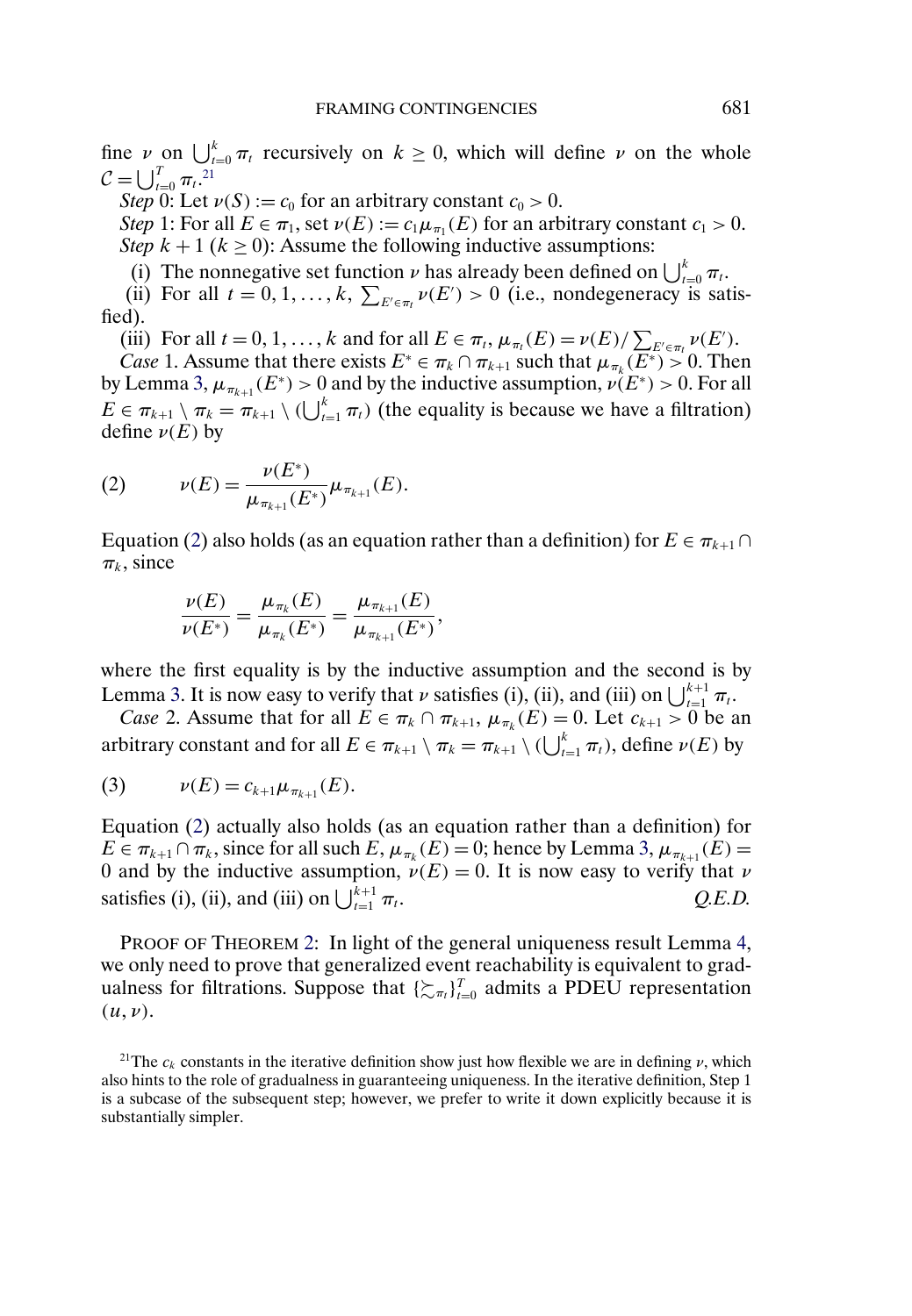<span id="page-28-0"></span>First assume that  ${\{\pi_t\}}_{t=0}^T$  is gradual with respect to  ${\{\mathcal{Z}}_{\pi}\}}_{\pi \in \Pi}$ . Let  $E, F \in \mathcal{C} \setminus \{S\}$ be distinct nonnull events. Then there exist  $\pi_i$ ,  $\pi_j$  such that  $0 < i, j \leq T$ ,  $E \in$  $\pi_i$ , and  $F \in \pi_i$ . Without loss of generality, let  $i \leq j$ , let  $E_{i-1} := E$ ,  $E_i := F$ , and, for each  $t \in \{i, i+1, \ldots, j-1\}$ , let  $E_t \in \pi_t \cap \pi_{t+1}$  be a  $\pi_t$ -nonnull event as guaranteed by gradualness. Then  $E_{i-1}, E_i, E_{i+1}, \ldots, E_j \in \mathcal{C}$  is sequence of nonnull events such that  $E = E_{i-1}$ ,  $F = E_i$ , and  $E_t$ ,  $E_{t+1} \in \pi_{t+1} \in \Pi$  for each  $t = i - 1, i, \ldots, j - 1$ . Hence generalized event reachability is satisfied.

Now assume that generalized event reachability is satisfied. Let  $0 < t^* < T$ . By nondegeneracy, there exist a  $\pi_{t^*}$ -nonnull event  $E \in \pi_{t^*}$  and a  $\pi_{t^*+1}$ -nonnull event  $F \in \pi_{t^*+1}$ . Then  $E, F \in \mathcal{C} \setminus \{S\}$  are nonnull, hence by generalized event reachability, there exists a sequence of nonnull events  $E_1, \ldots, E_n \in \mathcal{C}$  such that  $E = E_1, F = E_n$ , and, for each  $i = 1, \ldots, n-1$ , there is t such that  $E_i, E_{i+1} \in \pi_t$ . For each  $i = 1, ..., n$ , let  $\underline{t}(i) = \min\{t : E_i \in \pi_t\}$  and  $\overline{t}(i) = \sup\{t : E_i \in \pi_t\}^{22}$ . Then  $E_i \in \pi_t$  if and only if  $\underline{t}(i) \le t \le \overline{t}(i)$ . Note that  $\underline{t}(1) \le t^* \le \overline{t}(1)$ ,  $\underline{t}(n) \le t$  $t^*+1 \leq \bar{t}(n)$ , and  $\underline{t}(i+1) \leq \bar{t}(i)$  for  $i = 1, ..., n-1$ . Hence  $\underline{t}(i) \leq t^*$  and  $t^*+1 \leq$  $\overline{t}(i)$  for some  $i = 1, \ldots, n$ . Then  $E_i \in \pi_{t^*} \cap \pi_{t^*+1}$  and  $E_i$  is nonnull, hence  $E_i$  is  $\pi_{t^*}$ -nonnull by Lemma [3.](#page-23-0) We conclude that  $\{\pi_t\}_{t=0}^T$  is gradual with respect to  $\{\succsim_{\pi_t}\}_{t=1}^T$  $T_{t=0}$ .  $Q.E.D.$ 

### APPENDIX C: PROOFS FOR SECTION [4.3](#page-14-0)

PROOF OF PROPOSITION [1:](#page-15-0) For the necessity part, assume that  $\{\gtrsim_\pi\}_{\pi \in \Pi^*}$  admits a partition-independent expected utility representation  $(u, v)$ . Note that  $f \gtrsim g$  if and only if  $\int_S u \circ f \, dv \ge \int_S u \circ g \, dv$  for any  $f, g \in \mathcal{F}$ . Thus  $\succsim$  is transitive, hence acyclic. The necessity of the Anscombe–Aumann axioms follows immediately from the standard Anscombe–Aumann expected utility theorem.

Now turning to sufficiency, assume that  $\{\sum_{\pi}\}_{\pi \in \Pi^*}$  satisfies the Anscombe-Aumann axioms and acyclicity. Let u and  $\{\mu_{\pi}\}_{{\pi}\in\Pi^*}$  be as guaranteed by Lemma [1.](#page-22-0) We first show that, for all  $\pi \in \Pi^* \setminus \{ \{S\} \}$  and  $E \in \pi$ :

(4) 
$$
\mu_{\pi}(E) = \mu_{\{E,E^{\complement}\}}(E).
$$

Suppose for a contradiction that  $\mu_{\pi}(E) > \mu_{\{E,E^c\}}(E)$  in (4). Let  $\mu_{\pi}(E) > \alpha >$  $\mu_{E,E}(\mathcal{E})$ . Since the range of u contains the interval [-1, 1], there exist p, q  $\in$  $\Delta X$  such that  $u(p) = 1$  and  $u(q) = 0$ . Define the act h by

$$
h = \begin{pmatrix} p & E \\ q & E^{\complement} \end{pmatrix}.
$$

Note that  $\alpha p + (1 - \alpha)q > h$ . Let  $f \in \mathcal{F}$  be such that  $\pi(f) = \pi$  and for all  $s \in S$ ,  $u(f(s)) < 0$ . Then there exists  $\varepsilon \in (0,1)$  such that the act  $h^{\varepsilon} \equiv (1 - \varepsilon)h + \varepsilon f$ 

<sup>&</sup>lt;sup>22</sup>We use supremum here since this value can be  $+\infty$ .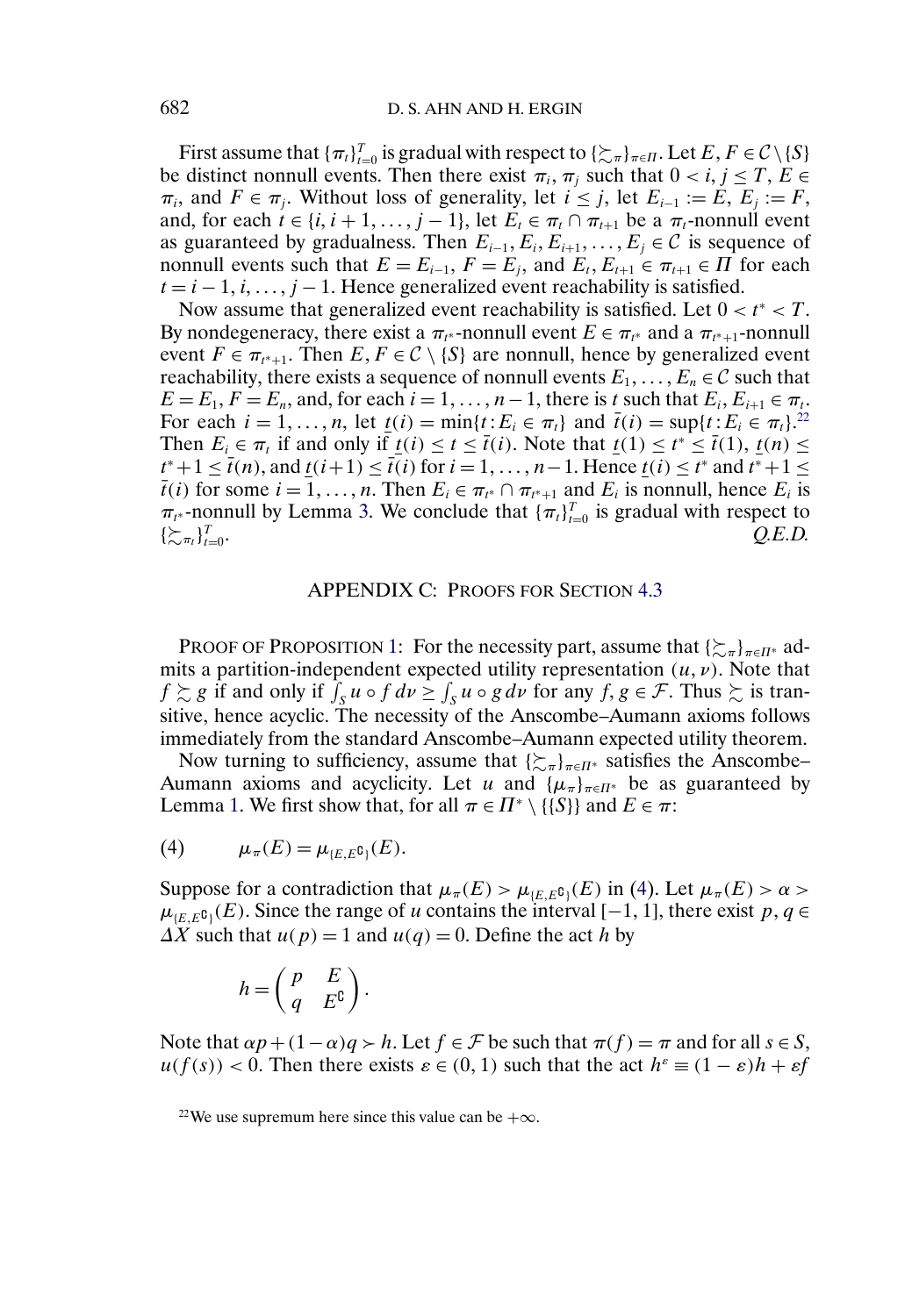satisfies  $\pi(h^{\varepsilon}) = \pi$  and  $h^{\varepsilon} > \pi \alpha p + (1 - \alpha)q$ . Then  $h > h^{\varepsilon} > \alpha p + (1 - \alpha)q > h$ , a contradiction to  $\succsim$  being acyclic. The argument for the case where  $\mu_{\pi}(E)$  <  $\mu_{\{E,E^\complement\}}(E)$  is entirely symmetric, hence omitted.

Define  $\nu: 2^S \to [0, 1]$  by  $\nu(\emptyset) \equiv 0$ ,  $\nu(S) \equiv 1$ , and  $\nu(E) \equiv \mu_{\{E, E^{\complement}\}}(E)$  for  $E \neq$  $\emptyset$ , S. To see that  $\mu$  is finitely additive, let E and F be nonempty disjoint sets. If  $E \cup F = S$ , then  $F = E^{\mathbb{C}}$  so

$$
\nu(E) + \nu(F) = \mu_{\{E,E^{\mathfrak{G}}\}}(E) + \mu_{\{E,E^{\mathfrak{G}}\}}(E^{\mathfrak{G}}) = 1 = \nu(E \cup F).
$$

If  $E \cup F \subsetneq S$ , let  $\pi = \{E, F, (E \cup F)^{\complement}\}\$  and  $\pi' = \{E \cup F, (E \cup F)^{\complement}\}\$ . Then by [\(4\)](#page-28-0),

$$
\nu(E) + \nu(F) = \mu_{\pi}(E) + \mu_{\pi}(F) = 1 - \mu_{\pi}((E \cup F)^{\mathfrak{L}})
$$
  
= 1 - \mu\_{\pi'}((E \cup F)^{\mathfrak{L}}) = \mu\_{\pi'}(E \cup F) = \nu(E \cup F).

Therefore  $\nu$  is additive. To conclude, note that for any  $\pi \in \Pi^*$ , the definition of v and [\(4\)](#page-28-0) imply that  $\mu_{\pi}(E) = \nu(E)$  for all  $E \in \pi$ . Hence  $(u, v)$  is a partitionindependent representation of  $\{\gtrsim_{\pi}\}_{\pi \in \Pi^*}$ . *Q.E.D.* 

PROOF OF THEOREM [3:](#page-16-0) The necessity of the Anscombe–Aumann axioms follows from the standard Anscombe–Aumann expected utility theorem. The necessity of the sure-thing principle was established in Lemma [2.](#page-22-0) We now establish the necessity of binary bet acyclicity.

LEMMA 5: If { $\sum_{\pi} \sum_{\pi \in \Pi^*}$  admits a PDEU representation, then it satisfies binary *bet acyclicity*.

PROOF: First note that for any (possibly empty) disjoint events  $E$  and  $F$ , and (not necessarily distinct) lotteries  $p, q, r \in \Delta X$ , we have

$$
\begin{aligned}\n\begin{pmatrix}\np & E \\
q & E^c\n\end{pmatrix} &\geq \begin{pmatrix}\nr & F \\
q & F^c\n\end{pmatrix} \iff \\
[u(p) - u(q)]\nu(E) &\geq [u(r) - u(q)]\nu(F).\n\end{aligned}
$$

To see the necessity of binary bet acyclicity, let  $E_1, \ldots, E_n, E_1$  be a sequentially disjoint cycle of events and let  $p_1, p_2, \ldots, p_n; q \in \Delta X$  be such that

$$
\forall i=1,\ldots,n-1: \quad \begin{pmatrix} p_i & E_i \\ q & E_i^{\complement} \end{pmatrix} \succ \begin{pmatrix} p_{i+1} & E_{i+1} \\ q & E_{i+1}^{\complement} \end{pmatrix}.
$$

The observation made in the first paragraph implies that

$$
[u(p_1) - u(q)]\nu(E_1) > [u(p_2) - u(q)]\nu(E_2) > \cdots
$$
  
> 
$$
[u(p_n) - u(q)]\nu(E_n).
$$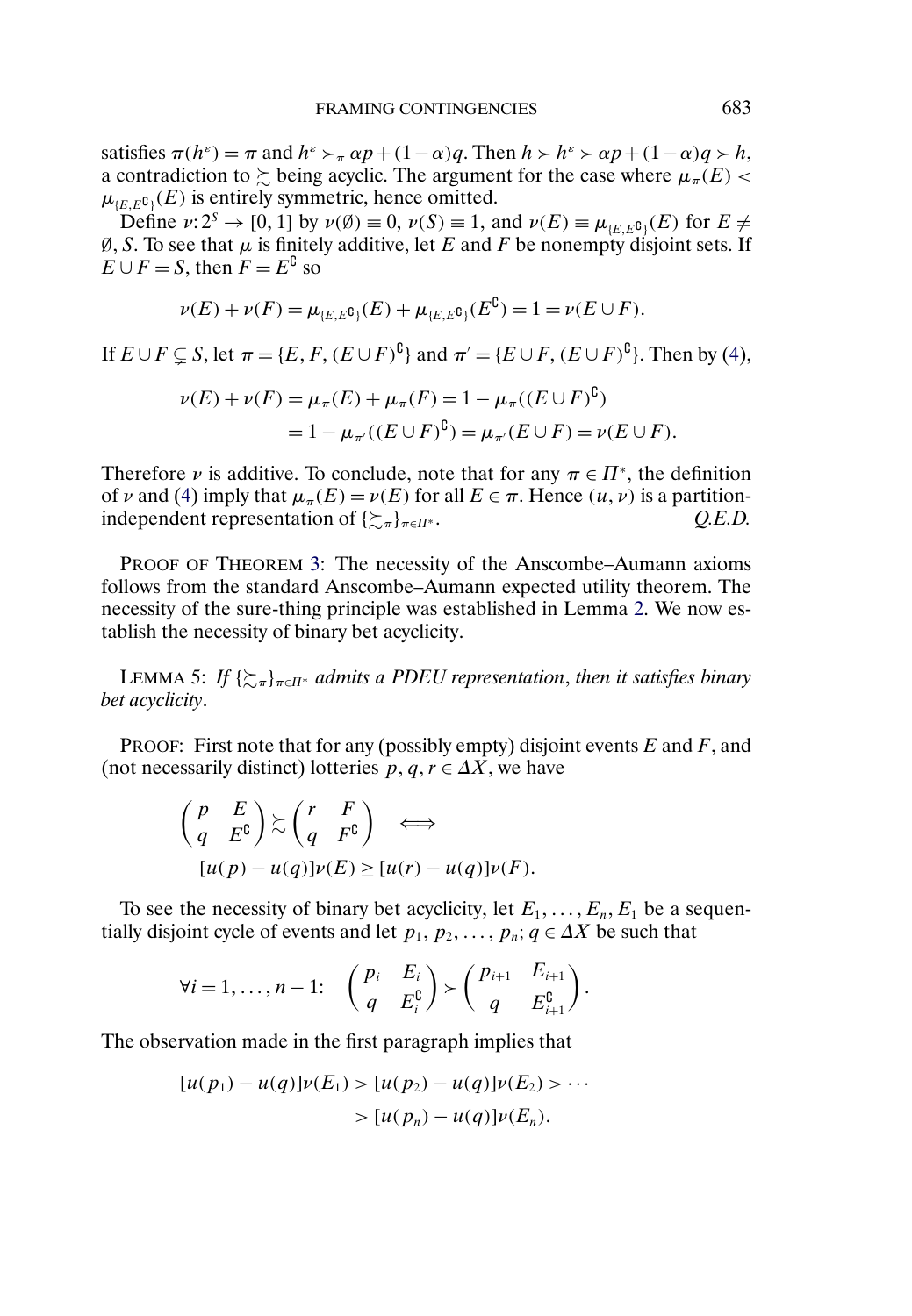Since  $[u(p_1) - u(q)]\nu(E_1) > [u(p_n) - u(q)]\nu(E_n)$ , we conclude that

$$
\begin{pmatrix} p_1 & E_1 \ q & E_1^c \end{pmatrix} \succ \begin{pmatrix} p_n & E_n \ q & E_n^c \end{pmatrix}.
$$
 Q.E.D.

We next prove the sufficiency part. Suppose that  $\{\sum_{\pi}\}_{\pi \in \Pi^*}$  satisfies the Anscombe–Aumann axioms, the sure-thing principle, and binary bet acyclicity. Let  $(u, {\mu_{\pi}}_{\pi \in \Pi^*})$  be a representation of  $\{\sum_{\pi} {\}_{\pi \in \Pi^*}$  guaranteed by Lemma [1.](#page-22-0) For any two disjoint nonnull events  $E$  and  $F$ , define the ratio

$$
\frac{E}{F} \equiv \frac{\mu_{\pi}(E)}{\mu_{\pi}(F)},
$$

where  $\pi$  is a partition such that  $E, F \in \pi$ . By part (ii) of Lemma [3,](#page-23-0) the value of  $\frac{E}{F}$  does not depend on the particular choice of  $\pi$ . Moreover,  $\frac{E}{F}$  is well defined and strictly positive since E and F are nonnull. Finally,  $\frac{F}{E} \times \frac{E}{F} = 1$  by construction. The following lemma appeals to binary bet acyclicity in generalizing this equality.

LEMMA 6: Suppose that { $\succsim_\pi$ }<sub>π∈Π\*</sub> satisfies the Anscombe–Aumann axioms, the *sure-thing principle*, *and binary bet acyclicity*. *Then*, *for any sequentially disjoint cycle of nonnull events*  $E_1, \ldots, E_n, E_1 \in \mathcal{E}$ ,

(5) 
$$
\frac{E_1}{E_2} \times \frac{E_2}{E_3} \times \cdots \times \frac{E_{n-1}}{E_n} \times \frac{E_n}{E_1} = 1.
$$

PROOF: Let  $(u, {\mu_{\pi}}_{\pi \in \Pi^*})$  be a representation of  $\{\sum_{\pi} {\pi}$ <sub> $\pi \in \Pi^*}$ </sub> guaranteed by Lemma [1.](#page-22-0) We first show that for any  $p_1, \ldots, p_n, q \in \Delta X$  such that  $u(q) = 0$ and  $u(p_i) \in (0, 1)$  for  $i = 1, ..., n$ ,

(6) 
$$
(\forall i = 1, ..., n-1), \quad \begin{pmatrix} p_i & E_i \\ q & E_i^{\mathsf{C}} \end{pmatrix} \sim \begin{pmatrix} p_{i+1} & E_{i+1} \\ q & E_{i+1}^{\mathsf{C}} \end{pmatrix} \implies \begin{pmatrix} p_1 & E_1 \\ q & E_1^{\mathsf{C}} \end{pmatrix} \sim \begin{pmatrix} p_n & E_n \\ q & E_n^{\mathsf{C}} \end{pmatrix}.
$$

Note that it is enough to show that the hypothesis in Equation (6) above implies

.

$$
\begin{pmatrix} p_1 & E_1 \ q & E_1^{\complement} \end{pmatrix} \gtrsim \begin{pmatrix} p_n & E_n \ q & E_n^{\complement} \end{pmatrix}
$$

Let  $\bar{\varepsilon} \in (0, 1)$  be such that  $u(p_i) + \bar{\varepsilon} < 1$  for  $i = 1, \ldots, n$ . Since the range of the utility function u over lotteries contains the unit interval  $[-1, 1]$ , for each  $\varepsilon \in (0, \bar{\varepsilon})$  and  $i \in \{1, ..., n\}$ , there exists  $p_i(\varepsilon) \in \Delta X$  such that  $u(p_i(\varepsilon)) =$ 

<span id="page-30-0"></span>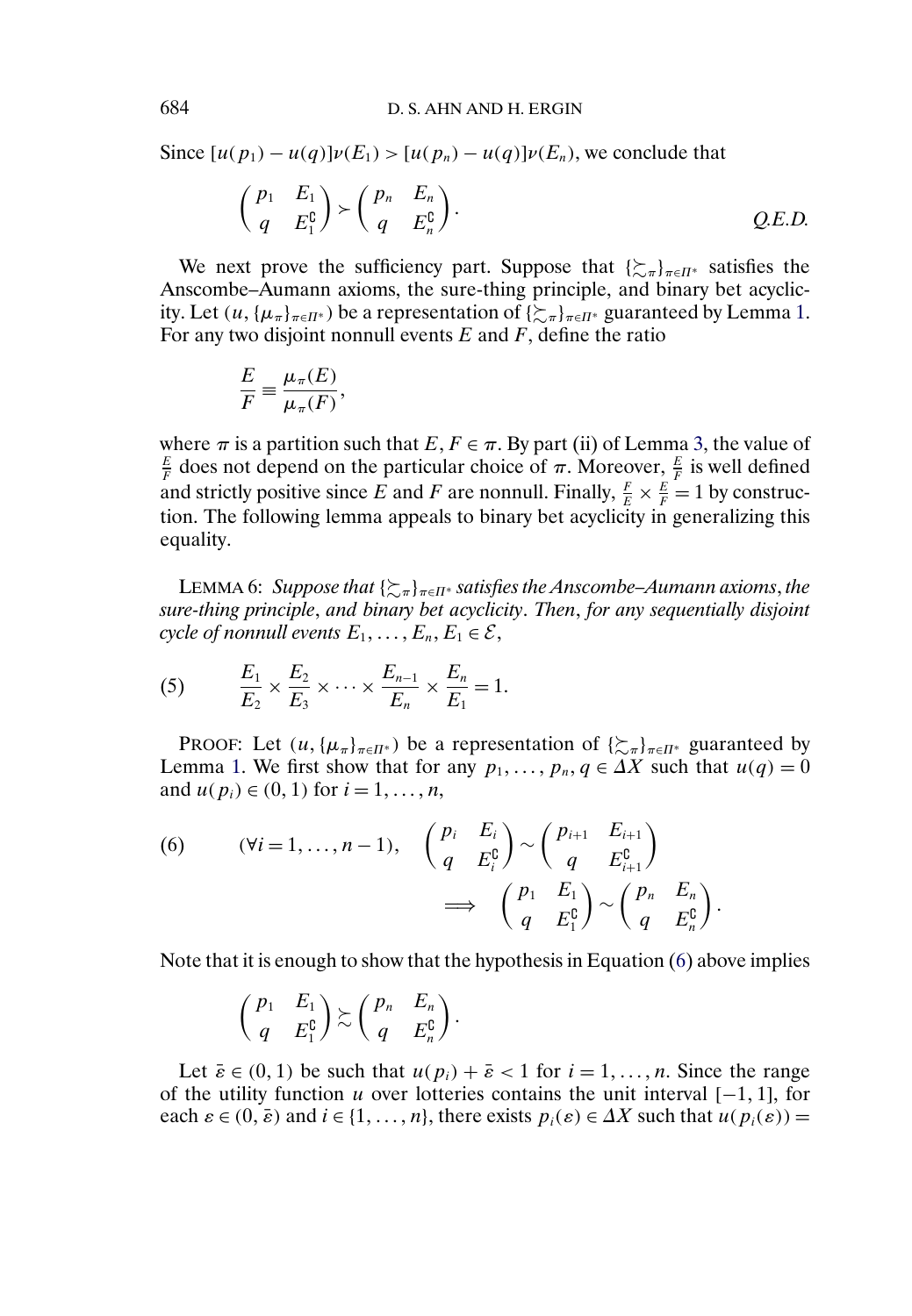$u(p_i) + \varepsilon^i$ , where  $\varepsilon^i$  refers to the *i*th power of  $\varepsilon$ . The expected utility represen-tation of Lemma [1](#page-22-0) and the fact that  $E_i$  is nonnull implies that for sufficiently small  $\varepsilon \in (0, \bar{\varepsilon})$ ,

$$
\begin{pmatrix} p_i(\varepsilon) & E_i \\ q & E_i^{\complement} \end{pmatrix} \succ \begin{pmatrix} p_{i+1}(\varepsilon) & E_{i+1} \\ q & E_{i+1}^{\complement} \end{pmatrix}
$$

for  $i = 1, \ldots, n - 1$ . By binary bet acyclicity, this implies

$$
\begin{pmatrix} p_1(\varepsilon) & E_1 \\ q & E_1^{\complement} \end{pmatrix} \gtrsim \begin{pmatrix} p_n(\varepsilon) & E_n \\ q & E_n^{\complement} \end{pmatrix}.
$$

Appealing to the continuity of the expected utility representation of Lemma [1](#page-22-0) in the assigned lotteries  $f(s)$  and taking  $\varepsilon \to 0$  proves the desired conclusion.

We can now prove Equation [\(5\)](#page-30-0). The case where  $n = 2$  immediately follows from our definition of event ratios, so assume that  $n \geq 3$ . Fix  $t_1 > 0$  and recursively define

$$
t_i = t_1 \times \frac{E_1}{E_2} \times \frac{E_2}{E_3} \times \cdots \times \frac{E_{i-1}}{E_i}
$$

for  $i = 2, \ldots, n$ . By selecting a sufficiently small  $t_1$ , we may assume that  $t_1, \ldots, t_n \in (0, 1)$ . Also note that  $t_{i+1}/t_i = E_i/E_{i+1}$  for  $i = 1, \ldots, n-1$ . Recall that the range of the utility function  $u$  over lotteries contains the unit interval [−1, 1], so there exist lotteries  $p_1, \ldots, p_n, q \in \Delta X$  such that  $u(p_i) = t_i$  for  $i = 1, ..., n$  and  $u(q) = 0$ .

Fix any  $i \in \{1, ..., n-1\}$ . Let  $\pi = \{E_i, E_{i+1}, (E_i \cup E_{i+1})^{\complement}\}\)$ . Since  $t_{i+1}/t_i =$  $E_i/E_{i+1}$ , we have  $\mu_{\pi}(E_{i+1})u(p_{i+1}) = \mu_{\pi}(E_i)u(p_i)$ . Hence

$$
\begin{pmatrix} p_i & E_i \\ q & E_i^{\complement} \end{pmatrix} \sim \begin{pmatrix} p_{i+1} & E_{i+1} \\ q & E_{i+1}^{\complement} \end{pmatrix}
$$

by the expected utility representation of Lemma [1.](#page-22-0) Since the above indifference holds for any  $i \in \{1, \ldots, n-1\}$ , by Equation [\(6\)](#page-30-0), we have

$$
\begin{pmatrix} p_1 & E_1 \ q & E_1^{\complement} \end{pmatrix} \sim \begin{pmatrix} p_n & E_n \ q & E_n^{\complement} \end{pmatrix}.
$$

Hence by the expected utility representation of  $\succsim_{\pi}$  for  $\pi = \{E_1, E_n, (E_1 \cup E_n)^{\complement}\},$ we have  $\mu_{\pi}(E_1)u(p_1) = \mu_{\pi}(E_n)u(p_n)$ . This implies  $t_n/t_1 = E_1/E_n$ . Recalling the construction of  $t_n$ , we then have the desired conclusion:

$$
\frac{E_1}{E_2} \times \frac{E_2}{E_3} \times \cdots \times \frac{E_{n-1}}{E_n} = \frac{E_1}{E_n}.
$$
 Q.E.D.

We can now conclude the proof of sufficiency. Assume that  $\{\sum_{\pi}\}_{\pi \in \Pi^*}$  satisfies the Anscombe–Aumann axioms, the sure-thing principle, and binary bet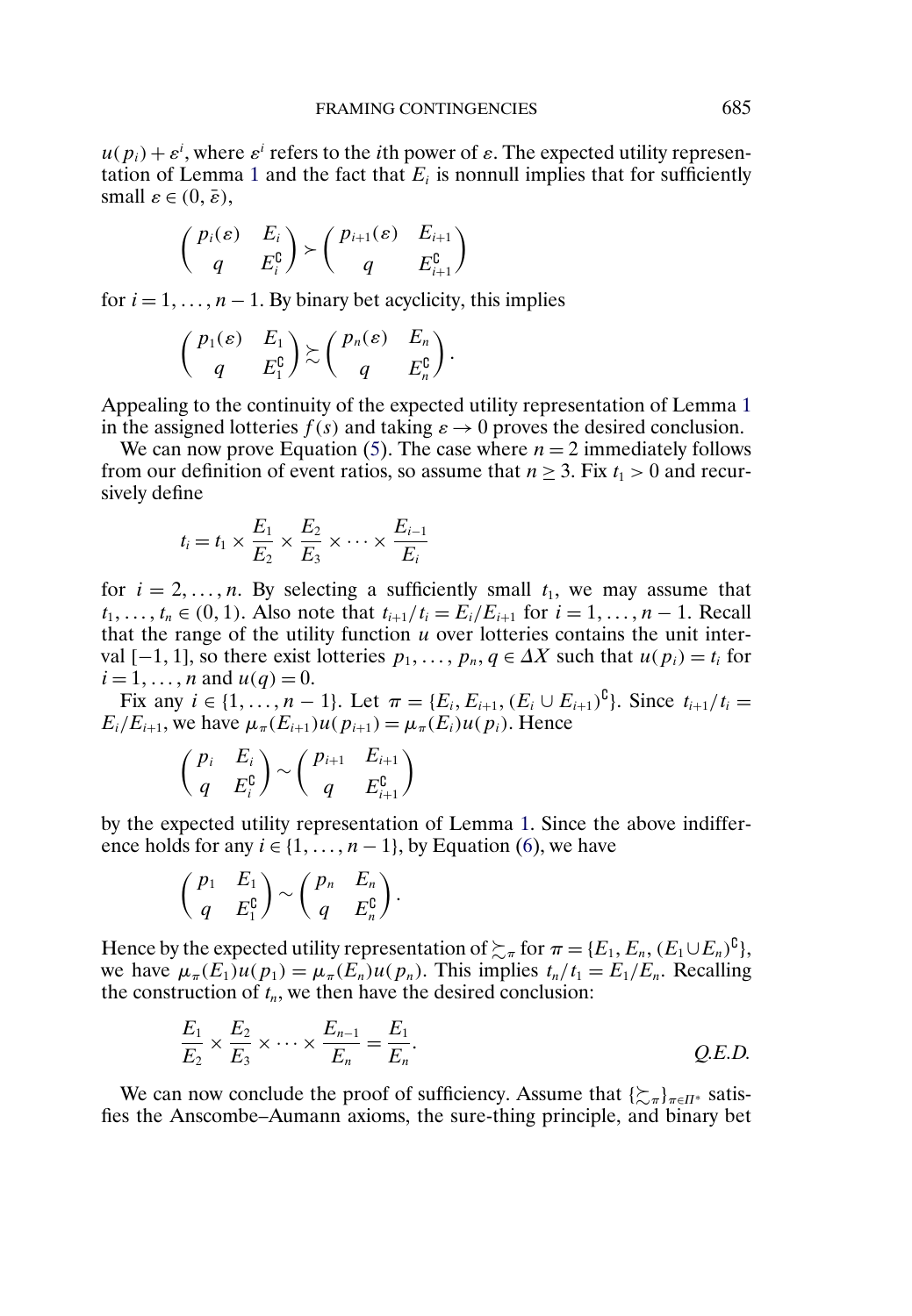<span id="page-32-0"></span>acyclicity. Define  $\mathcal{C}^*$  and  $\approx$  as in the [proof](#page-25-0) of Lemma [4.](#page-25-0) Let  $\mathcal{C}^*$  denote the set of nonnull events in  $\mathcal{C}$ . The collection  $\mathcal{C}^*$  is nonempty, since nondegeneracy ensures that  $S \in \mathcal{C}^*$ . Define the binary relation  $\approx$  on  $\mathcal{C}^*$  by  $E \approx F$  if there exists a sequentially disjoint sequence of nonnull events  $E_1, \ldots, E_n \in \mathcal{C}^*$  with  $E = E_1$ and  $F = E_n$ <sup>23</sup> The relation  $\approx$  is reflexive, symmetric, and transitive. So  $\approx$  is an equivalence relation on  $\mathcal{C}^*$ . For any  $E \in \mathcal{C}^*$ , let  $[E] = \{F \in \mathcal{C}^* : E \approx F\}$  denote the equivalence class of E with respect to  $\approx$ . Let  $\mathcal{C}^*/\approx = \{[E]: E \in \mathcal{C}^*\}\$  denote the quotient set of all equivalence classes of  $C^*$  modulo  $\approx$ , with a generic class  $R \in C^*/\approx^{24}$  Select a representative event  $G_R \in R$  for every equivalence class  $R \in C^*/\approx$ , invoking the axiom of choice if the quotient is uncountable.

We next define v. For all null  $E \in \mathcal{C}$ , let  $v(E) = 0$ . For every class  $R \in \mathcal{C}^*/\approx$ , *arbitrarily assign* a positive value  $\nu(G_R) > 0$  for its representative. We conclude by defining  $\nu(E)$  for any  $E \in C^* \setminus \{S\}$ . If  $E = G_{[E]}$ , then E represents its equivalence class and  $\nu(E)$  has been assigned. Otherwise, whenever  $E \neq G_{(E)}$ , since  $E \approx G_{\text{EE}}$ , there exists a sequentially disjoint path of nonnull events  $E_1, \ldots, E_n \in \mathcal{C}^*$  such that  $E = E_1$  and  $G_{[E]} = E_n$ . Then let

$$
\nu(E) = \frac{E_1}{E_2} \times \cdots \times \frac{E_{n-1}}{E_n} \times \nu(G_{[E]}).
$$

Note that the definition of  $\nu(E)$  above is independent of the particular choice of the path  $E_1, \ldots, E_n$ , because for any other such sequentially disjoint path of nonnull events  $E = F_1, \ldots, F_m = G_{[E]},$ 

$$
\frac{E_1}{E_2} \times \cdots \times \frac{E_{n-1}}{E_n} \times \frac{F_m}{F_{m-1}} \times \cdots \times \frac{F_2}{F_1} = 1
$$

by Lemma [6.](#page-30-0)

We next verify that  $v : \mathcal{C} \setminus \{S\} \to \mathbb{R}_+$  defined above is a nondegenerate set function that satisfies

(7) 
$$
\mu_{\pi}(E) = \frac{\nu(E)}{\sum_{F \in \pi} \nu(F)}
$$

for any event  $E \in \pi$  of any partition  $\pi \in \Pi^* \setminus \{\{S\}\}.$ 

Let  $\pi \in \Pi^* \setminus \{\{S\}\}\$ . By nondegeneracy and the expected utility representation for  $\succsim_{\pi}$ , there exists a  $\pi$ -nonnull  $F \in \pi$ . Then, since Lemma [3](#page-23-0) implies that  $\pi$ -nonnull events in C are nonnull, F is nonnull so the denominator on the right hand side of Equation (7) is strictly positive and so the fraction is well

 $2<sup>23</sup>$  Note that this definition slightly differs from that used in the general uniqueness result (Lemma [4\)](#page-25-0). The two definitions can easily be verified as equivalent, since  $\Pi$  is the set of all finite partitions.

<sup>&</sup>lt;sup>24</sup>Note that  $[S] = \{S\}$  and  $E \approx F$  for any disjoint nonnull E and F.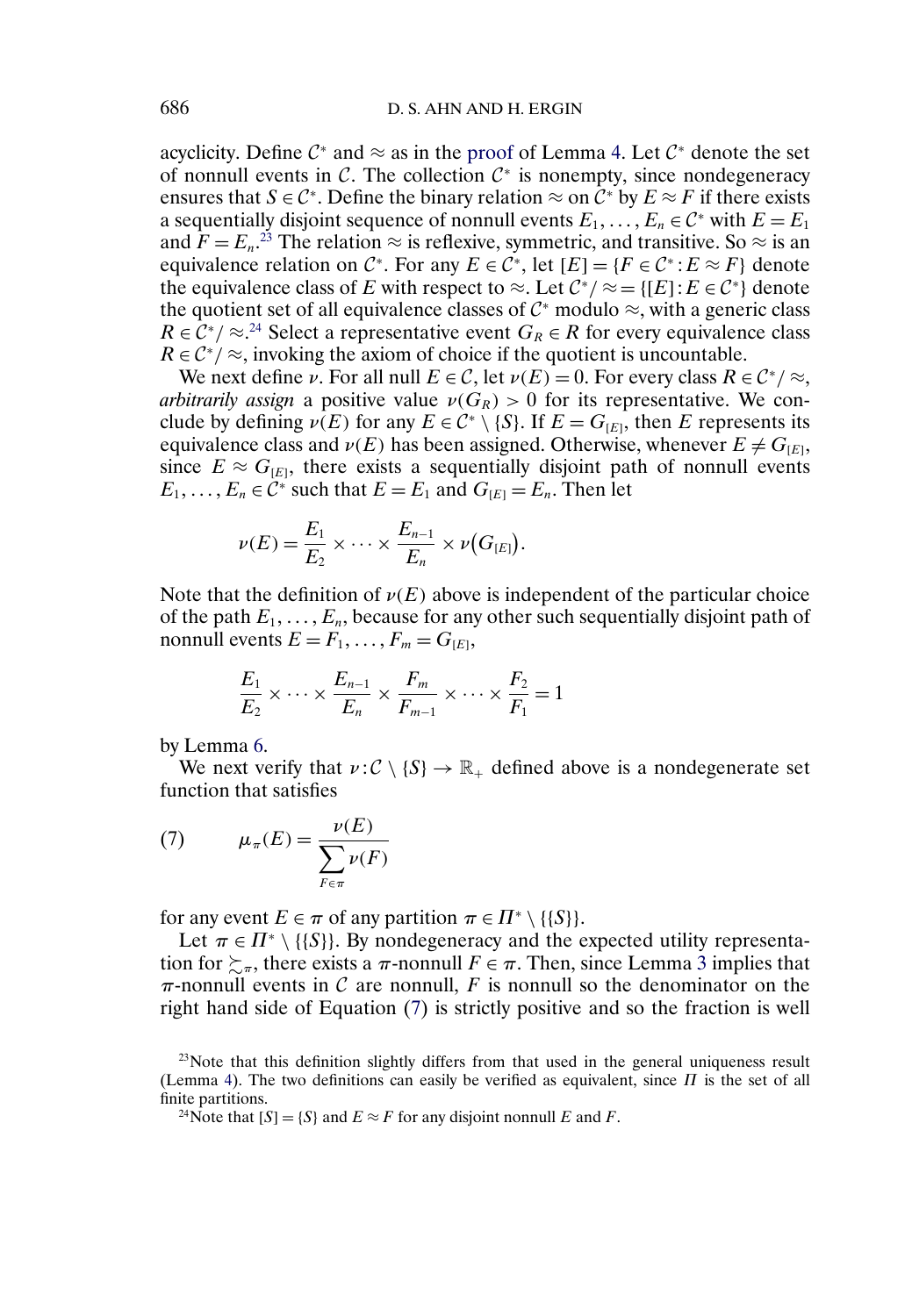<span id="page-33-0"></span>defined. This also implies that  $\nu$  is a nondegenerate set function. Observe that Equation [\(7\)](#page-32-0) immediately holds if E is null, since then  $\nu(E) = 0$  and  $\mu_{\pi}(E) = 0$ follows from E being  $\pi$ -null. Let  $C^*_{\pi} \subset \pi$  denote the nonnull cells of  $\pi$ . To finish the proof of the theorem, we show that  $(\mu_{\pi}(E))/(\mu_{\pi}(F)) = (\nu(E))/(\nu(F))$ for any distinct  $E, F \in C^*_\pi$ . Along with the fact that  $\sum_{E \in C^*_\pi} \mu_\pi(E) = 1$ , this will prove Equation [\(7\)](#page-32-0).

Let  $E, F \in C^*$  be distinct. Note that  $[E] = [F]$  since E and F are disjoint. Suppose first that neither E nor F is  $G_{[E]}$ . Then there exists a sequentially disjoint path of nonnull events  $E_1, \ldots, E_n \in \mathcal{C}^*$  such that  $E = E_1, G_{[E]} = E_n$  and

$$
\nu(E) = \frac{E_1}{E_2} \times \cdots \times \frac{E_{n-1}}{E_n} \times \nu(G_{[E]}).
$$

Then  $F, E_1, \ldots, E_n = G_{[E]}$  forms such a path from F to  $G_{[E]}$ , hence we have

$$
\nu(F) = \frac{F}{E_1} \times \frac{E_1}{E_2} \times \cdots \times \frac{E_{n-1}}{E_n} \times \nu(G_{[E]}).
$$

Dividing the term for  $\nu(E)$  by the term for  $\nu(F)$ , we obtain  $\frac{E}{F} = \frac{\nu(E)}{\nu(F)}$ .

The other possibility is that exactly one of  $E$  or  $F$  (without loss of generality E) is  $G_{[E]}$ . Then the nonnull events  $F = E_1$  and  $E_2 = E$  make up a path from F to  $E = G_{[E]}$ . Then

$$
\nu(F) = \frac{F}{E} \times \nu(E)
$$

as desired. *Q.E.D.*

#### APPENDIX D: PROOF OF THEOREM [5](#page-18-0)

Part (i) follows from Lemma [1](#page-22-0) and Lemma [3](#page-23-0) in Appendix [A.](#page-22-0) In part (ii), if  $\{\sum_{\pi}\}_{\pi \in \Pi^*}$  satisfies binary bet acyclicity, then it has a PDEU representation, implying the product rule. The next lemma shows that the product rule is also sufficient for a PDEU representation, establishing the other direction of Theorem  $5(ii)$  $5(ii)$ .

LEMMA 7 —Tversky and Koehler [\(1994\)](#page-41-0), Nehring [\(2008\)](#page-40-0): *Suppose that* {-<sup>π</sup>}π∈Π<sup>∗</sup> *satisfies the Anscombe–Aumann axioms*, *the sure-thing principle*, *and strict admissibility. Let*  $u : \Delta X \to \mathbb{R}$ ,  $\{\mu_{\pi}\}_{\pi \in \Pi^*}$ , and R *be as in Theorem* [5\(](#page-18-0)i). *Then the product rule implies that there exists a strictly positive support function v such that*  $\mu_{\pi}(E) = (\nu(E)) / (\sum_{F \in \pi} \nu(F))$ , *for any*  $\pi \in \Pi^*$  *and*  $E \in \pi$ .

We will show that the above lemma follows from the proof of Theorem 1 in [Tversky and Koehler](#page-41-0) [\(1994\)](#page-41-0). The general idea is first to establish a natural correspondence between probability judgments  $P$  (which are the primitive of their analysis) and event ratios  $R$ , and then to translate Tversky and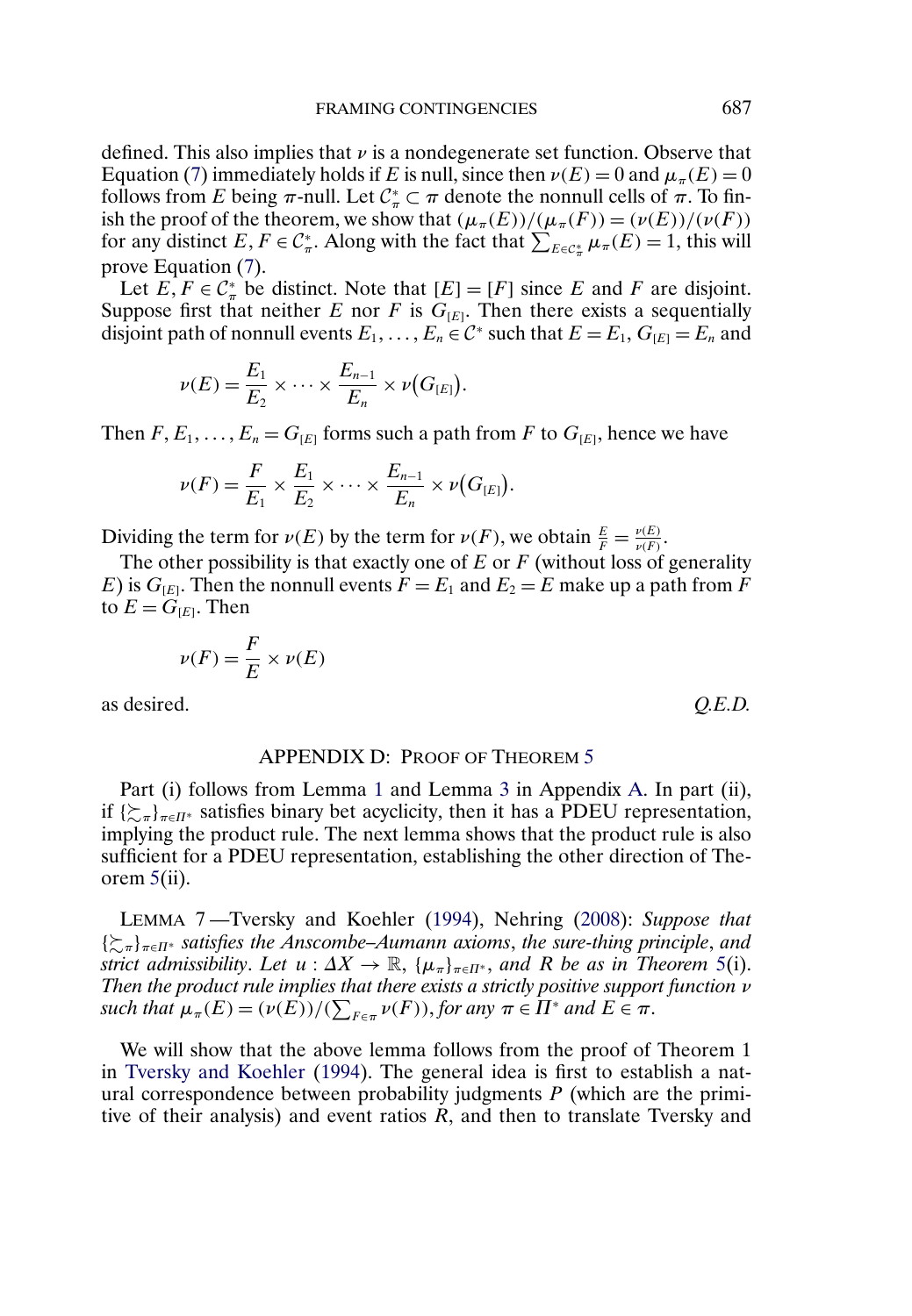<span id="page-34-0"></span>Koehler's [\(1994\)](#page-41-0) axioms and arguments to event ratios. We also argue that a key assumption of [Tversky and Koehler](#page-41-0) [\(1994\)](#page-41-0) on probability judgments proportionality—is implied by our construction of event ratios using the Anscombe–Aumann axioms and the sure-thing principle.

Throughout the remainder of this section, we assume strict admissibility, which is also implicitly assumed in [Tversky and Koehler](#page-41-0) [\(1994\)](#page-41-0). Remember that for any two disjoint nonempty events A and B,  $R(A, B) \equiv \frac{A}{B}$  and in Tver-sky and Koehler's [\(1994\)](#page-41-0) representation,  $P(A, B) = \frac{\nu(A)}{\nu(A) + \nu(B)}$ .<sup>25</sup> Therefore, the probability judgment function  $P$  is related to event ratios via

$$
(8) \qquad \frac{A}{B} = \frac{P(A,B)}{P(B,A)},
$$

(9) 
$$
P(A, B) = \frac{1}{1 + \frac{B}{A}},
$$

where  $A$  and  $B$  are nonempty disjoint events. [Tversky and Koehler](#page-41-0) [\(1994\)](#page-41-0) also used the operation  $A \vee B$  for explicit disjunction of disjoint nonempty events A and B. Then the term  $P(A, B \vee C)$  is naturally related to event ratios via

(10) 
$$
P(A, B \vee C) = \frac{1}{1 + \frac{B}{A} + \frac{C}{A}},
$$

where  $A$ ,  $B$ , and  $C$  are nonempty disjoint events.<sup>26</sup> We next state Tversky and Koehler's [\(1994\)](#page-41-0) proportionality axiom on P (see [Tversky and Koehler](#page-41-0) [\(1994,](#page-41-0) Equation (4), p. 549).

AXIOM 12—Proportionality: *For all pairwise disjoint nonempty events* A, B, *and* C,

$$
\frac{P(A,B)}{P(B,A)} = \frac{P(A,B \vee C)}{P(B,A \vee C)}.
$$

Given Equations (9) and (10) and  $\frac{A}{B} = 1/(\frac{B}{A})$  for disjoint nonempty events  $A$  and  $B$ , one can equivalently express the proportionality axiom in terms of event ratios.

<sup>25</sup>Tversky and Koehler [\(1994\)](#page-41-0) distinguished between the collection of hypotheses  $H$  and the collection of events  $2<sup>S</sup>$ . They assumed that every hypothesis  $A \in H$  corresponds to a unique event  $A' \in 2^S$ , and defined the functions  $P(\cdot, \cdot)$  and  $\nu(\cdot)$  on hypotheses rather than events. For simplicity of exposition, we directly work with events rather than hypotheses.

<sup>26</sup>Note that the object  $B \vee C$  that denotes the explicit disjunction of B and C is not an event. Intuitively,  $P(A, B \vee C) = 1/(1 + \frac{B \vee C}{A})$  where  $\frac{B \vee C}{A}$  is naturally associated with  $\frac{B}{A} + \frac{C}{A}$ , yielding Equation (10).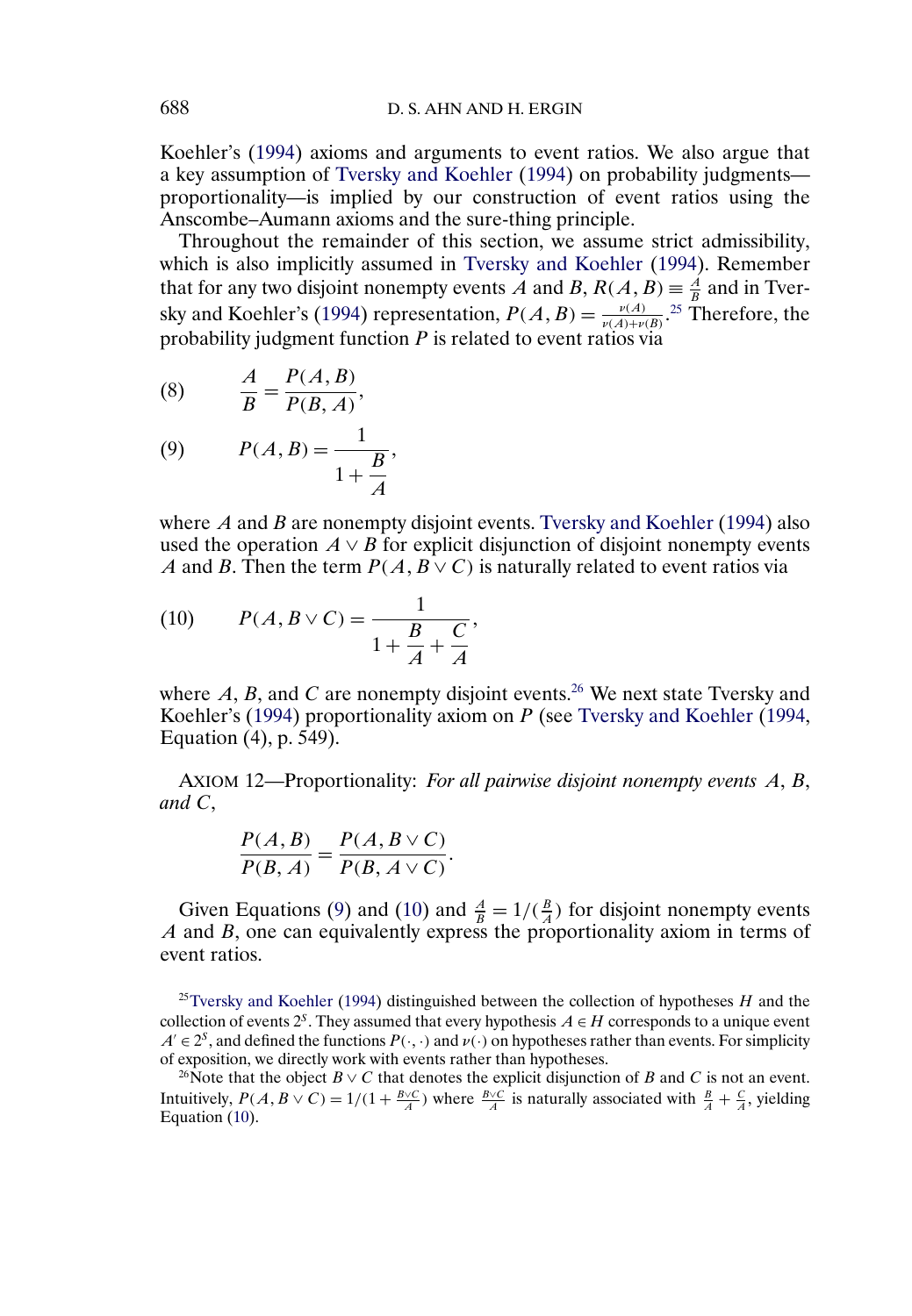<span id="page-35-0"></span>AXIOM 13—Proportionality: *For all pairwise disjoint nonempty events* A, B, *and* C,

$$
\frac{A}{B}\frac{B}{C} = \frac{A}{C}.
$$

Under the assumptions of the lemma, event ratios satisfy proportionality since  $\pi = \{A, B, C, (A \cup B \cup C)^{\complement}\}\$ is a partition and

$$
\frac{A}{B}\frac{B}{C}\frac{C}{A} = \frac{\mu_{\pi}(A)}{\mu_{\pi}(B)}\frac{\mu_{\pi}(B)}{\mu_{\pi}(C)}\frac{\mu_{\pi}(C)}{\mu_{\pi}(A)} = 1.
$$

Therefore, the probability judgment function also satisfies proportionality. We adopt the convention that  $\frac{A}{A} = 1$  for any nonempty event A.

PROOF OF LEMMA [7:](#page-33-0) We next prove a verbatim adaption of the proof of Theorem 1 in [Tversky and Koehler](#page-41-0) [\(1994\)](#page-41-0). To establish sufficiency, we define *v* as follows. Let  $S = \{ \{a\} : a \in S \}$  be the set of singleton events.<sup>27</sup> Select some  $D^* \in \mathbf{S}$  and set  $v(D^*) = 1$ . For any other singleton event  $C \in \mathbf{S}$ , such that  $C \neq$  $D^*$ , define  $\nu(C) = \frac{C}{D^*}$ . Given any event  $A \in 2^S$  such that  $A \neq S$ ,  $\emptyset$ , select some  $C \in S$  such that  $A \cap C = \emptyset$  and define  $\nu(A)$  through

$$
\frac{\nu(A)}{\nu(C)} = \frac{A}{C},
$$

that is,

$$
\nu(A) = \frac{A C}{C D^*}.
$$

To demonstrate that  $\nu(A)$  is uniquely defined, suppose  $B \in S \setminus \{C\}$  and  $A \cap B =$ ∅. We want to show that

$$
(11) \qquad \frac{A}{C}\frac{C}{D^*} = \frac{A}{B}\frac{B}{D^*}.
$$

If  $D^* = B$  or  $D^* = C$ , then Equation (11) directly follows from proportionality. If, on the other hand,  $D^* \cap B = D^* \cap C = \emptyset$ , then by repeated application of proportionality,

$$
\frac{A}{C} = \frac{A}{B}\frac{B}{C} = \frac{A}{B}\frac{B}{D^*}\frac{D^*}{C},
$$

<sup>27</sup>Tversky and Koehler [\(1994\)](#page-41-0) called a hypothesis A *elementary* if the associated event  $A'$  is a singleton. Therefore, the collection of singleton events **S** above takes the role of the collection of elementary hypotheses **E** in their proof.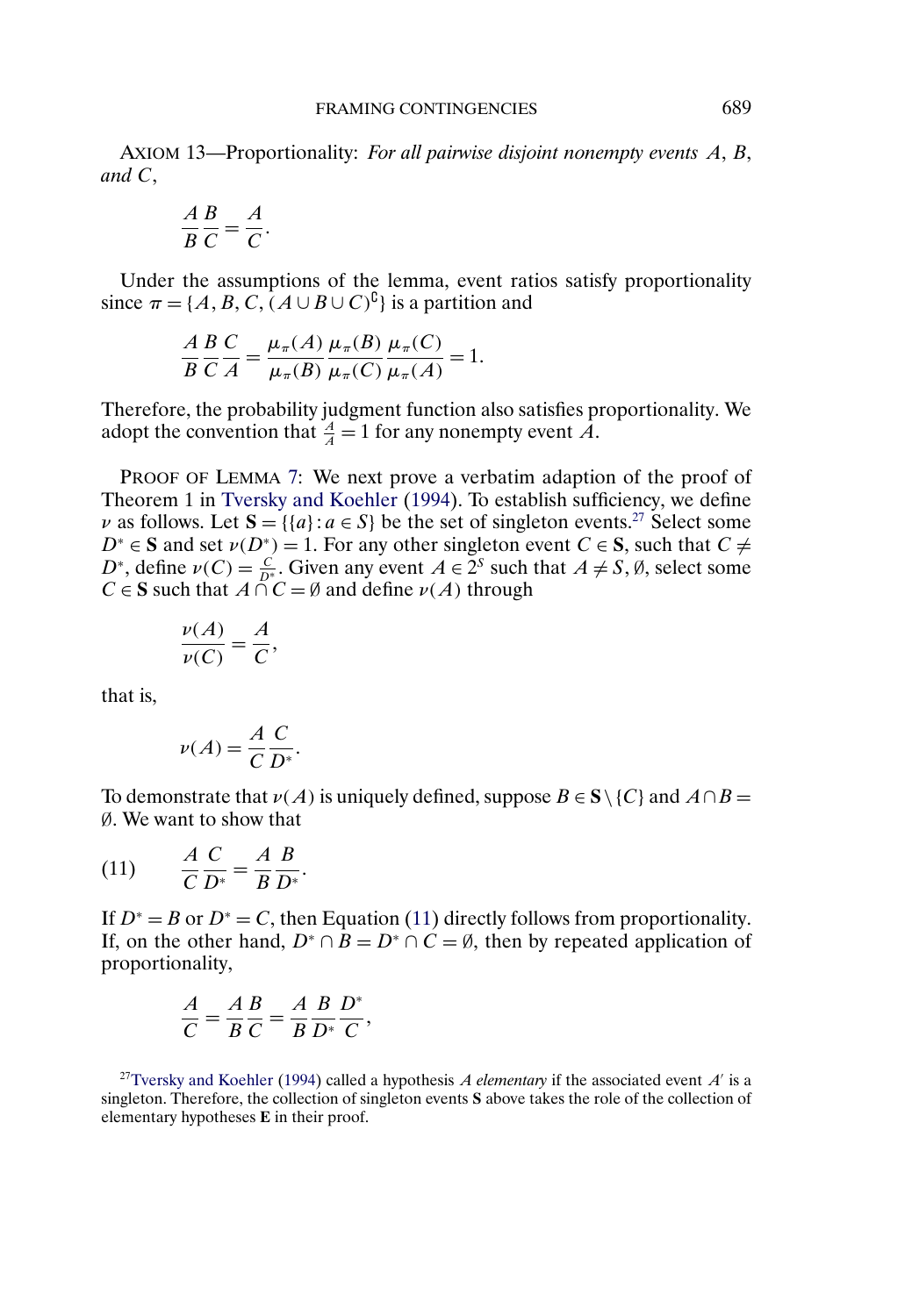<span id="page-36-0"></span>proving Equation [\(11\)](#page-35-0).

To complete the definition of  $\nu$ , let  $\nu(\emptyset) = 0$  and fix  $\nu(S) > 0$  arbitrarily.

To establish the desired representation, we first show that for any disjoint events A and B such that  $A, B \neq S, \emptyset$ , we have  $\nu(A)/\nu(B) = \frac{A}{B}$ . Two cases must be considered.

First suppose that  $A \cup B \neq S$ ; hence, there exists a singleton event  $C \in S$ such that  $A \cap C = B \cap C = \emptyset$ . In this case,

$$
\frac{\nu(A)}{\nu(B)} = \left(\frac{A}{C}\nu(C)\right) \bigg/ \left(\frac{B}{C}\nu(C)\right) = \frac{A}{C}\frac{C}{B} = \frac{A}{B}
$$

by proportionality.

Second, suppose  $A \cup B = S$ . In this case, there is no  $C \in S$  that is not included in either  $A$  or  $B$ , so the preceding argument cannot be applied. To show that  $(\nu(A))/(\nu(B)) = \frac{A}{B}$ , suppose *C*, *D*  $\in$  **S** and *A*  $\cap$  *C* = *B*  $\cap$  *D* = *Ø*. Hence,

$$
\frac{\nu(A)}{\nu(B)} = \frac{\nu(A)\nu(C)\nu(D)}{\nu(C)\nu(D)\nu(B)}
$$
  
=  $\frac{A}{C}\frac{C}{D}\frac{D}{B}$   
=  $\frac{A}{B}$  (by the product rule).

For any pair of disjoint events, therefore, we obtain  $\frac{A}{B} = (\nu(A))/(\nu(B))$  and  $\nu$  is unique up to a choice of unit which is determined by  $\nu(D^*)$ . It is easy to see that this implies that  $\mu_{\pi}(E) = \frac{\nu(E)}{\sum_{F \in \pi} \nu(F)}$  for any  $\pi \in \Pi^*$  and  $E \in \pi$ . *Q.E.D.* 

## APPENDIX E: PROOFS FOR SECTION [5](#page-18-0)

PROOF OF PROPOSITION [2:](#page-19-0) (i) To see the  $\Rightarrow$  part of (i), assume that  $A \in \mathcal{A}$ and let E be any event. Assume without loss of generality that  $E \neq \emptyset$ . Consider the partition  $\pi = \{E, E^C \cap A, E^C \cap A^C\}$ . Since  $E \neq S$ , the sets  $E^C \cap A$  and  $E^C \cap A$  $A^{\mathfrak{c}}$  cannot both be empty. Hence by strict admissibility  $\nu(E^{\mathfrak{c}} \cap A) + \nu(E^{\mathfrak{c}} \cap A)$  $A^{\complement}$  > 0. Assume without loss of generality that [0, 1]  $\subset u(\varDelta X)$  and let  $p, q, r \in \mathbb{R}$  $\Delta X$  be such that  $u(p) = 1$ ,  $u(q) = 0$ , and

(12) 
$$
u(r) = \frac{\nu(E)}{\nu(E) + \nu(E^{\complement} \cap A) + \nu(E^{\complement} \cap A^{\complement})}.
$$

Define the act  $f$  by

$$
f = \begin{pmatrix} p & E \\ q & E^{\complement} \end{pmatrix}.
$$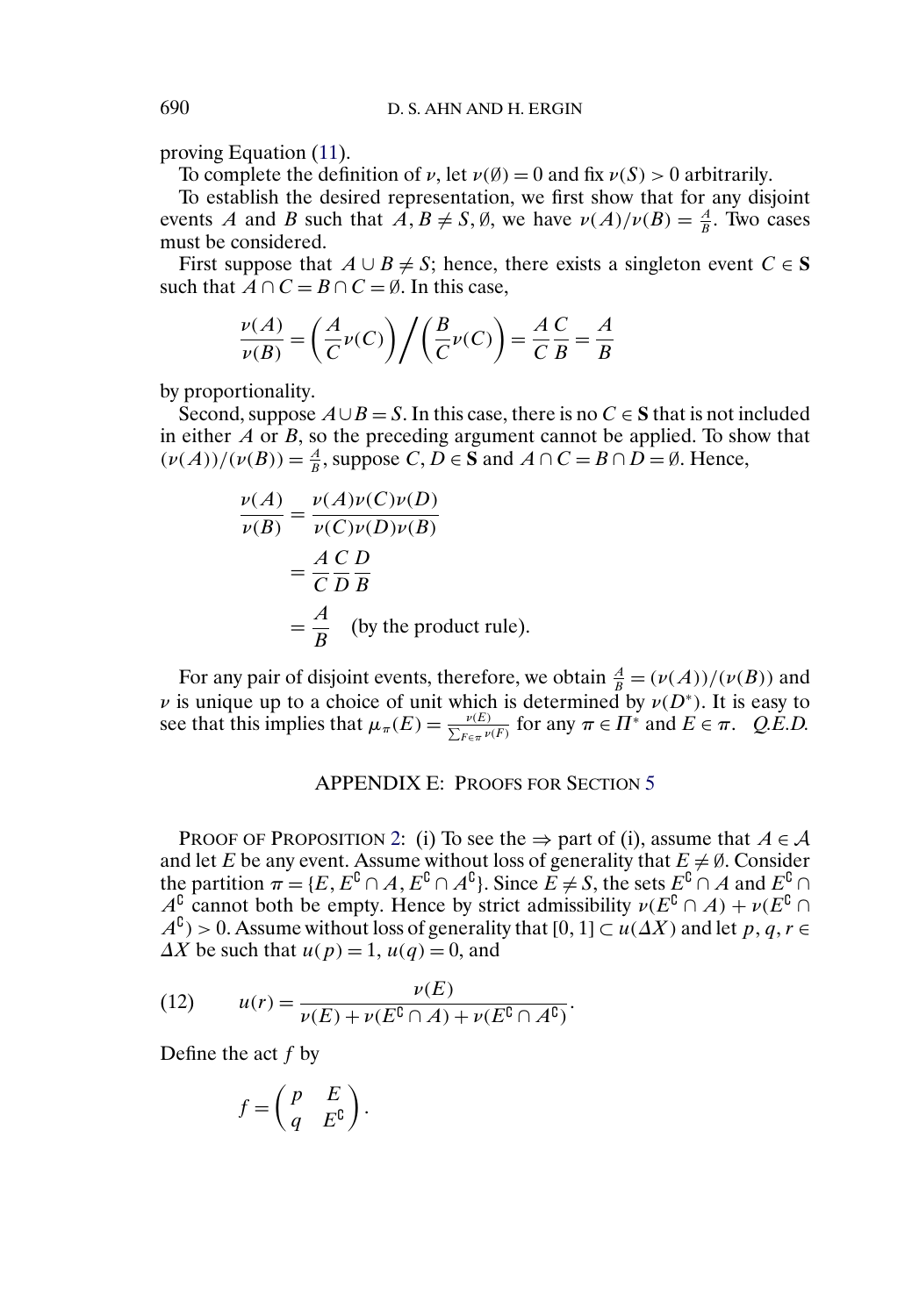Then  $f \in \mathcal{F}_{\pi}$  and  $f \sim_{\pi} r$ . Hence by  $A \in \mathcal{A}$  we have that  $f \sim_{\pi \vee \{A, A^{\complement}\}} r$ . Since  $\pi \vee \{A, A^{\complement}\} = \{E \cap A, E \cap A^{\complement}, E^{\complement} \cap A, E^{\complement} \cap A^{\complement}\},\$ the last indifference implies that

(13) 
$$
u(r) = \frac{\nu(E \cap A) + \nu(E \cap A^{c})}{\nu(E \cap A) + \nu(E \cap A^{c}) + \nu(E^{c} \cap A) + \nu(E^{c} \cap A^{c})}.
$$

By Equations [\(12\)](#page-36-0), (13), and  $\nu(E^{\mathcal{C}} \cap A) + \nu(E^{\mathcal{C}} \cap A^{\mathcal{C}}) > 0$ , we conclude that  $\nu(E) = \nu(E \cap A) + \nu(E \cap A^{C}).$ 

To see the  $\Leftarrow$  part of (i), assume that  $\nu(E) = \nu(E \cap A) + \nu(E \cap A^{\mathbb{C}})$  for any event  $E \neq S$ . Take any  $\pi \in \Pi^*$ . If  $\pi$  is the trivial partition, then the desired conclusion follows trivially from state independence. So assume without loss of generality that  $\pi$  is nontrivial and let  $\pi' = \pi \vee \{A, A^{\complement}\}\)$ . It suffices to show that  $\mu_{\pi}(F) = \mu_{\pi'}(F)$  for all  $F \in \pi$ . To see this, note that

$$
\mu_{\pi}(F) = \frac{\nu(F)}{\sum_{E \in \pi} \nu(E)} = \frac{\nu(F \cap A) + \nu(F \cap A^{\complement})}{\sum_{E \in \pi} [\nu(E \cap A) + \nu(E \cap A^{\complement})]} = \mu_{\pi'}(F),
$$

where the middle equality follows from our assumption, and  $F \neq S$  and  $E \neq S$ since  $\pi$  is nontrivial.

(ii) By definition, A is closed under complements and  $\emptyset$ ,  $S \in \mathcal{A}$ . It suffices to show that A is closed under intersections. Let  $A, B \in \mathcal{A}$  and take any event  $E \neq S$ . We have that

$$
\nu(E) = \nu(E \cap A) + \nu(E \cap A^{C})
$$
  
=  $\nu(E \cap A \cap B) + \nu(E \cap A \cap B^{C}) + \nu(E \cap A^{C})$ 

by part (i),  $A, B \in \mathcal{A}$ , and  $E, E \cap A \neq S$ . Similarly, we have that

$$
\nu(E \cap (A \cap B)^{\complement}) = \nu(E \cap (A \cap B)^{\complement} \cap A) + \nu(E \cap (A \cap B)^{\complement} \cap A^{\complement})
$$
  
=  $\nu(E \cap A \cap B^{\complement}) + \nu(E \cap A^{\complement}).$ 

The two equalities above imply that

$$
\nu(E) = \nu(E \cap A \cap B) + \nu(E \cap (A \cap B)^{\mathfrak{b}}).
$$

Therefore, by part (i),  $A \cap B \in \mathcal{A}$ .

(iii) We next prove the first part of (iii). Let  $A, B \in \mathcal{A}$  be disjoint events such that  $A ∪ B ≠ S$ . Since  $A ∈ A$ , we have by part (i) that

$$
\nu(A \cup B) = \nu([A \cup B] \cap A) + \nu([A \cup B] \cap A^{C}) = \nu(A) + \nu(B).
$$

Hence  $\nu$  is additive on  $\mathcal{A} \setminus \{S\}.$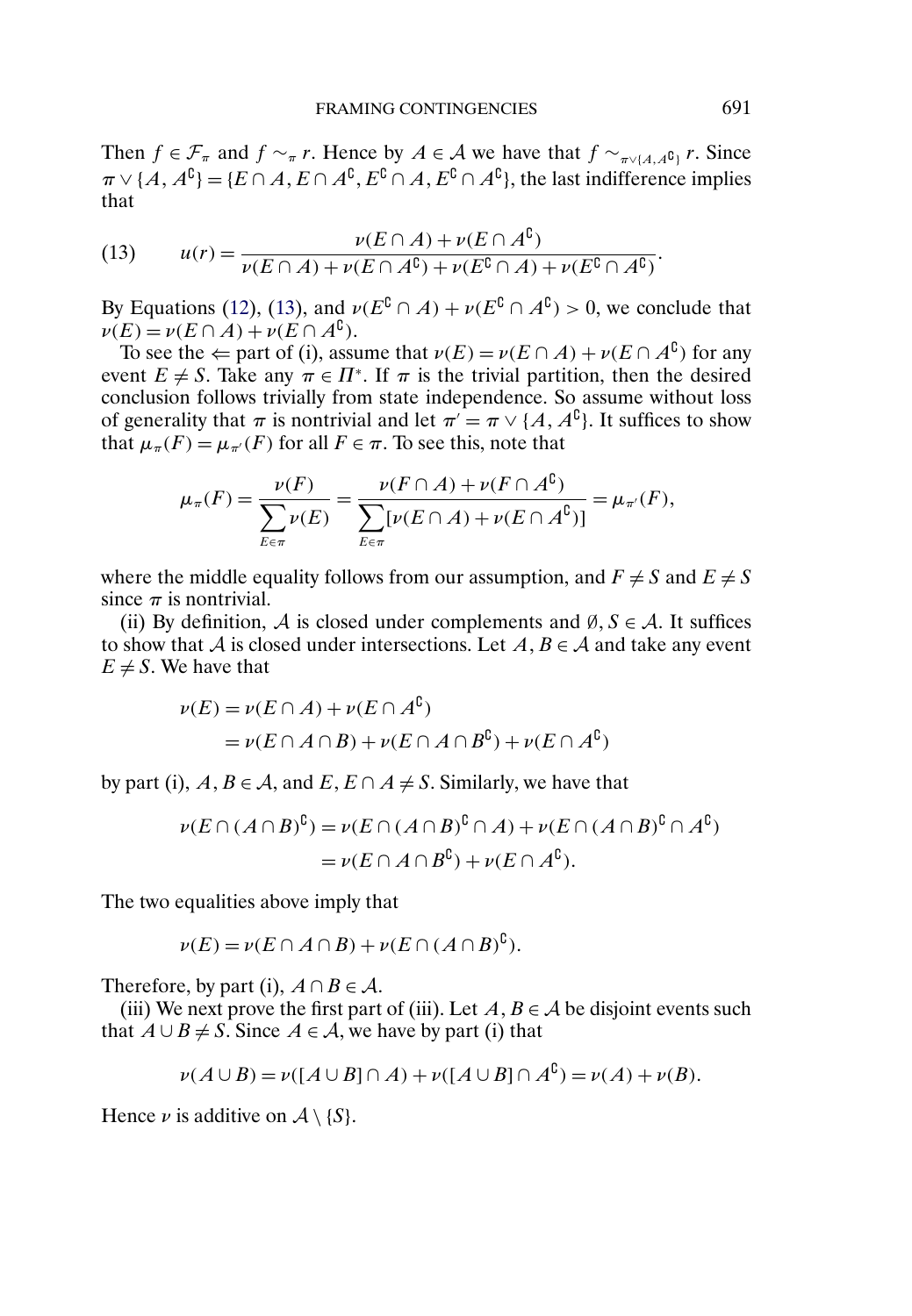<span id="page-38-0"></span>To see the second part of (iii), let  $A, B \in \mathcal{A} \setminus \{\emptyset, S\}$ . Note that

$$
\nu(A) + \nu(A^{\complement}) = \nu(A \cap B) + \nu(A \cap B^{\complement}) + \nu(A^{\complement} \cap B) + \nu(A^{\complement} \cap B^{\complement})
$$

by part (i) applied twice to  $B \in \mathcal{A}$  and to  $A, A^C \neq S$ . By the exact symmetric argument, and interchanging the roles of A and B, we also have that

$$
\nu(B) + \nu(B^{\complement}) = \nu(B \cap A) + \nu(B \cap A^{\complement}) + \nu(B^{\complement} \cap A) + \nu(B^{\complement} \cap A^{\complement}).
$$

Hence  $\nu(A) + \nu(A^{c}) = \nu(B) + \nu(B^{c})$  as desired.

(iv) Immediately follows from parts (i) and (iii). *Q.E.D.*

PROOF OF PROPOSITION [3:](#page-21-0) (i) The  $\Leftarrow$  part of (i) is easily seen to hold even without monotonicity of  $\nu$ . To see the  $\Rightarrow$  part, assume that E is completely overlooked. If  $E = \emptyset$ , then the conclusion is immediate, so assume without loss of generality that  $E \neq \emptyset$ . Take any nonempty event F disjoint from E such that  $E \cup F \neq S$ . Let  $G = S \setminus (E \cup F) \neq \emptyset$ .

We first show that

(14) 
$$
\frac{\nu(E \cup F)}{\nu(G)} = \frac{\nu(F)}{\nu(E \cup G)}.
$$

The fractions above are well defined since strict admissibility guarantees that the denominators do not vanish. To see (14), let  $p, q, r \in \Delta X$  be such that  $u(p) > u(q)$  and

(15) 
$$
\frac{\nu(E \cup F)}{\nu(E \cup F) + \nu(G)} u(p) + \frac{\nu(G)}{\nu(E \cup F) + \nu(G)} u(q) = u(r)
$$

$$
\iff \begin{pmatrix} p & E \cup F \\ q & G \end{pmatrix} \sim r.
$$

By E being completely overlooked, we have

(16) 
$$
\frac{\nu(F)}{\nu(F) + \nu(E \cup G)} u(p) + \frac{\nu(E \cup G)}{\nu(F) + \nu(E \cup G)} u(q) = u(r)
$$

$$
\iff \begin{pmatrix} p & F \\ q & E \cup G \end{pmatrix} \sim r.
$$

Since  $u(p) > u(q)$ , (15) and (16) imply that

$$
\frac{\nu(E \cup F)}{\nu(E \cup F) + \nu(G)} = \frac{\nu(F)}{\nu(F) + \nu(E \cup G)},
$$

which is equivalent to  $(14)$ .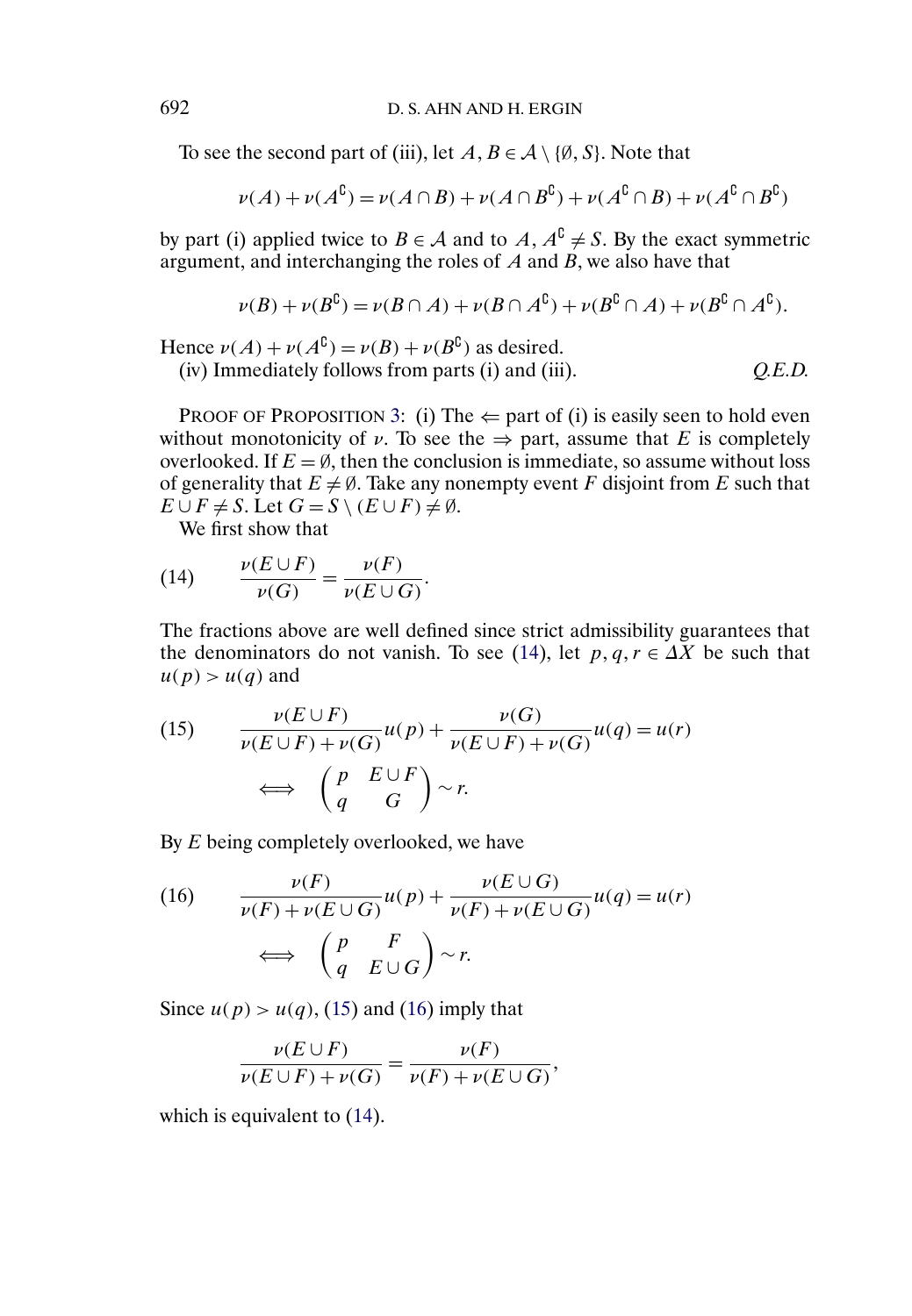By monotonicity of  $\nu$ , we have that

$$
\frac{\nu(F)}{\nu(E\cup G)}\leq \frac{\nu(F)}{\nu(G)}\leq \frac{\nu(E\cup F)}{\nu(G)}.
$$

By Equation [\(14\)](#page-38-0), all the weak equalities above are indeed equalities, hence, in particular,  $\nu(F) = \nu(E \cup F)$  as desired.

(ii) Assume that E and F are completely overlooked and  $E \cup F \neq S$ . To see that  $E \cup F$  is completely overlooked, let G be a nonempty event disjoint from  $E \cup F$  such that  $E \cup F \cup G \neq S$ . Then G is disjoint from E and  $E \cup G \neq S$ . By part (i), we have  $\nu(E \cup G) = \nu(G)$ . Moreover,  $E \cup G$  is disjoint from F and  $E \cup F \cup G \neq S$ . Again by part (i), we have,  $\nu(E \cup F \cup G) = \nu(E \cup G)$ . Hence  $\nu(E \cup F \cup G) = \nu(G)$ , as desired.

To see that  $E \cap F$  is completely overlooked, suppose that G is a nonempty event disjoint from  $E \cap F$  such that  $[E \cap F] \cup G \neq S$ . We show that  $\nu(G \cup [E \cap F])$  $F$ [) =  $\nu(G)$  by considering three cases. This will imply, by part (i), that  $E \cap F$ is completely overlooked.

*Case* 1,  $G \subset E$ . In this case,  $G \setminus F \neq \emptyset$ , for otherwise  $G \subset E \cap F$  would not be disjoint from  $E \cap F$ . Moreover,  $(G \setminus F) \cup F = G \cup F \subset E \cup F \neq S$ , hence by part (i) we have that  $\nu([G \setminus F] \cup F) = \nu(G \setminus F)$ . By monotonicity

(17) 
$$
\nu(G) \le \nu(G \cup [E \cap F]) \le \nu(G \cup F)
$$

$$
= \nu([G \setminus F] \cup F) = \nu(G \setminus F) \le \nu(G).
$$

Hence  $\nu(G \cup [E \cap F]) = \nu(G)$ .

*Case* 2.  $G \subset F$ . We again have that  $\nu(G \cup [E \cap F]) = \nu(G)$  by exactly the same argument as the one above, changing the roles of events  $E$  and  $F$ .

*Case* 3.  $G \setminus E \neq \emptyset$  and  $G \setminus F \neq \emptyset$ . It cannot be that both  $G \cup E$  and  $G \cup$ F are equal to S, because otherwise  $[G \cup E] \cap [G \cup F] = G \cup [E \cap F] = S$ , contradicting the hypothesis. Assume without loss of generality that  $G \cup F \neq S$ . Hence by part (i), we have that  $\nu([G \setminus F] \cup F) = \nu(G \setminus F)$ . By Equation (17) again, we conclude that  $\nu(G \cup [E \cap F]) = \nu(G)$ .

(iii) The  $\Leftarrow$  part of (iii) is easily seen to hold even without monotonicity of  $\nu$ . We only prove the  $\Rightarrow$  part. We first show that  $\nu(G) = \nu(G^{\complement})$  if  $G \neq \emptyset$ , S. To see this, note that since there are at least three states, G or  $G^{\complement}$  is not a singleton. Without loss of generality, suppose that  $G$  has at least two elements and let  ${G_1, G_2}$  be a two element partition of G. Then by part (i),

$$
\nu(G) = \nu(G_1 \cup G_2) = \nu(G_1) = \nu(G_1 \cup G^{\complement}) = \nu(G^{\complement}),
$$

where the second equality follows because  $G_2$  and  $G_1 \cup G_2 \neq S$  are completely unforeseen; the third equality follows because  $G^{\complement}$  and  $G_1 \cup G^{\complement} \neq S$  are completely unforeseen; and the fourth equality follows because  $G_1$  and  $G_1\cup G^\complement\neq S$ are completely unforeseen.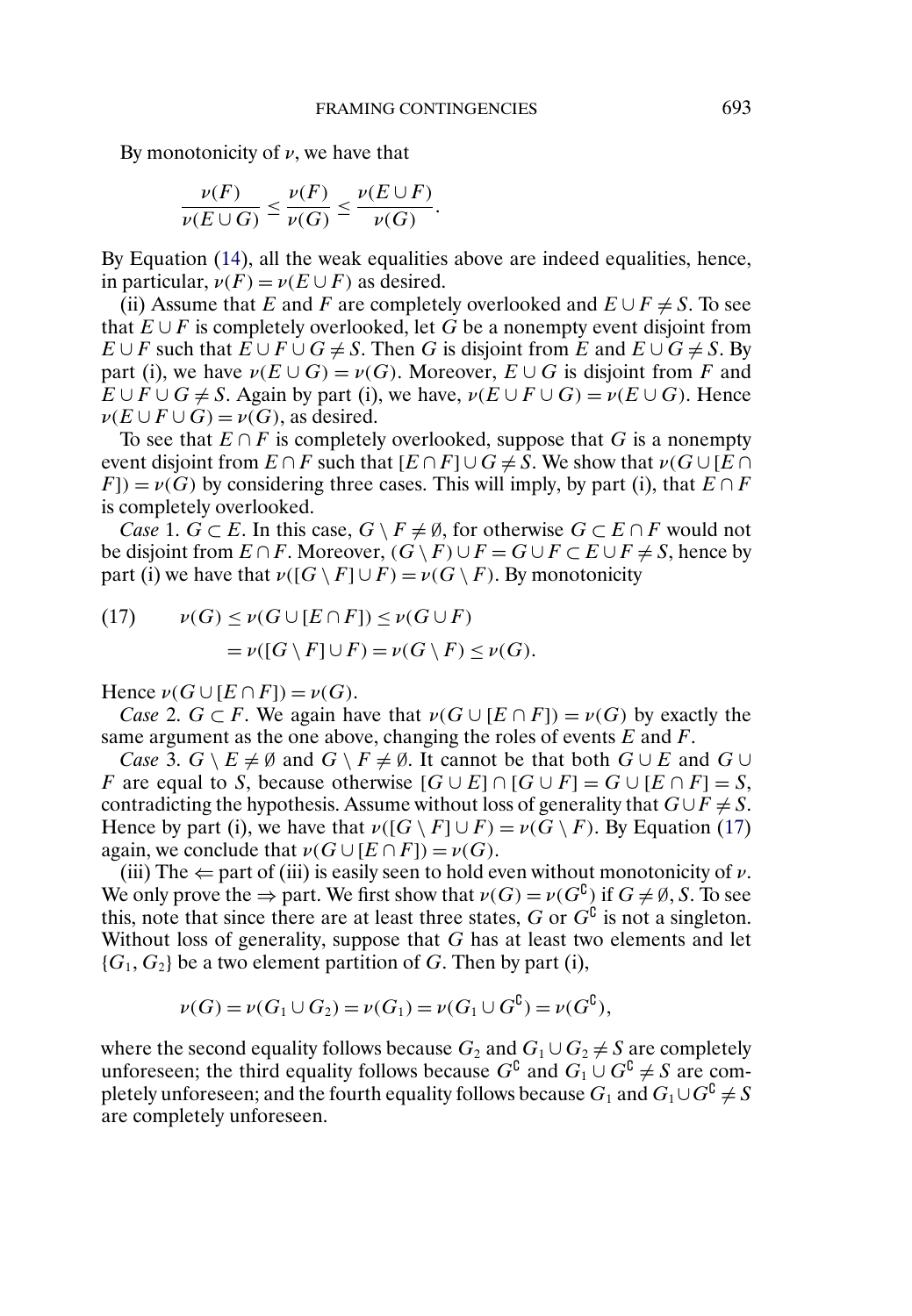<span id="page-40-0"></span>Take any distinct events  $E, F \neq \emptyset$ , S. If  $E \setminus F \neq \emptyset$ , then

$$
\nu(E \setminus F) \le \nu(E) = \nu(E^{\mathbb{C}}) \le \nu((E \setminus F)^{\mathbb{C}}) = \nu(E \setminus F),
$$

where the inequalities follow from monotonicity of  $\nu$ , hence  $\nu(E) = \nu(E \setminus F)$ . Similarly

$$
\nu(E \setminus F) \le \nu(F^{\mathbb{C}}) = \nu(F) \le \nu((E \setminus F)^{\mathbb{C}}) = \nu(E \setminus F),
$$

hence  $\nu(F) = \nu(E \setminus F) = \nu(E)$  as desired. The case where  $F \setminus E \neq \emptyset$  is entirely symmetric.  $Q.E.D.$ 

#### **[REFERENCES](http://www.e-publications.org/srv/ecta/linkserver/setprefs?rfe_id=urn:sici%2F0012-9682%28201003%2978%3A2%3C655%3AFC%3E2.0.CO%3B2-S)**

- AHN, D. S., AND H. ERGIN (2010): "Supplement to 'Framing Contingencies'," *Econometrica Supplemental Material*, 78, [http://www.econometricsociety.org/ecta/Supmat/7019\\_proofs.pdf](http://www.econometricsociety.org/ecta/Supmat/7019_proofs.pdf). [\[663\]](#page-8-0)
- ANSCOMBE, F. J., AND R. J. AUMANN [\(1963\): "A Definition of Subjective Probability,"](http://www.e-publications.org/srv/ecta/linkserver/openurl?rft_dat=bib:2/anau63&rfe_id=urn:sici%2F0012-9682%28201003%2978%3A2%3C655%3AFC%3E2.0.CO%3B2-S) *Annals of [Mathematical Statistics](http://www.e-publications.org/srv/ecta/linkserver/openurl?rft_dat=bib:2/anau63&rfe_id=urn:sici%2F0012-9682%28201003%2978%3A2%3C655%3AFC%3E2.0.CO%3B2-S)*, 34, 199–205. [\[656\]](#page-1-0)
- BOURGEOIS-GIRONDE, S., AND R. GIRAUD [\(2009\): "Framing Effects as Violations of Extension](http://www.e-publications.org/srv/ecta/linkserver/openurl?rft_dat=bib:3/bogi06&rfe_id=urn:sici%2F0012-9682%28201003%2978%3A2%3C655%3AFC%3E2.0.CO%3B2-S)ality," *[Theory and Decision](http://www.e-publications.org/srv/ecta/linkserver/openurl?rft_dat=bib:3/bogi06&rfe_id=urn:sici%2F0012-9682%28201003%2978%3A2%3C655%3AFC%3E2.0.CO%3B2-S)*, 67, 385–404. [\[656\]](#page-1-0)
- BRENNER, L. A., D. J. KOEHLER, AND Y. ROTTENSTREICH (2002): "Remarks on Support Theory: Recent Advances and Future Directions," in *Heuristics and Biases: The Psychology of Intuitive Judgment*, ed. by T. Gilovich, D. Griffin, and D. Kahneman. New York: Cambridge University Press, 489–509. [\[657\]](#page-2-0)
- COHEN, M., AND J.-Y. JAFFRAY [\(1980\): "Rational Behavior Under Complete Ignorance,"](http://www.e-publications.org/srv/ecta/linkserver/openurl?rft_dat=bib:5/coja80&rfe_id=urn:sici%2F0012-9682%28201003%2978%3A2%3C655%3AFC%3E2.0.CO%3B2-S) *Econometrica*[, 48, 1281–1299.](http://www.e-publications.org/srv/ecta/linkserver/openurl?rft_dat=bib:5/coja80&rfe_id=urn:sici%2F0012-9682%28201003%2978%3A2%3C655%3AFC%3E2.0.CO%3B2-S) [\[658\]](#page-3-0)
- DEKEL, E., B. L. LIPMAN, AND A. RUSTICHINI [\(1998a\): "Recent Development in Modeling Un](http://www.e-publications.org/srv/ecta/linkserver/openurl?rft_dat=bib:6/deliru98a&rfe_id=urn:sici%2F0012-9682%28201003%2978%3A2%3C655%3AFC%3E2.0.CO%3B2-S)foreseen Contingencies," *[European Economic Review](http://www.e-publications.org/srv/ecta/linkserver/openurl?rft_dat=bib:6/deliru98a&rfe_id=urn:sici%2F0012-9682%28201003%2978%3A2%3C655%3AFC%3E2.0.CO%3B2-S)*, 42, 523–542. [\[657\]](#page-2-0)
- [\(2001\): "Representing Preferences With a Unique Subjective State Space,"](http://www.e-publications.org/srv/ecta/linkserver/openurl?rft_dat=bib:7/deliru01&rfe_id=urn:sici%2F0012-9682%28201003%2978%3A2%3C655%3AFC%3E2.0.CO%3B2-S) *Econometrica*[, 69, 891–934.](http://www.e-publications.org/srv/ecta/linkserver/openurl?rft_dat=bib:7/deliru01&rfe_id=urn:sici%2F0012-9682%28201003%2978%3A2%3C655%3AFC%3E2.0.CO%3B2-S) [\[657\]](#page-2-0)
- EPSTEIN, L. G., M. MARINACCI, AND K. SEO [\(2007\): "Coarse Contingencies and Ambiguity,"](http://www.e-publications.org/srv/ecta/linkserver/openurl?rft_dat=bib:8/epma05&rfe_id=urn:sici%2F0012-9682%28201003%2978%3A2%3C655%3AFC%3E2.0.CO%3B2-S) *[Theoretical Economics](http://www.e-publications.org/srv/ecta/linkserver/openurl?rft_dat=bib:8/epma05&rfe_id=urn:sici%2F0012-9682%28201003%2978%3A2%3C655%3AFC%3E2.0.CO%3B2-S)*, 2, 355–394. [\[657\]](#page-2-0)
- FISCHOFF, B., P. SLOVIC, AND S. LICHTENSTEIN [\(1978\): "Fault Trees: Sensitivity of Estimated](http://www.e-publications.org/srv/ecta/linkserver/openurl?rft_dat=bib:9/fislli78&rfe_id=urn:sici%2F0012-9682%28201003%2978%3A2%3C655%3AFC%3E2.0.CO%3B2-S) [Failure Probabilities to Problem Representation,"](http://www.e-publications.org/srv/ecta/linkserver/openurl?rft_dat=bib:9/fislli78&rfe_id=urn:sici%2F0012-9682%28201003%2978%3A2%3C655%3AFC%3E2.0.CO%3B2-S) *Journal of Experimental Psychology: Human [Perception and Performance](http://www.e-publications.org/srv/ecta/linkserver/openurl?rft_dat=bib:9/fislli78&rfe_id=urn:sici%2F0012-9682%28201003%2978%3A2%3C655%3AFC%3E2.0.CO%3B2-S)*, 4, 330–334. [\[657\]](#page-2-0)
- [FOX, C. R. \(1999\): "Strength of Evidence, Judged Probability, and Choice Under Uncertainty,"](http://www.e-publications.org/srv/ecta/linkserver/openurl?rft_dat=bib:10/fox99&rfe_id=urn:sici%2F0012-9682%28201003%2978%3A2%3C655%3AFC%3E2.0.CO%3B2-S) *[Cognitive Psychology](http://www.e-publications.org/srv/ecta/linkserver/openurl?rft_dat=bib:10/fox99&rfe_id=urn:sici%2F0012-9682%28201003%2978%3A2%3C655%3AFC%3E2.0.CO%3B2-S)*, 38, 167–189. [\[671\]](#page-16-0)
- FOX, C. R., AND Y. ROTTENSTREICH [\(2003\): "Partition Priming in Judgment Under Uncer](http://www.e-publications.org/srv/ecta/linkserver/openurl?rft_dat=bib:11/foro03&rfe_id=urn:sici%2F0012-9682%28201003%2978%3A2%3C655%3AFC%3E2.0.CO%3B2-S)tainty," *[Psychological Science](http://www.e-publications.org/srv/ecta/linkserver/openurl?rft_dat=bib:11/foro03&rfe_id=urn:sici%2F0012-9682%28201003%2978%3A2%3C655%3AFC%3E2.0.CO%3B2-S)*, 14, 195–200. [\[657\]](#page-2-0)
- [GHIRARDATO, P. \(2001\): "Coping With Ignorance: Unforeseen Contingencies and Non-Additive](http://www.e-publications.org/srv/ecta/linkserver/openurl?rft_dat=bib:12/ghirardato01&rfe_id=urn:sici%2F0012-9682%28201003%2978%3A2%3C655%3AFC%3E2.0.CO%3B2-S) Uncertainty," *[Economic Theory](http://www.e-publications.org/srv/ecta/linkserver/openurl?rft_dat=bib:12/ghirardato01&rfe_id=urn:sici%2F0012-9682%28201003%2978%3A2%3C655%3AFC%3E2.0.CO%3B2-S)*, 17, 247–276. [\[657\]](#page-2-0)
- [MUKERJI, S. \(1997\): "Understanding the Nonadditive Probability Decision Model,"](http://www.e-publications.org/srv/ecta/linkserver/openurl?rft_dat=bib:13/mukerji97&rfe_id=urn:sici%2F0012-9682%28201003%2978%3A2%3C655%3AFC%3E2.0.CO%3B2-S) *Economic Theory*[, 9, 23–46.](http://www.e-publications.org/srv/ecta/linkserver/openurl?rft_dat=bib:13/mukerji97&rfe_id=urn:sici%2F0012-9682%28201003%2978%3A2%3C655%3AFC%3E2.0.CO%3B2-S) [\[657\]](#page-2-0)
- [NEHRING, K. \(1999\): "Capacities and Probabilistic Beliefs: A Precarious Coexistence,"](http://www.e-publications.org/srv/ecta/linkserver/openurl?rft_dat=bib:14/nehring99a&rfe_id=urn:sici%2F0012-9682%28201003%2978%3A2%3C655%3AFC%3E2.0.CO%3B2-S) *Mathe[matical Social Sciences](http://www.e-publications.org/srv/ecta/linkserver/openurl?rft_dat=bib:14/nehring99a&rfe_id=urn:sici%2F0012-9682%28201003%2978%3A2%3C655%3AFC%3E2.0.CO%3B2-S)*, 38, 196–213. [\[673\]](#page-18-0)
	- (2008): Personal Communication. [\[671,672](#page-16-0)[,687\]](#page-17-0)
- ROTTENSTREICH, Y., AND A. TVERSKY [\(1997\): "Unpacking, Repacking, and Anchoring: Ad](http://www.e-publications.org/srv/ecta/linkserver/openurl?rft_dat=bib:16/rotv97&rfe_id=urn:sici%2F0012-9682%28201003%2978%3A2%3C655%3AFC%3E2.0.CO%3B2-S)[vances in Support Theory,"](http://www.e-publications.org/srv/ecta/linkserver/openurl?rft_dat=bib:16/rotv97&rfe_id=urn:sici%2F0012-9682%28201003%2978%3A2%3C655%3AFC%3E2.0.CO%3B2-S) *Psychological Review*, 104, 406–415. [\[662\]](#page-7-0)
- SAVAGE, L. J. (1954): *[The Foundations of Statistics](http://www.e-publications.org/srv/ecta/linkserver/openurl?rft_dat=bib:17/savage54&rfe_id=urn:sici%2F0012-9682%28201003%2978%3A2%3C655%3AFC%3E2.0.CO%3B2-S)*. New York: Wiley. [\[656,665\]](#page-1-0)
- TVERSKY, A., AND D. KAHNEMAN [\(1983\): "Extensional versus Intuitive Reasoning: The Con](http://www.e-publications.org/srv/ecta/linkserver/openurl?rft_dat=bib:18/tvka83&rfe_id=urn:sici%2F0012-9682%28201003%2978%3A2%3C655%3AFC%3E2.0.CO%3B2-S)[junction Fallacy in Probability Judgment,"](http://www.e-publications.org/srv/ecta/linkserver/openurl?rft_dat=bib:18/tvka83&rfe_id=urn:sici%2F0012-9682%28201003%2978%3A2%3C655%3AFC%3E2.0.CO%3B2-S) *Psychological Review*, 90, 293–315. [\[660,669\]](#page-5-0)